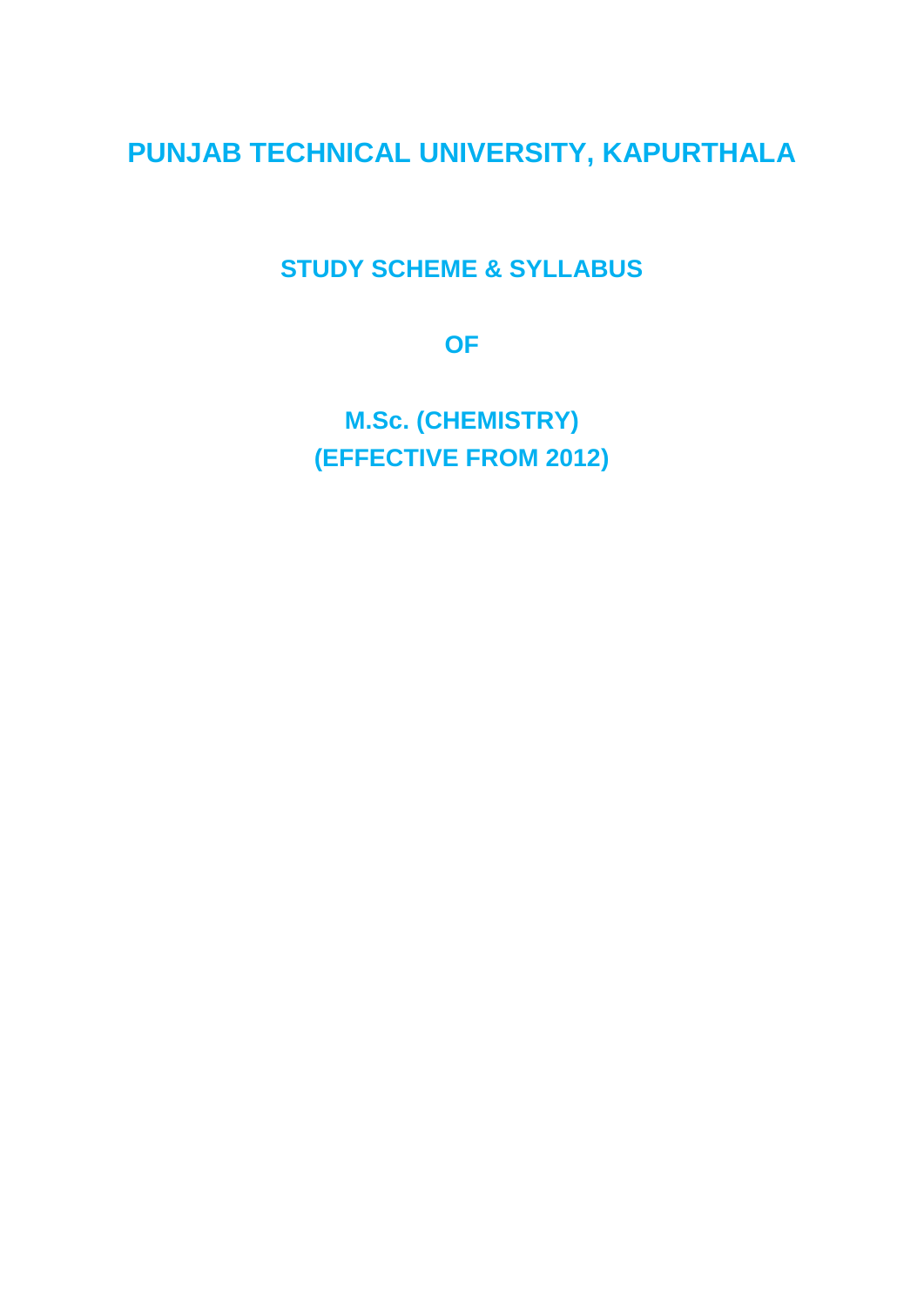```
Semester-I (Max. Marks: 900)
```

| <b>Course Code</b> | <b>Course Title</b>                                           | <b>Load Allocation</b>   |                          | <b>Marks Distribution</b> |                 | <b>Credits</b>  |                |
|--------------------|---------------------------------------------------------------|--------------------------|--------------------------|---------------------------|-----------------|-----------------|----------------|
|                    |                                                               |                          |                          | P                         | <b>Internal</b> | <b>External</b> |                |
| <b>MSCH-101</b>    | Inorganic Chemistry-I                                         | 3                        |                          |                           | 50              | 100             | 4              |
| <b>MSCH-102</b>    | <b>Organic Chemistry-I</b>                                    |                          |                          | $\overline{\phantom{0}}$  | 50              | 100             | 4              |
| <b>MSCH-103</b>    | <b>Basic Biological</b><br>Chemistry/Mathematics in Chemistry |                          |                          | -                         | 50              | 100             | 4              |
| <b>MSCH-104</b>    | <b>Physical Chemistry</b>                                     | 3                        |                          | $\overline{\phantom{a}}$  | 50              | 100             | $\overline{4}$ |
| <b>MSCH-105</b>    | Inorganic Chemistry Lab-I                                     | $\overline{\phantom{0}}$ | $\overline{\phantom{0}}$ | 4                         | 50              | 100             | 2              |
| <b>MSCH-106</b>    | <b>Organic Chemistry Lab-I</b>                                | $\overline{\phantom{0}}$ | $\overline{\phantom{0}}$ | 4                         | 50              | 100             | $\mathcal{P}$  |
|                    | Total                                                         | 15                       | 5                        | 8                         | 350             | 700             | 24             |

| Semester-II |  |
|-------------|--|
|-------------|--|

**(Max. Marks: 900)** 

| <b>Course Code</b> | <b>Course Title</b>             | <b>Load Allocation</b> |          | <b>Marks Distribution</b> |                | <b>Credits</b>  |                 |                |
|--------------------|---------------------------------|------------------------|----------|---------------------------|----------------|-----------------|-----------------|----------------|
|                    |                                 |                        |          |                           | P              | <b>Internal</b> | <b>External</b> |                |
| <b>MSCH-201</b>    | Organic Chemistry-II            |                        | 3        | 1                         | 0              | 50              | 100             | 4              |
| <b>MSCH-202</b>    | Symmetry and Group Theory       |                        | 3        |                           | $\Omega$       | 50              | 100             | $\overline{4}$ |
| <b>MSCH-203</b>    | Spectroscopy-I                  |                        | 3        |                           | $\Omega$       | 50              | 100             | 4              |
| <b>MSCH-204</b>    | <b>Quantum Chemistry</b>        |                        | 3        | 1                         | $\Omega$       | 50              | 100             | $\overline{4}$ |
| <b>MSCH-205</b>    | Physical Chemistry Lab          |                        | 0        | 0                         | 4              | 50              | 100             | 2              |
| <b>MSCH-206</b>    | <b>Organic Chemistry Lab-II</b> |                        | $\Omega$ | $\Omega$                  | $\overline{4}$ | 50              | 100             | $\mathcal{P}$  |
|                    |                                 | Total                  | 12       | 4                         | 8              | 300             | 600             | 20             |

**Semester-III (Max. Marks: 900)**

| <b>Course Code</b> | <b>Course Title</b>                                             |          | <b>Load Allocation</b> |                | <b>Marks Distribution</b>    |                   | <b>Credits</b> |
|--------------------|-----------------------------------------------------------------|----------|------------------------|----------------|------------------------------|-------------------|----------------|
|                    |                                                                 |          |                        | P              | <b>Internal</b>              | <b>External</b>   |                |
| <b>MSCH-301</b>    | Inorganic Chemistry-II                                          | 3        |                        | 0              | 50                           | 100               | 4              |
| <b>MSCH-302</b>    | Spectroscopy-II                                                 |          |                        | $\Omega$       | 50                           | 100               | $\overline{4}$ |
| <b>MSCH-303</b>    | <b>Computational Skills and Simulations</b><br>in Chemistry     |          |                        | $\Omega$       | 50                           | 100               | 4              |
| <b>MSCH-XXX</b>    | Elective-I                                                      | 3        | 1                      | $\Omega$       | 50                           | 100               | $\overline{4}$ |
| <b>MSCH-304</b>    | Inorganic Chemistry Lab-II                                      | 0        | $\Omega$               | 4              | 50                           | 100               | 2              |
| <b>MSCH-305</b>    | <b>Computational Skills and Simulations</b><br>in Chemistry Lab | $\Omega$ | $\Omega$               | $\overline{4}$ | 50                           | 100               | 2              |
| <b>MSCH-306</b>    | Project Phase-I                                                 | $\Omega$ | 0                      | 4              | Satisfactory/Unsatisfactory* |                   |                |
|                    | <b>Total</b>                                                    | $12 \,$  | 04                     | 08             | 300                          | 600               | 20             |
| Semester-IV        |                                                                 |          |                        |                |                              | (Max. Marks: 900) |                |

| <b>Course Code</b> | <b>Course Title</b>                                          |    | <b>Load Allocation</b> |                          |                 | <b>Marks Distribution</b> |    |
|--------------------|--------------------------------------------------------------|----|------------------------|--------------------------|-----------------|---------------------------|----|
|                    |                                                              |    |                        | P                        | <b>Internal</b> | <b>External</b>           |    |
| <b>MSCH-401</b>    | <b>Dissertation</b>                                          | ۰  |                        | $\overline{\phantom{0}}$ |                 | 450                       | 8  |
| <b>MSCH-402</b>    | <b>Environmental Chemistry</b>                               | 3  |                        | $\Omega$                 | 50              | 100                       | 4  |
| <b>MSCH-403</b>    | Analytical Principles and<br>Instrumental Method of Analysis | 3  |                        | 0                        | 50              | 100                       | 4  |
| <b>MSCH-YYY</b>    | Elective-II                                                  | 3  |                        | 0                        | 50              | 100                       | 4  |
|                    | Total                                                        | 15 | 5                      | 8                        | 150             | 750                       | 20 |

\* The evaluation of the Project Phase-I is based on the presentation of individual student about the progress report.

**Elective-I** MSCH 311 Polymers, MSCH 312 Medicinal Chemistry

**Elective-II** MSCH 411 Nanochemistry, MSCH 412 Photochemistry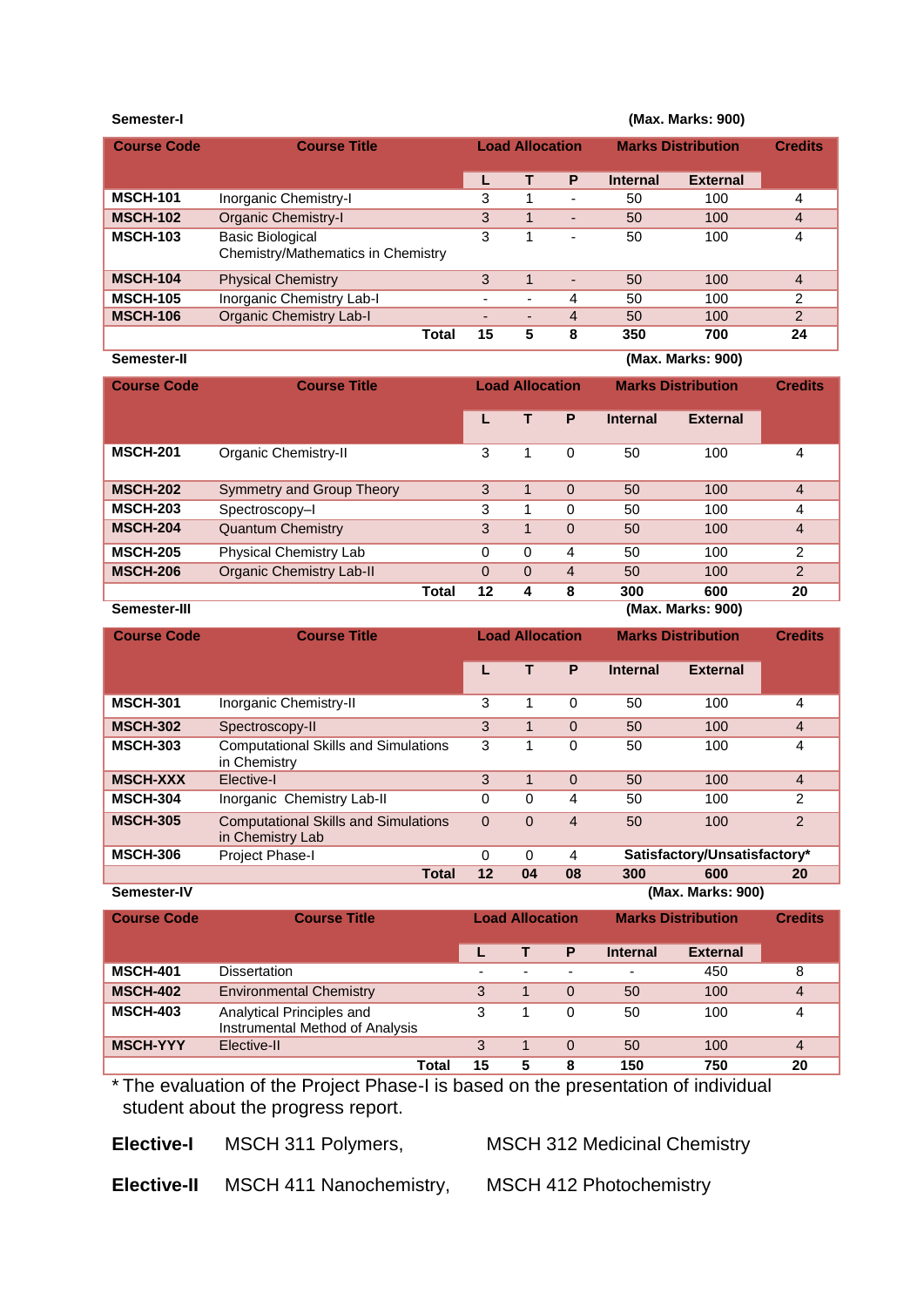#### **MSCH-101 INORGANIC CHEMISTRY - I**

#### **M. Marks External Exam: 100 45 Hrs. (3L+1T Hrs./week)**

#### **LEARNING OBJECTIVES**:

- 1. To understand Principles of Molecular Orbital Theory and VSEPR theory completely.
- 2. To acquire full knowledge of main group chemistry and group 12 elements.
- 3. To know the structures of ionic solids.
- 4. To develop an understanding of the inorganic chemistry of elements with respect to their oxidation and reduction.

#### **UNIT-I**

**1. PRINCIPLES:** Molecular structure and bonding. A review of Lewis structures including formal charges and VSEPR model. Molecular orbital theory of homo- and heteronuclear diatomic molecules. Molecular orbital theory of solids. Periodicity and related concepts. Chemical forces. (07)

#### **UNIT-II**

**2. CHEMISTRY OF s-BLOCK METALS:** Hydrides, halides, oxides, peroxides, superoxides, suboxides, hydroxides, oxoacid salt complexes, crowns and crypts of alkali metals and coordination complexes of alkaline earth metals. (10)

#### **UNIT-III**

**3. CHEMISTRY OF p–BLOCK ELEMENTS:** Boranes, bonding in boranes, topology of boranes, synthesis and reactivity. Carboranes and metallocarboranes, borazine and boron nitride. Chemistry of aluminum halides, aluminum alkyls. Low oxidation state aluminium compounds. Organosilicon compounds. Sillicates and aluminosilicates. Low-valent silicon compounds, silylenes and  $R_3Si<sup>+</sup>$ , Polysilanes. Phosophazenes, cyclophosphazenes, polyphosphazenes and the polymers derived from them. (10)

**4. CHEMISTRY OF GROUP 12 ELEMENTS:** Halides & oxygen compounds, chalcogenides & related compounds, low-valent compounds. Formation of coordination complexes.(05)

#### **UNIT-IV**

**5. SOLID STATE**: Close-packing of solids, types and structures of ionic solids; radius ratio rules; lattice energy; Born–Haber cycles, defects in solids and properties of solids arising out of defects in structures, Perovskite structures, high  $T_c$ superconductors. (07)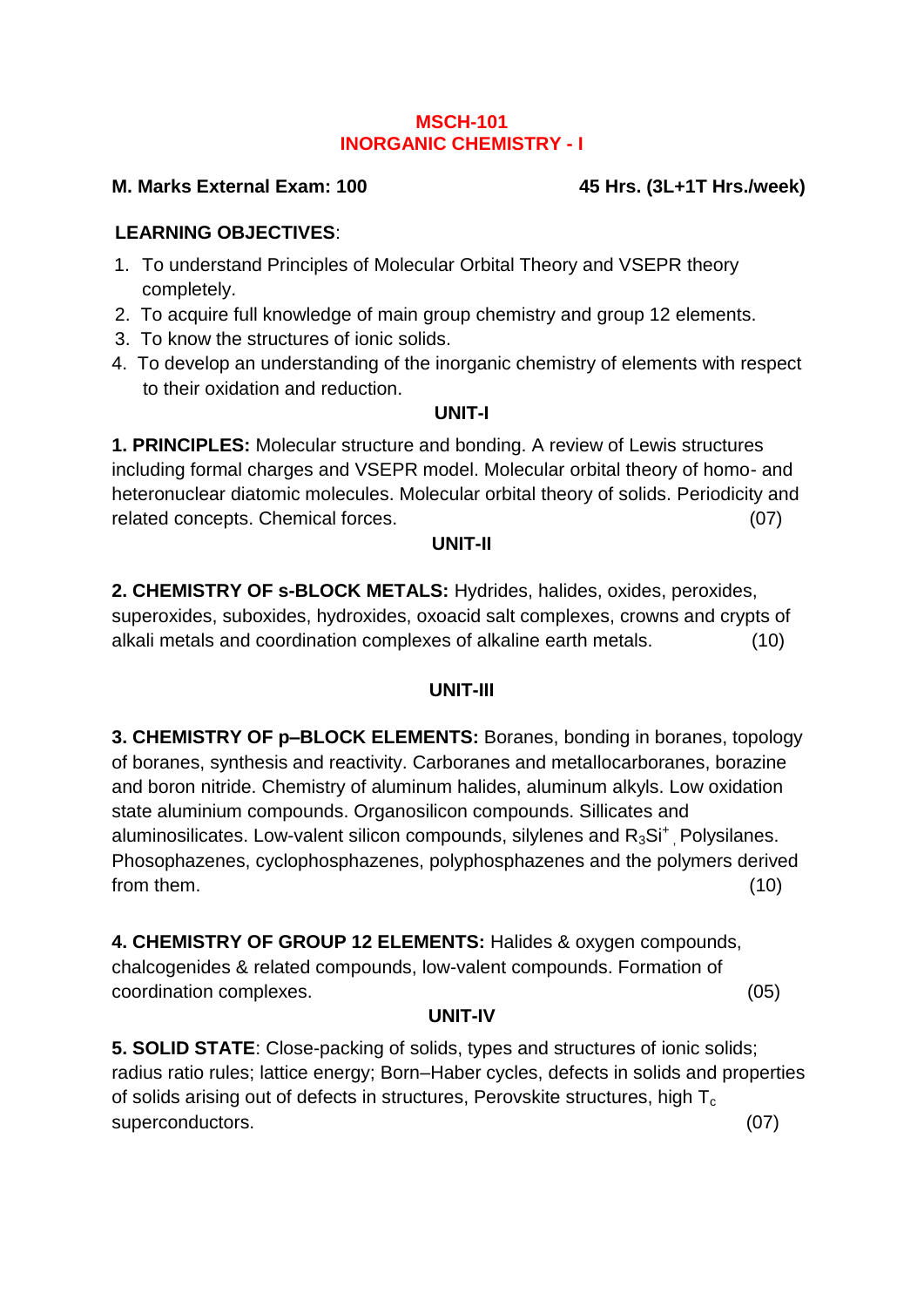**6. OXIDATION AND REDUCTION**: Reduction potentials, redox stability in water , diagrammatic presentation of potential data, acids and bases, Various definitions including HSAB principles, Thermodynamic acidity parameters, solvents as acids and bases. (06)

#### **INSTRUCTIONS FOR PAPER SETTERS AND CANDIDATES:**

1. Examiner will set total of **NINE** questions comprising **TWO** questions from each unit and **ONE** compulsory question of short answer type covering whole syllabus. 2. The students are required to attempt **FIVE** questions in all, **ONE** question from each unit and the compulsory question.3. All questions carry equal marks.

### **BOOKS RECOMMENDED:**

1. W. Henderson, **Main Group Chemistry**, Royal Society of Chemistry, UK, 2000. 2. J. E. Huheey et. al, **Inorganic Chemistry, Principles of Structure and Reactivity,** Fourth edition, Pearson Education, India, 2006.

3*.* J. D. Lee, **Concise Inorganic Chemistry***,* Fifth edition, Wiley India Pvt, Ltd. 2008. 4. [Norman Greenwood,](http://www.amazon.com/s/ref=ntt_athr_dp_sr_1?_encoding=UTF8&field-author=Norman%20Greenwood&search-alias=books&sort=relevancerank) [Andrew Hughes,](http://www.amazon.com/s/ref=ntt_athr_dp_sr_2?_encoding=UTF8&field-author=Andrew%20Hughes&search-alias=books&sort=relevancerank) [Mark Fox,](http://www.amazon.com/s/ref=ntt_athr_dp_sr_3?_encoding=UTF8&field-author=Mark%20Fox&search-alias=books&sort=relevancerank) [Keith Dillon,](http://www.amazon.com/s/ref=ntt_athr_dp_sr_4?_encoding=UTF8&field-author=Keith%20Dillon&search-alias=books&sort=relevancerank) [Kenneth Wade](http://www.amazon.com/s/ref=ntt_athr_dp_sr_5?_encoding=UTF8&field-author=Kenneth%20Wade&search-alias=books&sort=relevancerank), **Chemistry of Elements,** Elsevier, 2011.

5. Peter Atkins, Tina Overton, Jonathan Rourke, Mark Weller, and Fraser Armstrong, **D. F. Shriver and P. W. Atkins' Inorganic Chemistry, 5<sup>th</sup> edition Oxford University** Press, Oxford, 2009.

6*.* [F. Albert Cotton,](http://www.amazon.com/F.-Albert-Cotton/e/B001IR1HU6/ref=ntt_athr_dp_pel_1) [Carlos A. Murillo,](http://www.amazon.com/s/ref=ntt_athr_dp_sr_2?_encoding=UTF8&field-author=Carlos%20A.%20Murillo&search-alias=books&sort=relevancerank) [Manfred Bochmann,](http://www.amazon.com/s/ref=ntt_athr_dp_sr_3?_encoding=UTF8&field-author=Manfred%20Bochmann&search-alias=books&sort=relevancerank) [Russell N. Grimes](http://www.amazon.com/s/ref=ntt_athr_dp_sr_4?_encoding=UTF8&field-author=Russell%20N.%20Grimes&search-alias=books&sort=relevancerank), **Advanced Inorganic Chemistry, 6<sup>th</sup> edition, Wiley-Interscience, 1999.**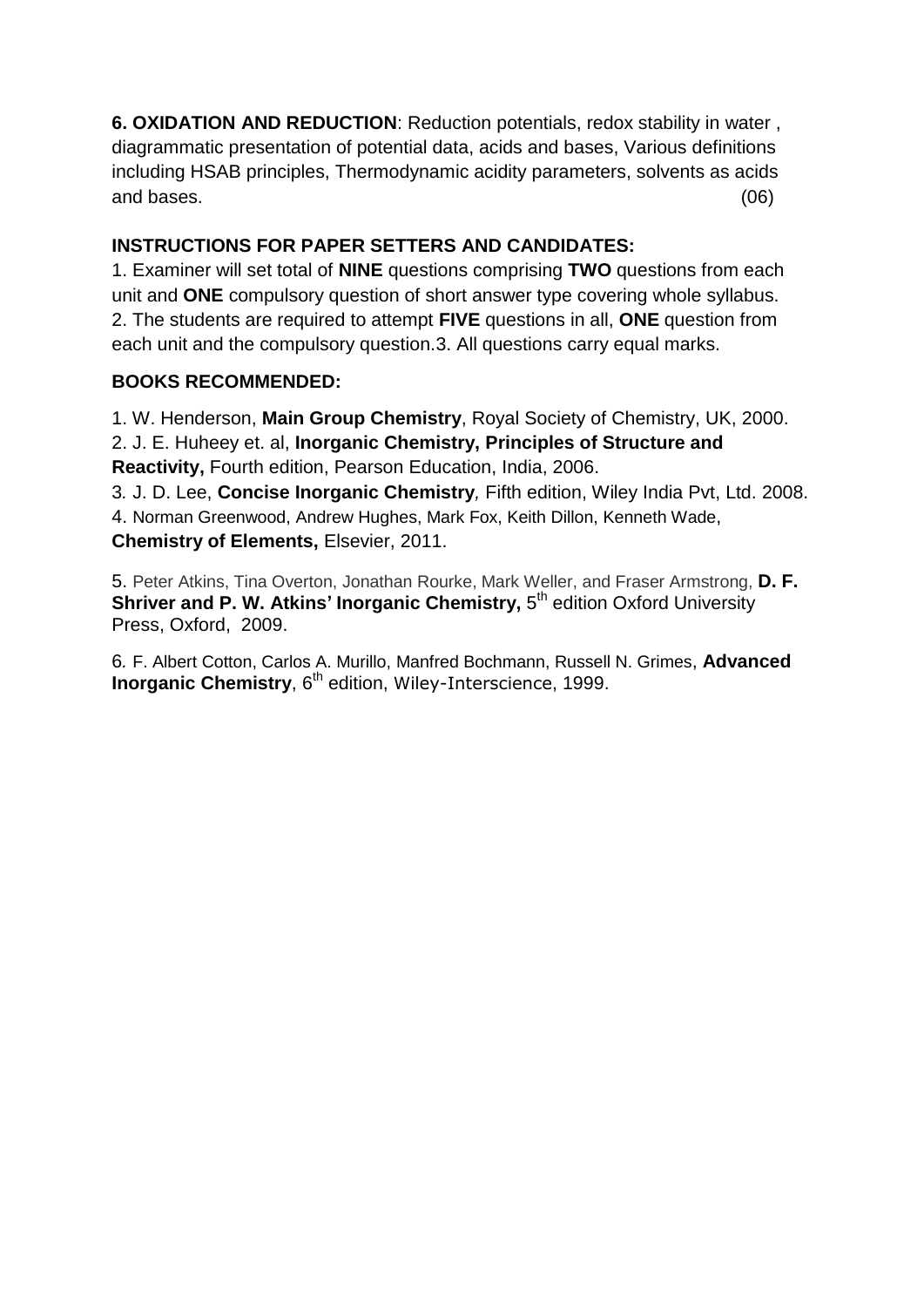#### **MSCH-102 ORGANIC CHEMISTRY - I**

**M. Marks External Exam: 100 45 Hrs. (3L+1T Hrs./week)**

## **LEARNING OBJECTIVES**:

gggf1. To understand different types of organic synthesis.

2. To understand use of various reagents in organic synthesis.

3. To understand asymmetric synthesis and characterize the compounds synthesized.

### **UNIT - I**

General Introduction to organic synthesis, types of organic synthesis: retrosynthesis, disconnection, Linear and convergent synthesis, synthons, synthetic equivalents, umpolung of reactivity and protective groups, protection and deprotection of general functional groups, functional group interconversions, applications of green chemistry to organic synthesis. (12)

### **UNIT - II**

Use of following reagents in Organic synthesis and functional group transformations; compounds of Mg, Li, Cu, B, Si and P in organic synthesis, Gilman's reagent, lithium diisopropylamide (LDA), dicyclohexylcarbodiimide (DCC), 2,3-Dichloro-5,6-dicyano-1,4-benzoquinone (DDQ), trimethylsilyl iodide, tri-n-butyltin hydride, osmium tetroxide, selenium dioxide. Phase transfer catalysts, crown ethers and Merrifield resin, Wilkinson's catalyst, Baker yeast, ionic liquids, water. (11)

## **UNIT - III**

Asymmetric synthesis: Chiral auxillaries, methods of asymmetric inductionsubstrate, reagent and catalyst controlled reactions, determination of enantiomeric purity by GC, HPLC, NMR etc., enantio-discrimination, resolution- optical and kinetic, chiral phase transfer catalysis, chiral quaternary ammonium salts, asymmetric proton catalysis, asymmetric acyl transfer reactions. (11)

## **UNIT - IV**

General methods of preparation and reactions of indene, fluorine, anthracene and phenanthrene, three-membered, four-membered, five-membered and sixmembered heterocyclic compounds: synthesis and reactions of oxiranes, thiiranes, azetidines, aziridines, oxetanes, thietanes, pyrrole, pyrrolidine, furan,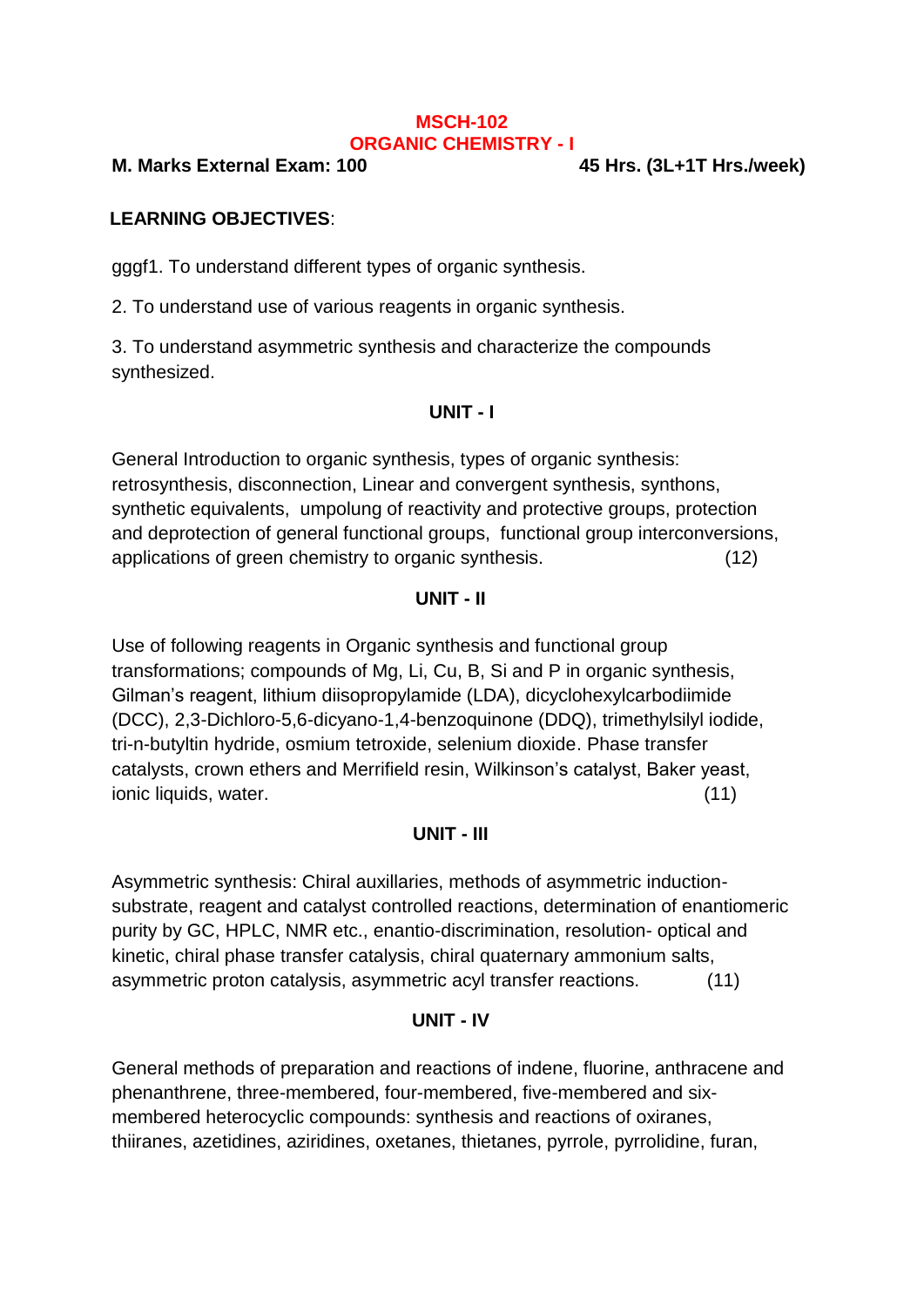tetrahydrofuran, pyrylium salts, pyrones, pyridinium and thiopyrylium salts, pyridones, quinolizinium and benzopyrylium salts, coumarins and chromones. (11)

## **INSTRUCTIONS FOR PAPER SETTERS AND CANDIDATES:**

1. Examiner will set total of **NINE** questions comprising **TWO** questions from each unit and **ONE** compulsory question of short answer type covering whole syllabus. 2. The students are required to attempt **FIVE** questions in all, **ONE** question from each unit and the compulsory question.

3. All questions carry equal marks.

## **BOOKS RECOMMENDED:**

1. Willis Christine and Wills Martin, **Organic Synthesis,** Oxford University Press, 1995.

2. Corey E.J., X.M. Cheng, **The logic of Chemical Synthesis,** Wiley Interscience, 1995.

3. Thomas S.E., **Organic Synthesis: The roles of Boron and Silicon,** Oxford University Press, 1992.

4. Jenkins Paul R., **Organometallic Reagents in Synthesis,** John Wiley, 1994. 5. Mackie R.K., Smith D.M., **Guide Book to Organic Synthesis,** 2 nd edition, Longman, 1995.

6. Acheson R.M., **An Introduction to the Chemistry of Heterocyclic Compounds,** Wiley, 3rd edition, New York, 1976.

7. Michael B. Smith, Jerry March, **March's Advanced Organic Chemistry:** 

**Reactions, Mechanisms, and Structure,** (6th Edition), Wiley-Interscience, 2007. 8. Carey F.R., Sunberg R.J., Advanced Organic Chemistry, 5<sup>th</sup> edition, Springer, 2007.

9. Devies Stephen G., **Organotransition Metal Chemistry: Applications to Organic Synthesis,** Pergamon Press (1994).

10. Morrison J.D. (eds.), **Asymmetric Synthesis**: Vol.1-5; Academic Press, 1992.

11. Aitken R.A., Kilenyi S.N., **Asymmetric Synthesis,** Academic Press, 1994.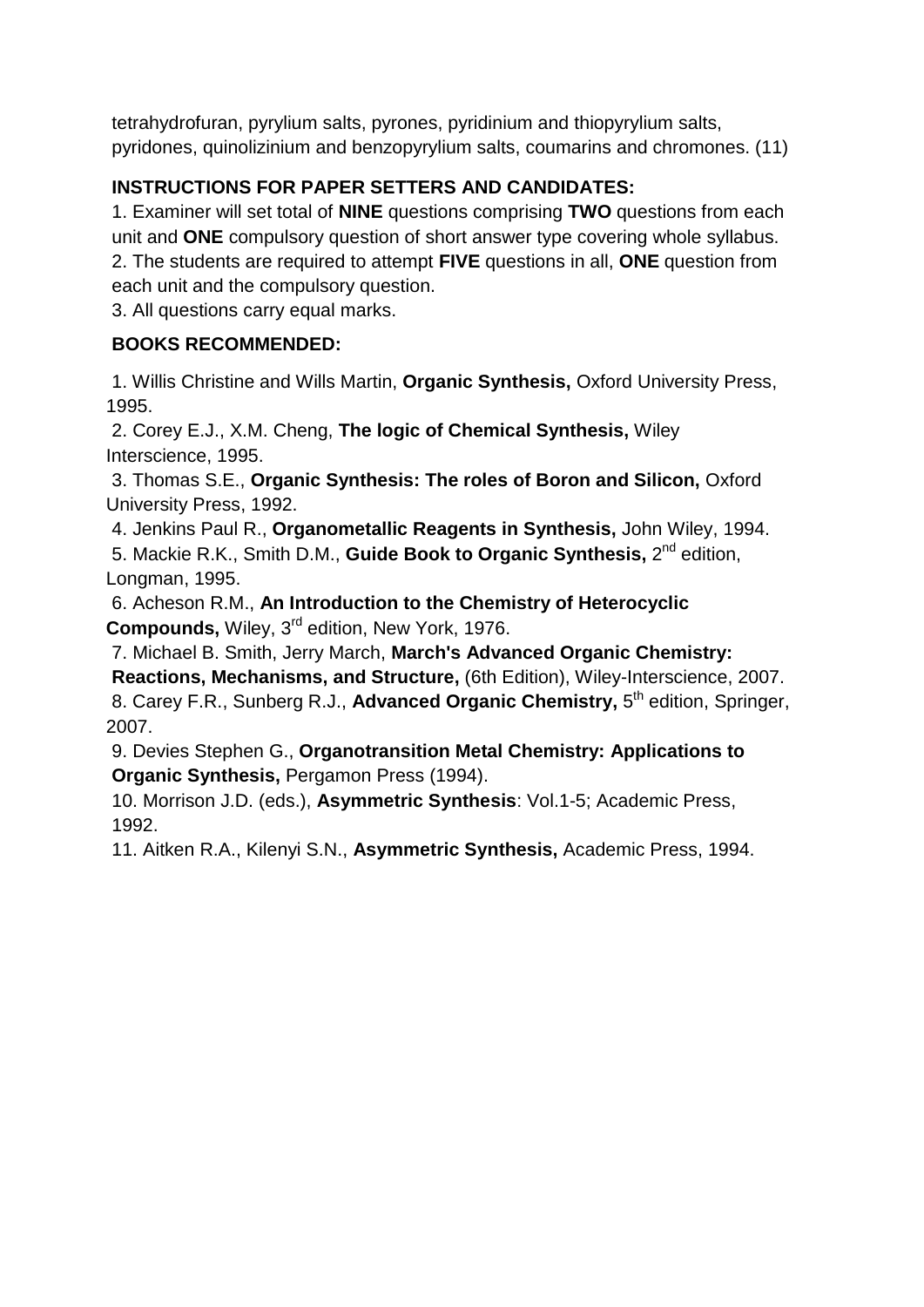#### **MSCH-103 BASIC BIOLOGICAL CHEMISTRY**

#### **M. Marks External Exam: 100 45 Hrs. (3L+1T Hrs./week)**

#### **LEARNING OBJECTIVES**:

1. To understand detailed structures of proteins & nucleic acids.

2. To understand role of enzymes.

3. To understand detailed mechanism and functions of carbohydrates.

#### **UNIT - I**

**1. BIO-MOLECULES:** Broad classification- water, pH, ionization, biological buffers, titration of amino acids. Proteins and their three dimensional structure, weak and strong interactions. Basic structure of carbohydrates (monosaccharide, disaccharides & polysaccharides). Nucleic acids-purines, pyrimidines, nucleosides, nucleotides, internucleotide bonding, tautomerism, lipids, neutral lipids, phospholipids, isoprenoids, phosphotidylinositol, biological effectors. (07)

**2. PROTEINS:** Structural and functional classification of proteins. Structure, physicochemical properties, configuration properties of amino acids. Colour reactions of proteins and amino acids, Purification of proteins and amino acid sequence determination, peptide bond. Ramachandran plot. Primary, secondary tertiary and quaternary structures of proteins. Three dimensional structures of proteins. Structure and functions of hemoglobin. (10)

#### **UNIT - II**

**3. ENZYMES:** General properties of enzymes and co-enzymes, their nature. Classification and nomenclature of enzymes. Mechanism & kinetics of enzymatic reactions. Michaelis Menton model, enzyme inhibition. Kinetics of competitive and non-competitive enzymatic inhibition. Isozymes allosteric enzymes. Mechanism of enzymatic catalysis by lysozyme and carboxypeptidase. Zymogens. (10)

#### **UNIT - III**

**4. COENZYMES:** Classification, structure and function of nicotinamide adenine dinucleotides (NAD and NADP), riboflavin nuleotides (FMN and FAD), lipoic acid, cytocromes, pyridoxal phosphate, nucleoside diphosphates, tetrahydrofolic acid conjugates, biotinyl coenzyme, coenzyme - A, thiamine pyrophosphate. (08)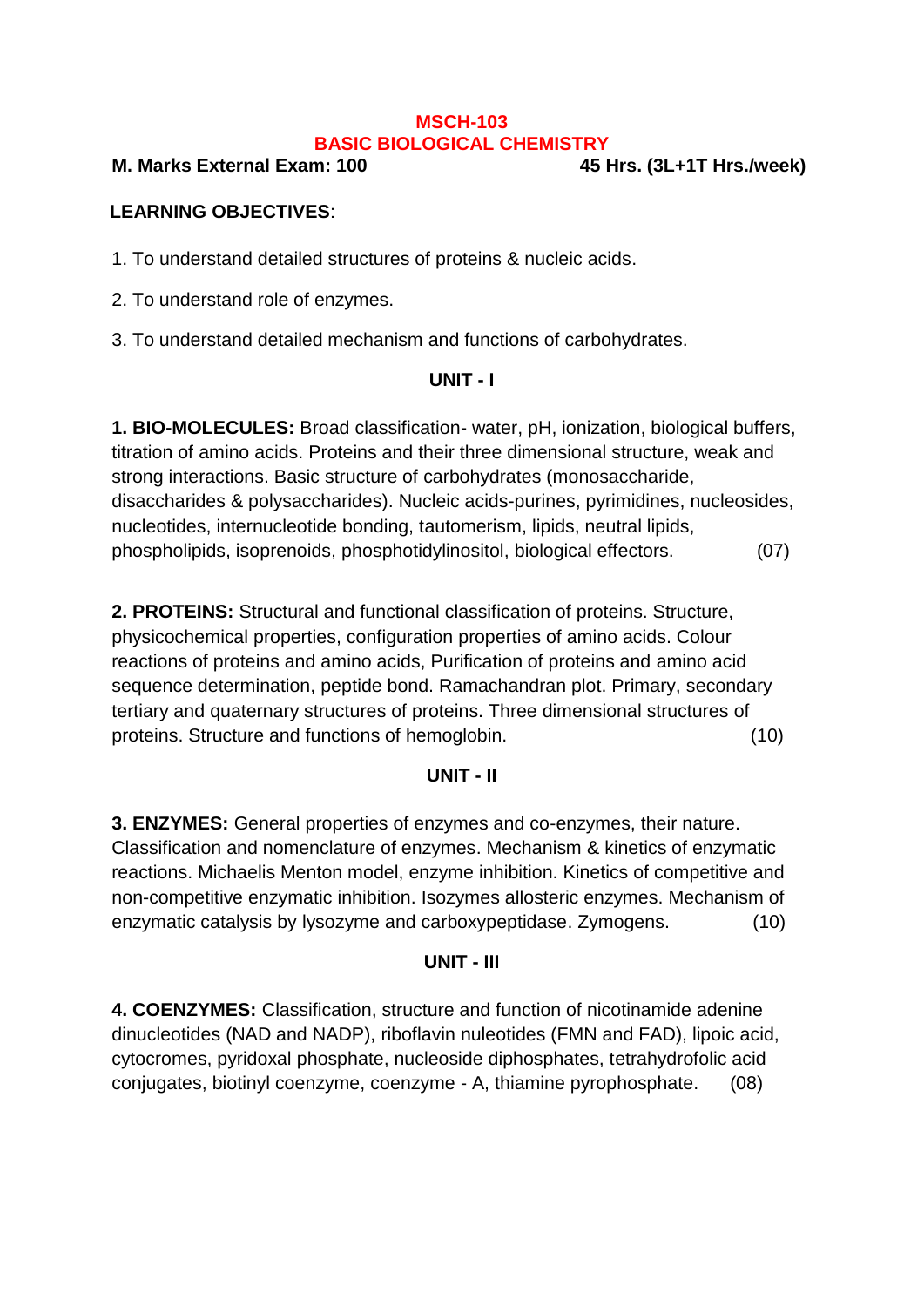#### **UNIT - IV**

**5. CARBOHYDRATES AND METABOLISM:** Configuration and chemical transformations and reactions of carbohydrates, Absolute configuration of carbohydrates, general concepts, energetics and control on metabolic pathways. Glycolysis, alcoholic and lactic acid fermentation, citric acid cycle, EDP pathway. Disaccharide and polysaccharide metabolism, gluconeogenesis, regulation of carbohydrate metabolism, electron transport chain, oxidative phosphorylation (10)

## **INSTRUCTIONS FOR PAPER SETTERS AND CANDIDATES:**

1. Examiner will set total of **NINE** questions comprising **TWO** questions from each unit and **ONE** compulsory question of short answer type covering whole syllabus. 2. The students are required to attempt **FIVE** questions in all, **ONE** question from each unit and the compulsory question.

3. All questions carry equal marks.

### **BOOKS RECOMMENDED:**

1. L. Stryer, **Biochemistry,** W.H. Freeman & Company, 4<sup>th</sup> Edition, 1995.

2. D. Voet and J.G. Voet, **Biochemistry,** John Wiley & Sons, 2nd Edition, 1995.

3. Michael D. Trevan, **Immobilized Enzymes: An introduction and application in Biotechnology,** John Wiley, 1980.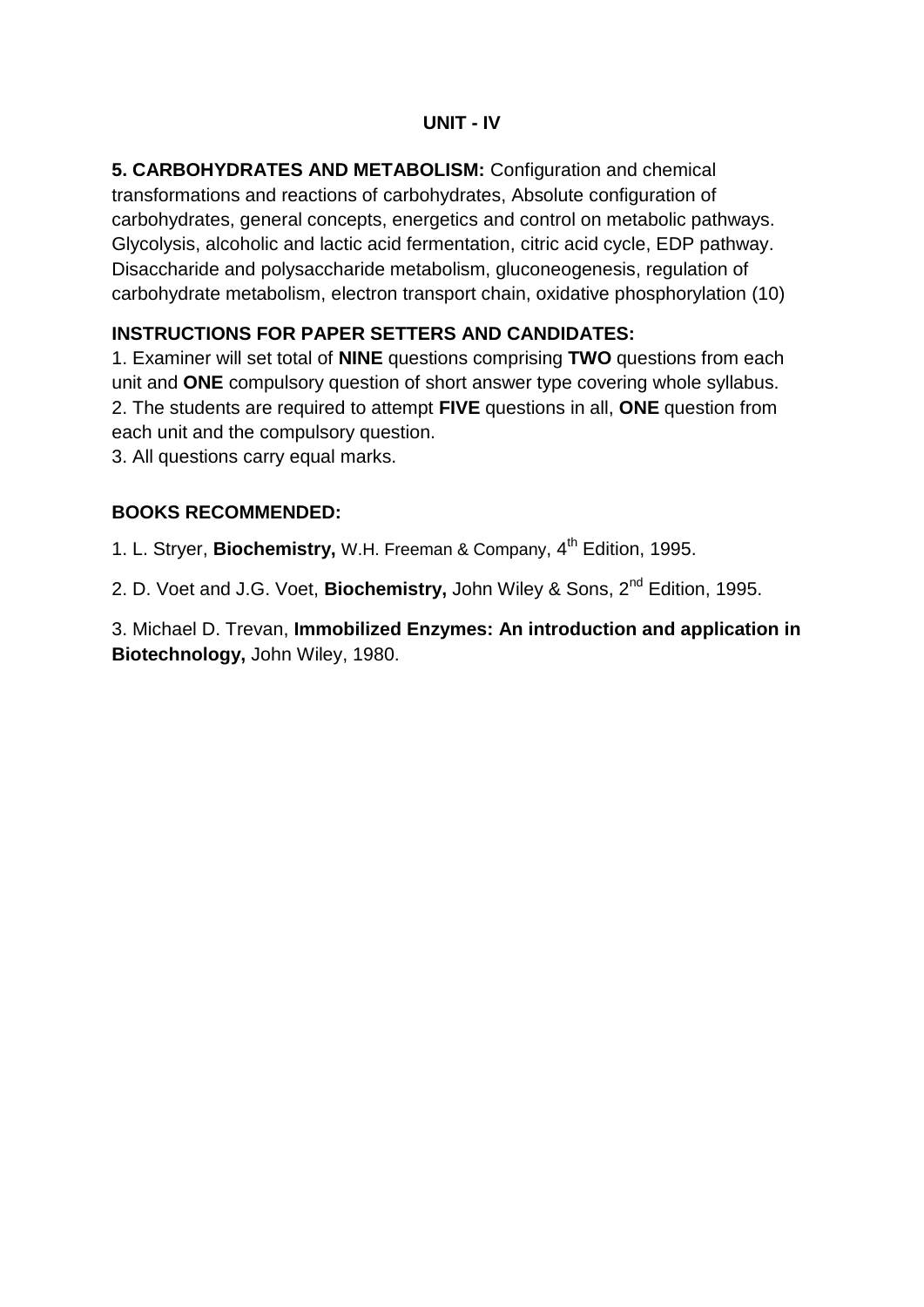#### **MSCH-103 MATHEMATICS IN CHEMISTRY**

#### **M. Marks External Exam: 100 45 Hrs. (3L+1T Hrs./week)**

#### **LEARNING OBJECTIVES**:

- 1. To understand various methods of numerical solutions of differential equations.
- 2. To study how to apply regression analysis to probability distribution.
- 3. To study use of Chi-square, t and F statistics.

#### **UNIT - I**

**1. SYSTEM OF LINEAR EQUATIONS:** Gauss- elimination method - Crout's method - inverse of a matrix. Iterative methods: Jacobi's method - Gauss-Seidel Method. Numerical differentiation and integration - Newton-Cotes formulae.

#### **UNIT - II**

#### **2. NUMERICAL SOLUTION OF ORDINARY DIFFERENTIAL EQUATIONS:**

Picard's Method, Taylor's series Method, Euler's Method, Modified Euler's method, Runge- Kutta Methods. Numerical solution of partial differential equations: finite difference methods.

#### **UNIT - III**

3. Correlation analysis and regression analysis. Probability-addition and multiplication theorems. Probability distributions: Binomial, Poisson and normal distribution

#### **UNIT - IV**

4. Elementary concepts in testing of statistical hypotheses. Tests of significance: tests based on normal distribution, Chi-square, t and F statistics. Analysis of variance: One way classification, two way classifications with one observation per cell.

#### **INSTRUCTIONS FOR PAPER SETTERS AND CANDIDATES:**

1. Examiner will set total of **NINE** questions comprising **TWO** questions from each unit and **ONE** compulsory question of short answer type covering whole syllabus. 2. The students are required to attempt **FIVE** questions in all, **ONE** question from each unit and the compulsory question. 3. All questions carry equal marks.

#### **BOOKS RECOMMENDED**

1. Mckean, J.W. and Craig, A.T. Mukhopadhyay, P, **Mathematical Statistics.**

#### 2. Gupta and Kapoor, **Fundamentals of Mathematical Statistics,**

[Sultan Chand & Sons,](http://www.sapnaonline.com/index.php?option=com_search&filter=books&field=publisher&q=sultan+chand+and+sons+tb) 2012.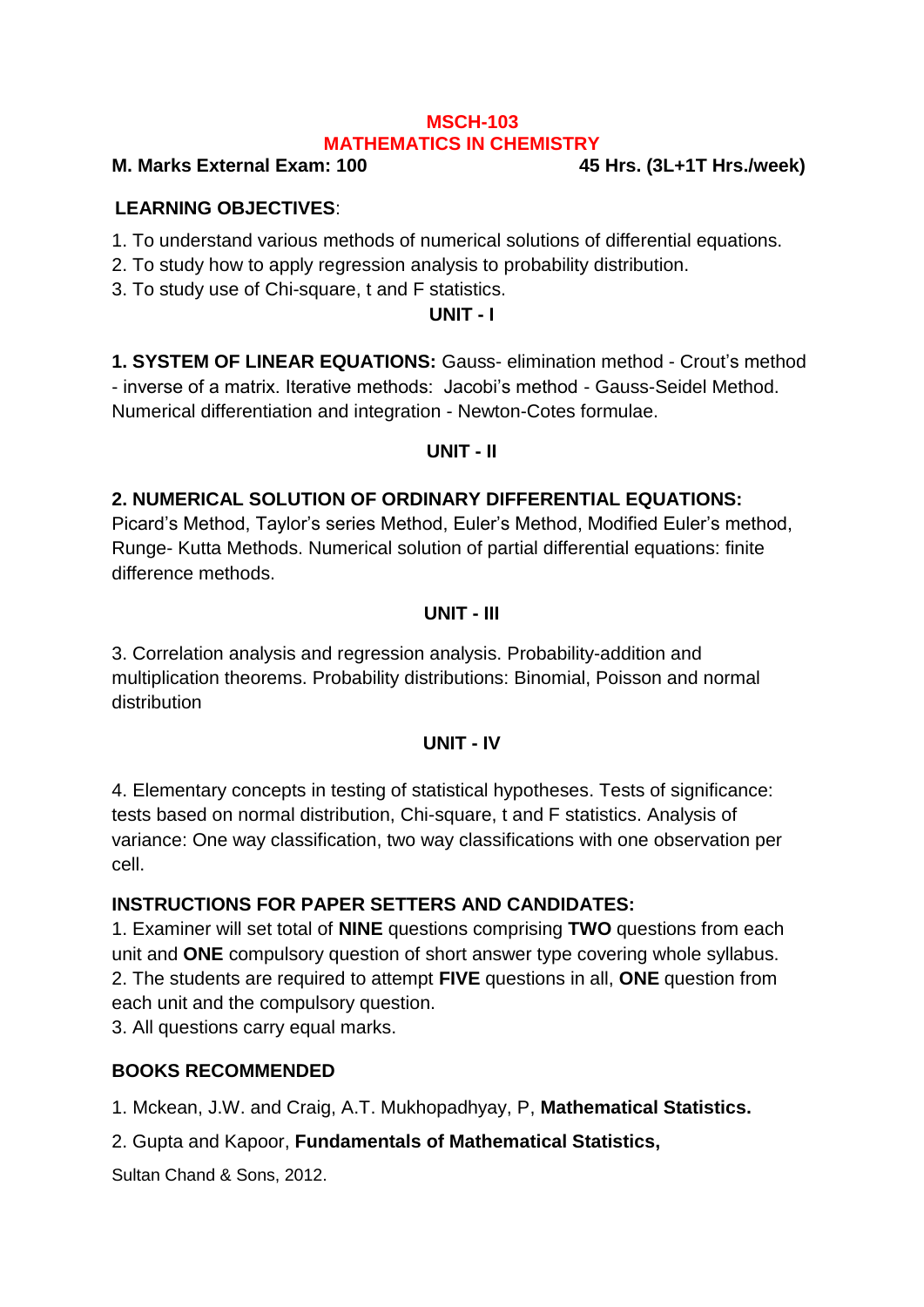2. Goon, Gupta and Das Gupta, **Fundamentals of Statistics,** World Press

Private, 2005.

4.S.S. Sastry, **Introductory Methods of Numerical Analysis,** PHI Learning Pvt. Ltd.,  $4^{\text{th}}$  edition, 2005.

5. Conte and de Boor, **Elementary Numerical Analysis,** McGraw Hill, New York, 1990.

6. John H. Mathews, **Numerical Methods for Mathematics, Science and Engineering,** 2nd Edn., Prentice Hall, New Delhi, 2000.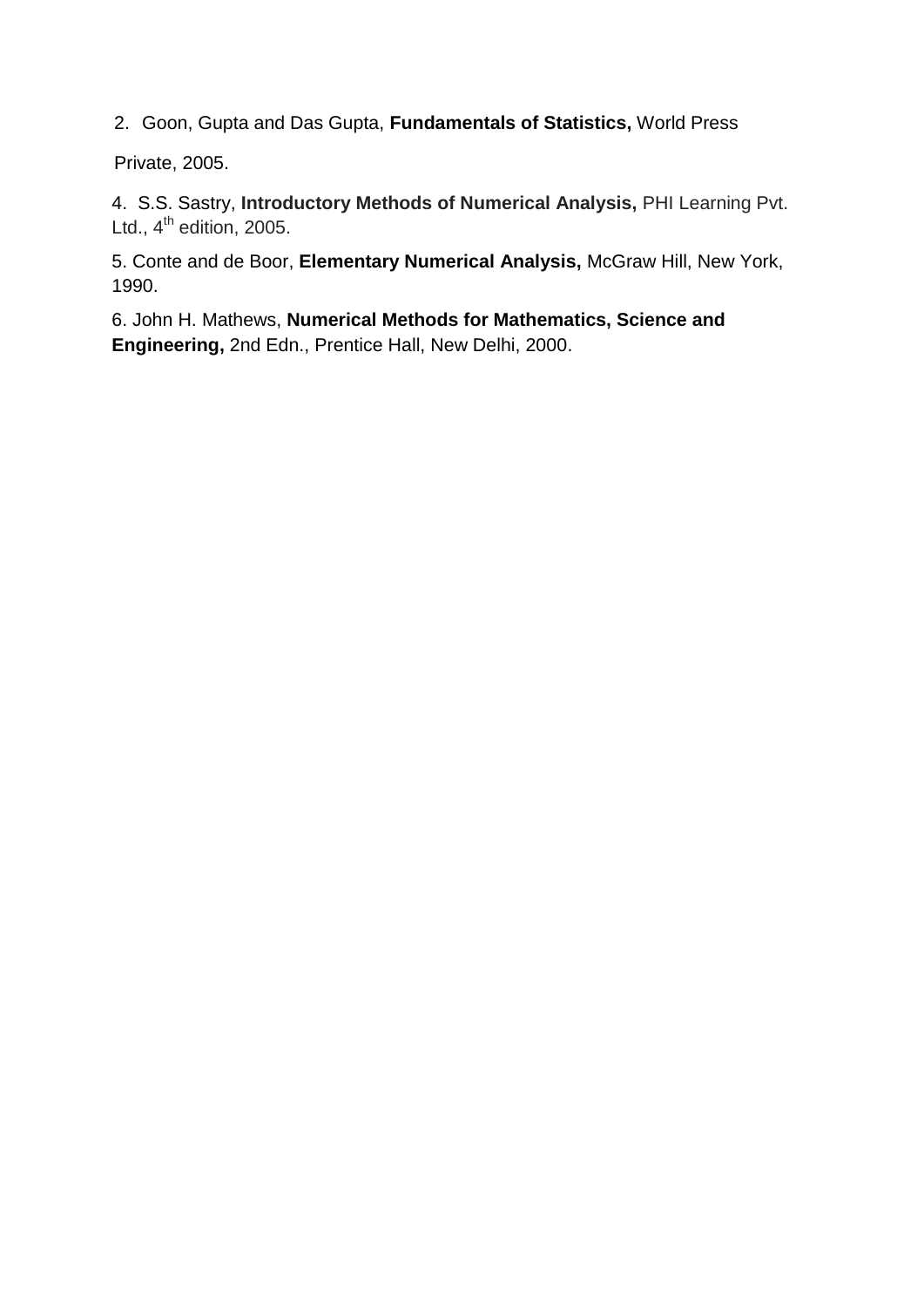#### **MSCH-104 PHYSICAL CHEMISTRY**

**M. Marks External Exam: 100 45 Hrs. (3L+1T Hrs./week)**

#### **LEARNING OBJECTIVES**:

1. To understand the laws of thermodynamics.

2. To study the reaction rates of different order reactions.

3. To study the various aspects of electrochemistry.

#### **UNIT - I**

**1. THERMODYNAMICS:** Maxwell's relations, thermodynamic equation of state. Partial molar quantities, thermodynamics of mixing. Activity and fugacity. Nernst heat theorem, third law of thermodynamics. Thermodynamic probability and entropy. Maxwell Boltzman, Bose – Einstein and Fermi Dirac statistics. Partition functions of diatoms, (translational, rotational, vibrational and electronic). Distribution of molecular velocities. Principle of equipartition of energy, collision frequency. (09)

#### **UNIT - II**

**2. CHEMICAL KINETICS:** Principle of detailed balancing (simple idea only), opposing and consecutive reactions, static, flow and relaxation methods of measurement of reaction rates, flash photolysis. Kinetics of fast reaction; collision theory of reaction rates (detailed), preliminary idea of transition state theory. Homogeneous and heterogeneous catalysis, autocatalysis, oscillatory reactions (general introductions only), redox reactions, preliminary idea of inner sphere and outer sphere reactions of transition metals. Chemical reactions, isothermal, adiabatic and non-isothermal and nonadiabatic, Design equation, Heat and mass transfer effect on catalytic reaction. (09)

#### **UNIT - III**

#### **3. ELECTROCHEMISTRY:**

Mean activity co-efficient of electrolyte solutions. Debye – Huckel theory, ion association. Precise determination of dissociation constants of weak electrolytes – emf and conductometric methods. Onsagar conductance equation, effect of high electric field and high frequency on ion conductance. Polarography, overvoltage, surface tension of electrolytic solutions, polyelectrolyte. Basic principle of cyclic voltametry and coulometry. (09)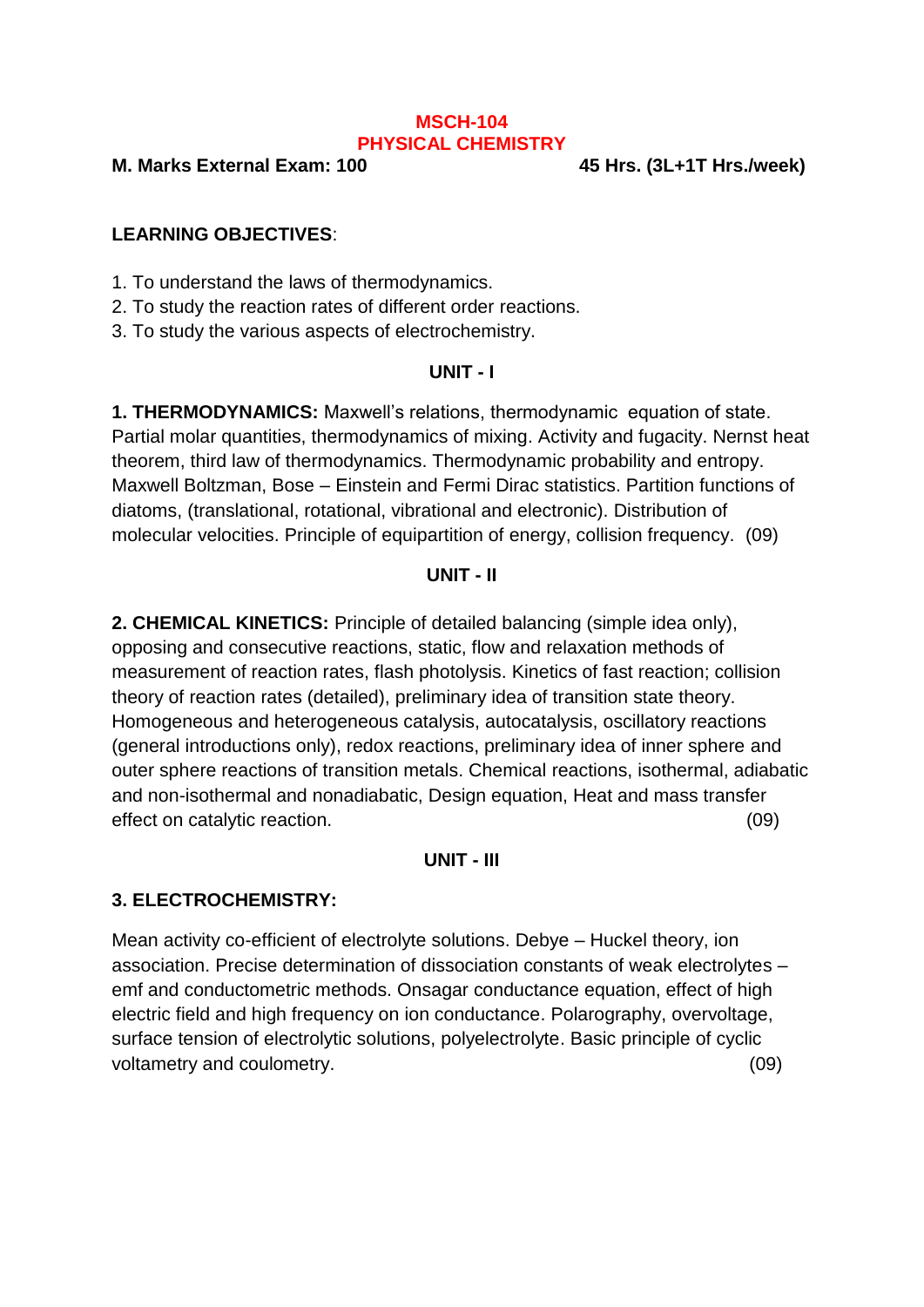#### **UNIT - IV**

### **4. MISCELLANEOUS TOPICS:**

**(a) Molecular Structure:** Dielectric polarization, Debye – Langevin equation, dipole moment determination and applications, intermolecular forces and their contribution to intermolecular potential.

**(b) Fluid Mechanics:** Fundamental principles of fluid mechanics, Newtonian and Non-Newtonian fluids. Stream line and turbulent flow.

**(c) Pressure drop:** Pressure drop calculation for flow through pipes and channels, Hagen poisonallies equation. Bernoli's equation. Flow measuring instruments, Manometer, Filtration, different filters.

**(d) Heat Transfer:** Heat transfer by conduction. Steady and unsteady state of heat transfer, heat transfer by convection. Natural and forced convection. Heat transfer by radiation, heat emission and absorption by black, natural and grey bodies.

**(e) Mass Transfer:** Mass transfer: Principal of diffusion and mass transfer, mechanism of mass transfer, simultaneous heat and mass transfer. Fick's law application.

**(f) Refractories:** Refractory materials: Nomenclature, classification- acidic, basic and neutral refractories, production, important properties and uses. (27)

## **INSTRUCTIONS FOR PAPER SETTERS AND CANDIDATES:**

1. Examiner will set total of **NINE** questions comprising **TWO** questions from each unit and **ONE** compulsory question of short answer type covering whole syllabus. 2. The students are required to attempt **FIVE** questions in all, **ONE** question from each unit and the compulsory question.

3. All questions carry equal marks.

## **BOOKS RECOMMENDED:**

1. Silbey, Alberty, et.al., **Physical Chemistry,** 4<sup>th</sup> Edition, Wiley India Pvt. Ltd., 2006.

2. Atkins, P.W., Julio de Paula, Physical Chemistry, 8<sup>th</sup> edition, ELBS, 2006.

3. Chandra, A.K, **Introductory Quantum Chemistry,** 4th edition, Tata McGraw Hill, 2004.

4. Laidler, Keith J., **Chemical Kinetics,** 3rd edition, Harper & Row, Publishers, New York, 1987.

5. Young, R.J; Lovell, P.A., **Introduction to Polymers,** 2nd edition, Chapman and Hall, 1991.

6. Flory, P.J., **Principles of Polymer Chemistry,** 1st edition, Asian Book Private Ltd., 2006.

7. Crow, D.R., **Principles and Applications of Electrochemistry,** 4th edition, Chapman and Hall, London, 1994.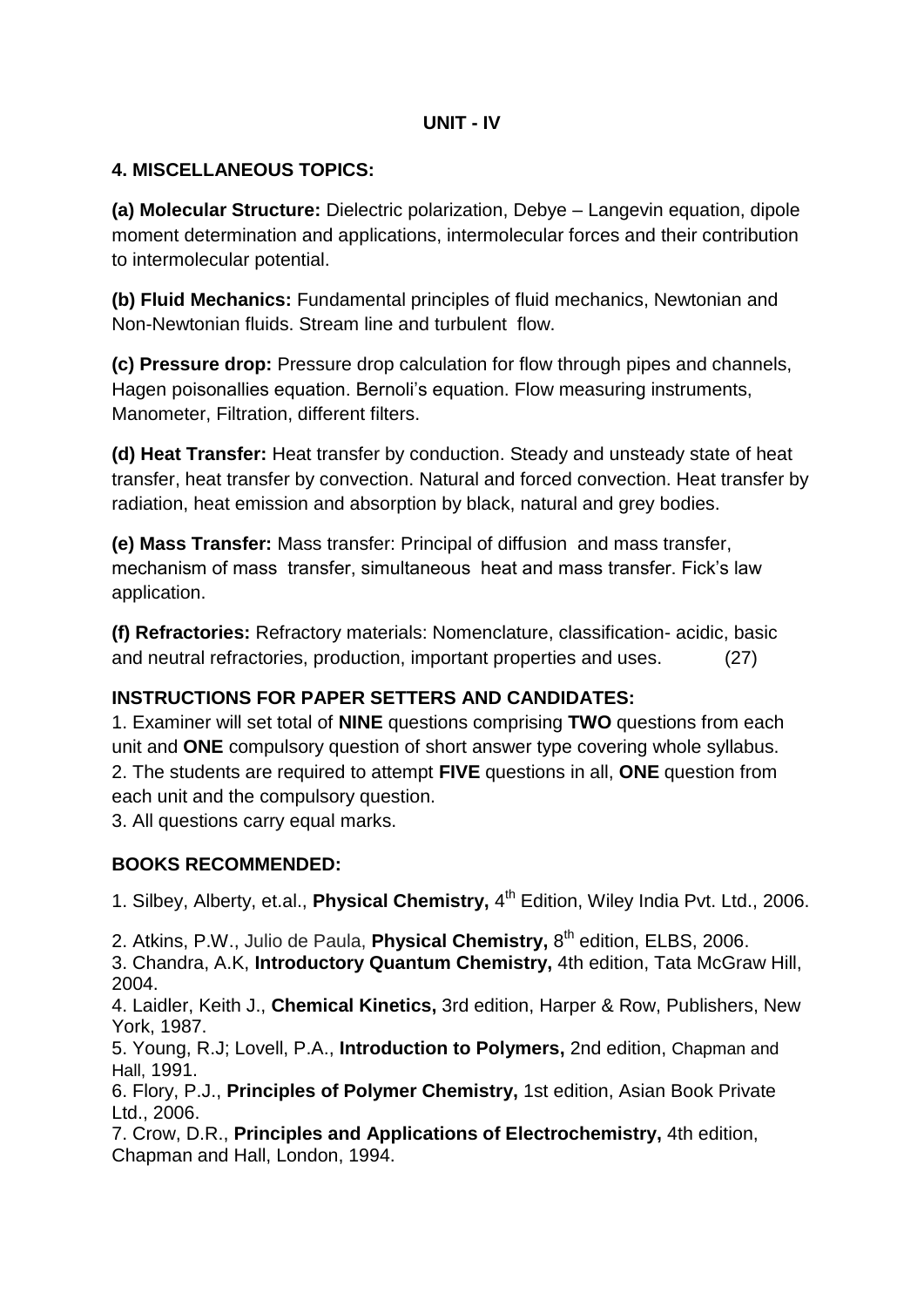8. Levine, Ira N*.,* **Quantum Chemistry,** 6th edition, Prentice-Hall International, Inc., 2008.

9. McWeeny, R., **Coulson's Valence**, 3rd edition, ELBS, Oxford University Press, 1979.

10. Moore, J.W.; Pearson, R.G., **Kinetics and Mechanism**, 3rd edition, John Wiley and Sons, 1981.

11. Y. Moroi, **Micelles: Theoretical and Applied Aspects**, 1st edition, Plenum Press, 1992.

12. Bockris, John O'M; Reddy, Amulya K.N., **Modern Electro-Chemistry**, 2nd edition, Plenum Press, New York, 1998.

13. Adamson, Arthur W., **Physical Chemistry of Surfaces**, 6th edition, A Wiley-Interscience Publication, 1997.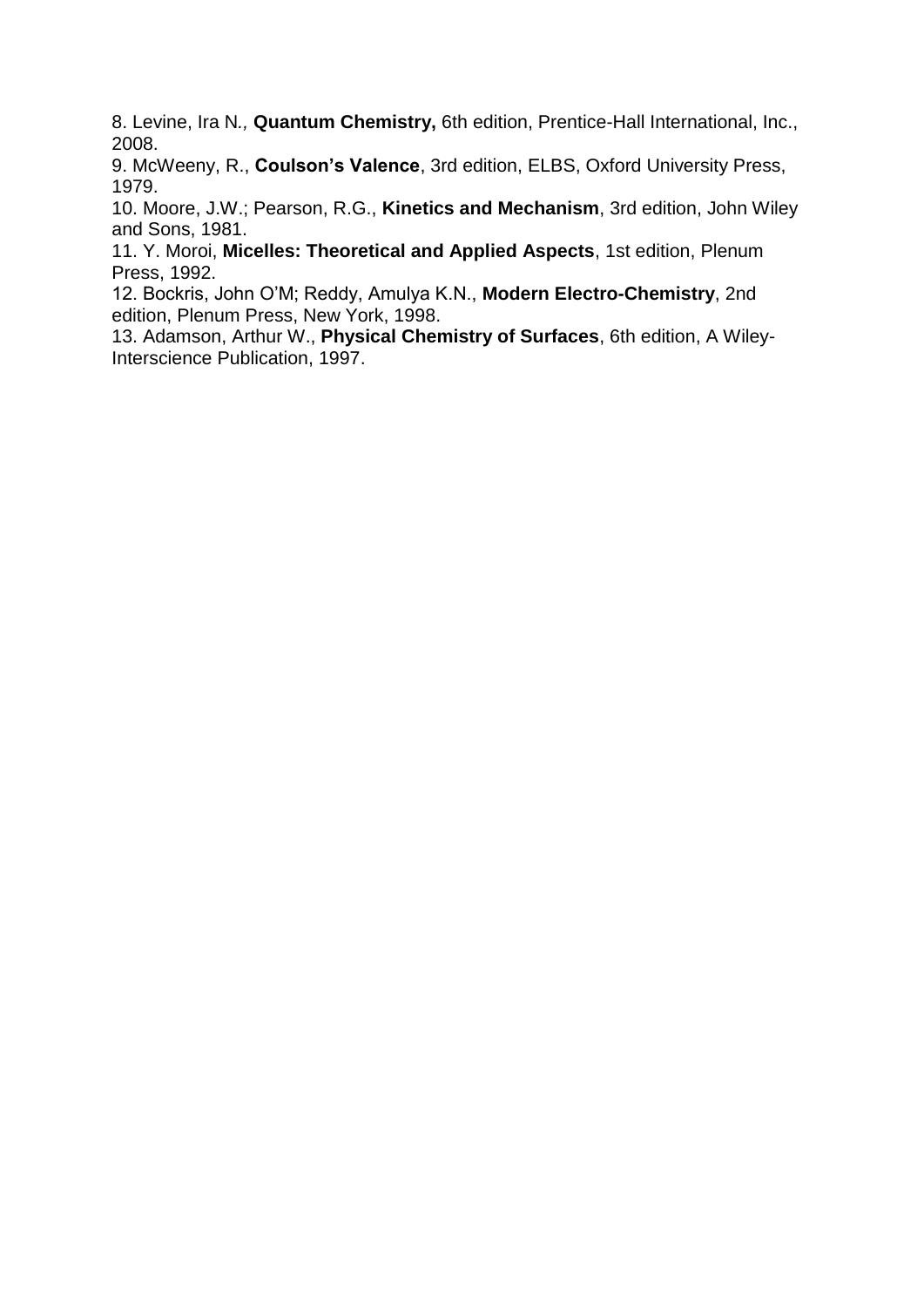#### **MSCH-105 INORGANIC CHEMISTRY LAB-I**

#### **M. Marks External Exam: 100 (4 Hrs./week)**

### **LEARNING OBJECTIVES**:

1. To know skills of using various glass wares and apparatus and chemicals used in synthetic inorganic chemistry.

2. To improve the environment of the laboratory and health of the students.

3. To know the chemistry principles applied in the qualitative analysis.

4. To understand various techniques of salt analysis.

## **1. WORKING IN CHEMISTRY LAB:**

Introduction – Personal protection – Nature of Chemicals – Toxic, Corrosive, Explosive,Inflammable, Carcinogenic, other hazardous chemicals – Safe storing and handling of chemicals –Disposal of chemical wastes – Glassware – Handling of Glassware – Handling of different types of equipments like Bunsen burner, Certifuger, Gibb's Apparatus, etc. – Ventilation facilities –Philosophy of Lab Safety – First-Aid techniques – General work culture inside the chemistry lab.

# **2. PREPARATION OF COORDINATION COMPOUNDS, THEIR PURIFICATION BY CHROMATOGRAPHY, ELEMENTAL ANALYSES (M, S, HALOGEN, C, H, N), M.W. DETERMINATION (RAST METHOD) AND ELUCIDATION OF STRUCTURES BY PHYSICAL METHODS (UV, IR, NMR, MAGNETIC SUSCEPTIBILITY):**

(a) Synthesis of Tris(acetylacetonato)manganese(III),  $Mn(acac)<sub>3</sub>$  and their characterization.

(b) Synthesis and Characterization of Hexamminechromium(III) nitrate  $[Cr(NH<sub>3</sub>)<sub>6</sub>](NO<sub>3</sub>)<sub>3</sub>$  using magnetic susceptibility balance (MSB) and infra red spectroscopy IR (Green Preparation).

(c) Synthesis of Iron(III) dithiocarbamate and its characterization using magnetic succeptibility balance (MSB) and infra red spectroscopy (IR).

(d) Synthesis and characterization of nitro- and nitritopentamminecobalt (III) chlorides using infra red spectroscopy (IR).

(e) Synthesis of hexamminecobalt(III) chloride and pentammineaquocobalt(III) chloride.

(f) Synthesis of cis- and trans- potassiumdioxalatodiaquochromate(III).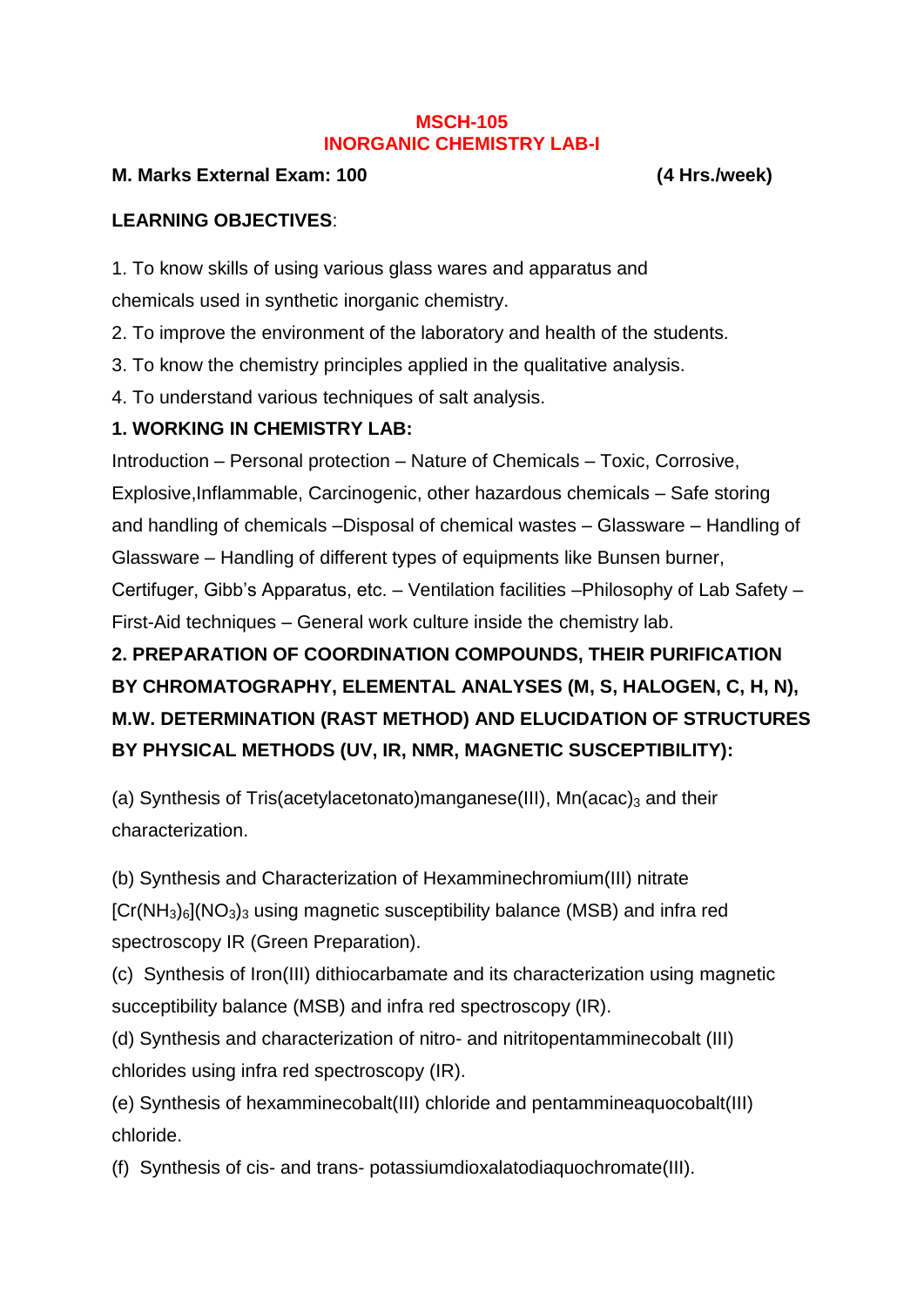(g) Aquation of trans-dichlorobis(1,2-diaminoethane)cobalt(III) chloride.

(h) Synthesis and resolution of tris(ethylenediamine)cobalt(II) ion.

(i) Synthesis of Hexaamminenickle(II) chloride and estimation of Ni(II) in the complex

by gravimetry and volumetry.

(j) Synthesis of tris(acetylacetanonato)iron(III).

(k) Synthesis and reactivity of organocobaloximes.

(l) Synthesis of acetylferrocene and its purification by column chromatography.

(m) Synthesis of ferrocene carboxylic acid.

## **3. SYNTHESIS OF GREEN REAGENTS:**

Green Chemistry: Introduction, principles of green chemistry, some green reagents.

(a) Tetrabutylammonium tribromide (TBATB) and its applications.

(b) Ionic liquid, 1-methyl-3-pentyl-imidazolium bromide, [pmIm]Br and its applications.

## **4. GENERAL PRINCIPLES OF QUALITATIVE ANALYSIS:**

Principle of flame testing –theory of testing acid radicals (simple and interfering).

Principle of grouping of cations – theory of testing cations.

## **5. INORGANIC ANALYSIS BY USING GREEN METHODS:**

1. Analysis of simple acid radicals: carbonate, sulfide, sulfate, thiosulfite, chloride, bromide, iodide, nitrate.

2. Analysis of interfering acid radicals: fluoride, oxalate, borate, phosphate, arsenate, arsenite.

3. Elimination of interfering acid radicals and identifying the groups of basic radicals.

4. Analysis of basic radicals (group-wise): Lead, copper, bismuth, cadmium, tin, antimony, iron, aluminium, arsenic, zinc, manganese, nickel, cobalt, calcium, strontium, barium, magnesium, ammonium.

5. Repeating the tests in no. 04

6. Repeating the tests in no. 04

7. Analysis of a mixture-I containing three cations and three anions (of which one is interfering type).

8. Analysis of a mixture-II containing three cations and three anions (of which one is interfering type).

9. Analysis of a mixture-III containing three cations and three anions (of which one is interfering type).

10. Analysis of a mixture-IV containing three cations and three anions (of which one is interfering type).

Note: 1. The students must have exposure of at least two analytical instruments. Four experiments must be performed from section 2 & 5.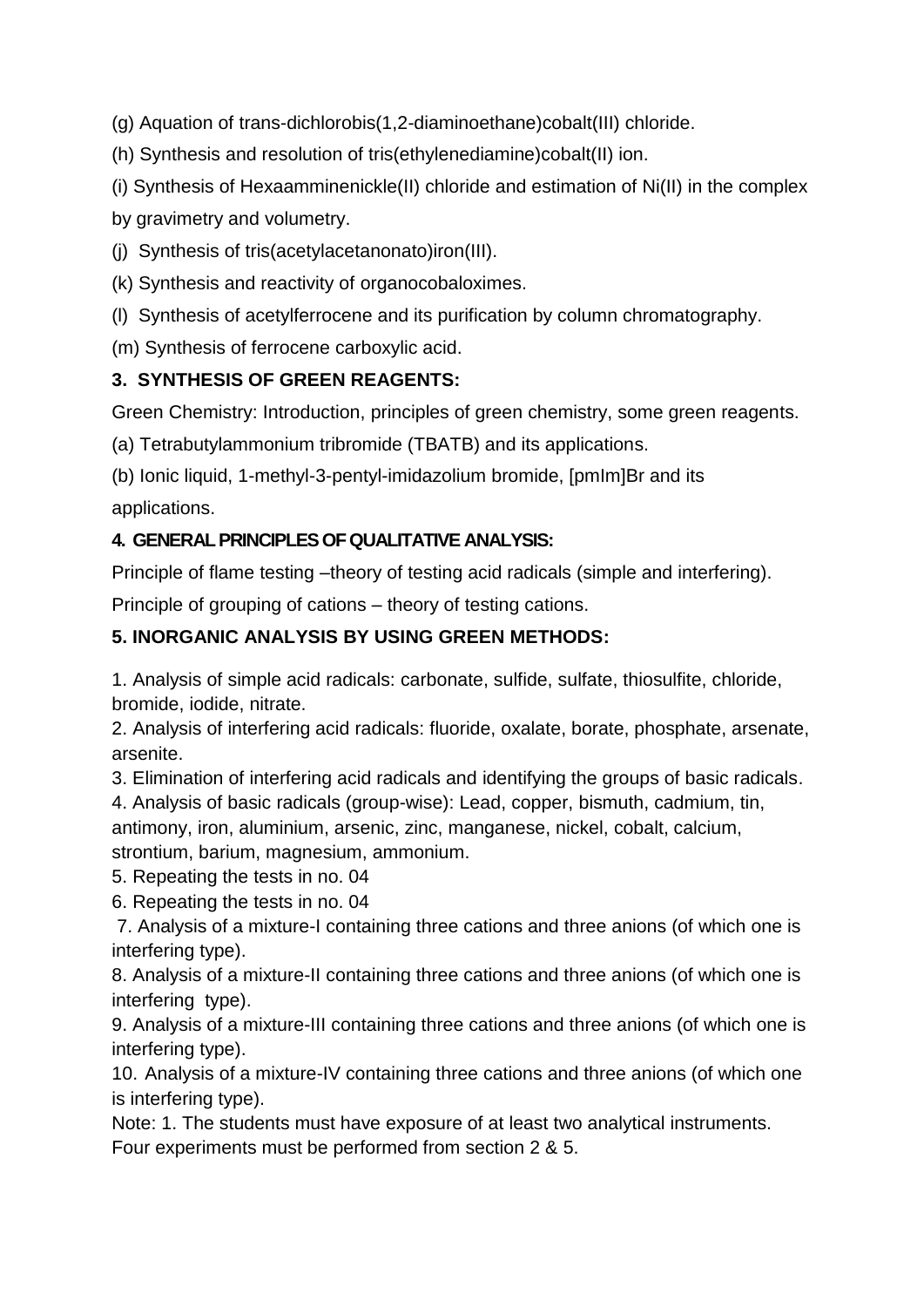#### **BOOKS RECOMMENDED:**

- 1. H. Denny, W. Roesky, **Chemical Curiosites,** WILEY VCH, 1996**.**
- 2. G. Marr and B. W. Rocket, **Practical inorganic chemistry**, University Science Books, 1999**.**
- 3. G. Pass and H. Sutcliffe, Chapman and Hall, **Practical Inorganic Chemistry,** London, 2<sup>nd</sup> edition, 1974.
- 4. J. Mendham, R. C. Denney, J. D. Barnes, M Thomas, **Vogel's Textbook of Quantitative Analysis***,* Pearson education, 5 th edition, 2006**.**
- 5. G. Svehla, **Vogel's Textbook of Quantitative Analysis***,* Pearson education, 2006**.**
- 6. Anil J. Elias, **A Collection of interesting General Chemistry Experiments**, Orient Longman Limited, Universities Press (India) Pvt. Ltd., 2008.
- 7. <http://dst.gov.in/green-chem.pdf>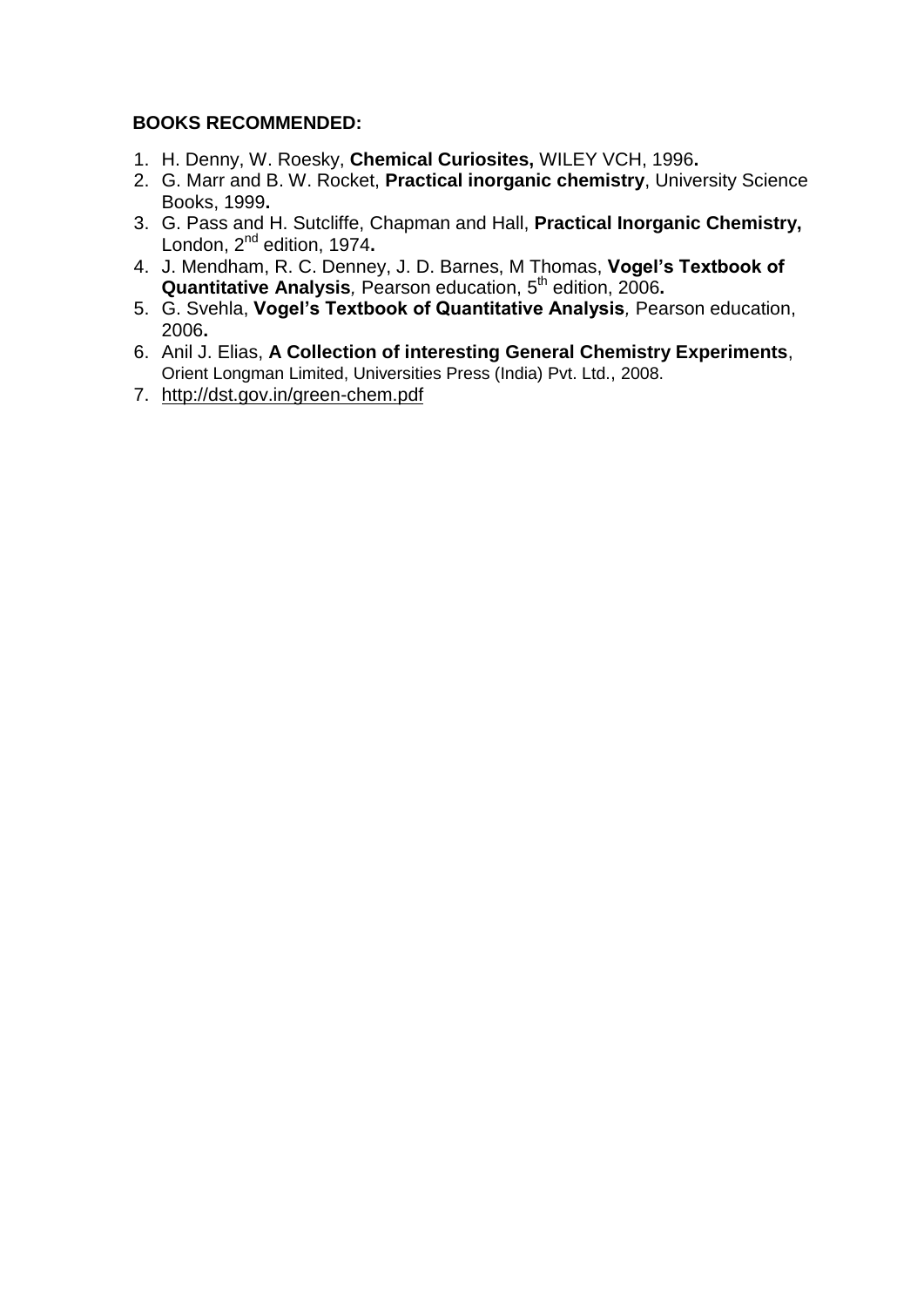#### **MSCH-106 ORGANIC CHEMISTRY LAB-I**

#### **M. Marks External Exam: 100 (4 Hrs./week)**

### **1. QUALITATIVE ORGANIC ANALYSIS:**

Separation and purification of components of binary mixture (Solid/solid, solid/liquid and liquid/liquid) on the basis of solubility behaviour and solvent extraction and their identification and conformation by chemical tests and preparation of suitable derivative. Preparative TLC separation for IR and PMR spectral studies of the respective component.

#### **2. ORGANIC SYNTHESIS:**

| Benzoylation                   |   | <b>Hippuric acid</b>              |
|--------------------------------|---|-----------------------------------|
| Oxidation                      |   | Adipic acid/p-Nitrobenzoic acid   |
| Aldol condensation             | ÷ | Dibenzalacetone/Cinnamic acid     |
| Sandmeyer's reaction:          |   | p-Chlorotoluene                   |
| <b>Benzfused Heterocycles:</b> |   | <b>Benzimidazole</b>              |
| Cannizzaro's reaction:         |   | p-Chlorobenzaldehyde as substrate |
| <b>Friedel Crafts reaction</b> |   | S-Benzoylpropionic acid           |
| Aromatic electrophilic         |   |                                   |
| substitution                   |   | p-Nitroaniline / p-lodoaniline    |

The products may be characterized by spectral techniques.

#### **BOOKS RECOMMENDED:**

- 1. **Vogels's Textbook of Practical Organic Chemistry**, 5th Edition ELBS (Longman), 1996.
- 2. F.G. Mann and B.C. Saunders, **Practical Organic Chemistry,** 5th Edition, Orient Longman Limited, 1986.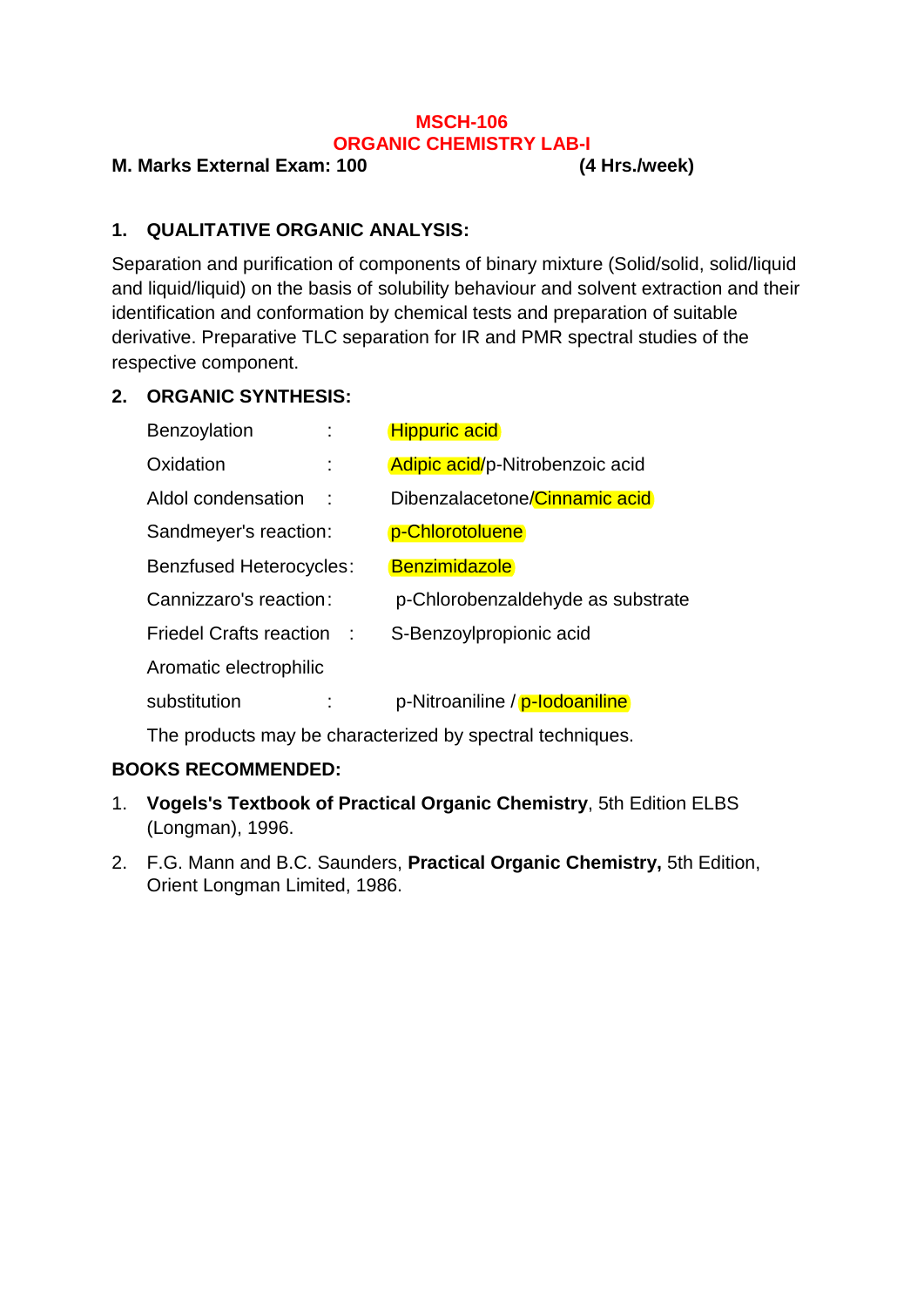#### **MSCH-201 ORGANIC CHEMISTRY-II**

**M. Marks External Exam: 100 45 Hrs. (3L+1T Hrs./week)**

#### **LEARNING OBJECTIVES**:

- 1. To understand principles of stereochemistry.
- 2. To understand structures of supramolecular chemistry.
- 3. To understand applications of photochemistry.

#### **UNIT - I**

**1. PRINCIPLES OF STEREOCHEMISTRY:** Configurational and conformational isomerism in acyclic and cyclic compounds, stereogenicity, stereoselectivity, enantioselectivity and diastereoselectivity. Configurational and conformational effects on reactivity and selectivity/specificity. Elements of symmetry, chirality, molecules with more than one chiral centres, chirality of organic molecules without chiral centres (biphenyls, allenes, spiranes) and due to helical shape. Enantiotopic and diastereotopic atoms, groups and faces. Stereoselective and stereospecific synthesis. (11)

#### **UNIT – II**

**2. SUPRAMOLECULAR CHEMISTRY:** Nature of supramolecular interactions, pre- organization and complementarity. Classification of supramolecular hostguest compounds- crown ethers, calixarenes, cyclophanes, cryptands, cyclodextrins, fullerenes, micelles and vesicles. Supramolecular reactivity and catalysis, supramolecular photochemistry, molecular machines based on catenanes and rotaxanes. (11)

#### **UNIT – III**

**3. PHOTOCHEMISTRY:** Basic principles of photochemistry, photochemistry of alkenes, carbonyl compounds, arenes and fullerenes, photooxidation and photoreduction, Organic solid state photochemistry, chemiluminescent reactions, Barton reaction, di-p-methane rearrangement. Principles and applications of photochemical reactions in organic chemistry, pericyclic reactionselectrocyclization, cycloaddition, sigmatropic rearrangements and related concerted reactions. Applications of pericyclic reactions in synthesis. (11)

#### **UNIT - IV**

**4. METAL SALT CATALYSIS:** Fundamental reaction steps of transition metal catalysed reaction, oxidative-addition reactions, elimination reactions, cleavage of C-H bonds, migration reaction and insertion reaction. Homo/heterogeneous catalysis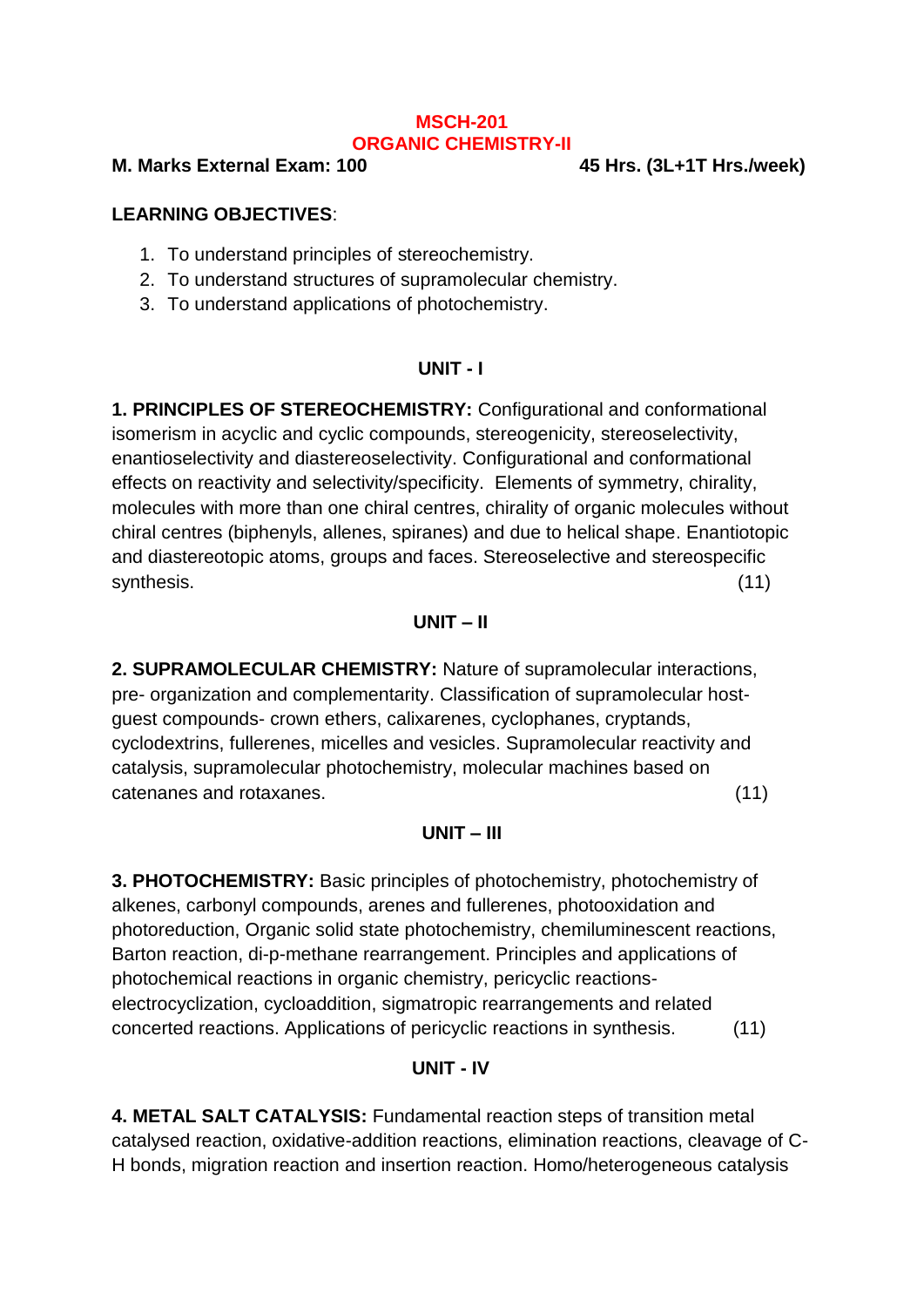by transition metal complexes. Hydrogenation reaction, alkene isomerisation, hydrosilylation and hydroboration reaction, alkene hydrogenation, reaction of CO and hydrogen, hydroformylation of unsaturated compounds, carbonylation reactions, C-C cross coupling and related reactions, reactions of conjugated dienes, reactions of alkynes, alkene and alkyne metathesis, phase transfer catalysis, C-H activation using metal salts, Suzuki reaction, Heck reaction, Negishi coupling, Stille reaction, Sonogashira coupling reactions. (12)

## **INSTRUCTIONS FOR PAPER SETTERS AND CANDIDATES:**

1. Examiner will set total of **NINE** questions comprising **TWO** questions from each unit and **ONE** compulsory question of short answer type covering whole syllabus. 2. The students are required to attempt **FIVE** questions in all, **ONE** question from each unit and the compulsory question.

3. All questions carry equal marks

## **BOOKS RECOMMENDED:**

1. B. Smith, Jerry March, **March's Advanced Organic Chemistry:** 

**Reactions, Mechanisms, and Structure,** 6th Edition, Wiley-Interscience, 2007.

2. Carey F.R., Sunberg R.J., Advanced Organic Chemistry, 5<sup>th</sup> edition, Springer, 2007.

3. J.W Steed and J.L. Atwood, **Supramolecular Chemistry**, John Wiley & Sons, NY, 2000.

4. E.L. Eliel, S.H. Wilen, **Stereochemistry of Organic Compounds**, Wiley, 1994.

5. P.S. Kalsi, **Stereochemistry: Conformation and Mechanism,** New Age International Edition, 7th Edition, 2009.

6. N.J. Turro, V. Ramamurthy and J.C. Scaiano**, Principles of Molecular Photochemistry, An Introduction**, University Science Books, 2008.

7. W.M. Horspool and P.S.Song (Ed.), **Handbook of Organic Photochemistry and Photobiology**, CRC Press, 1995.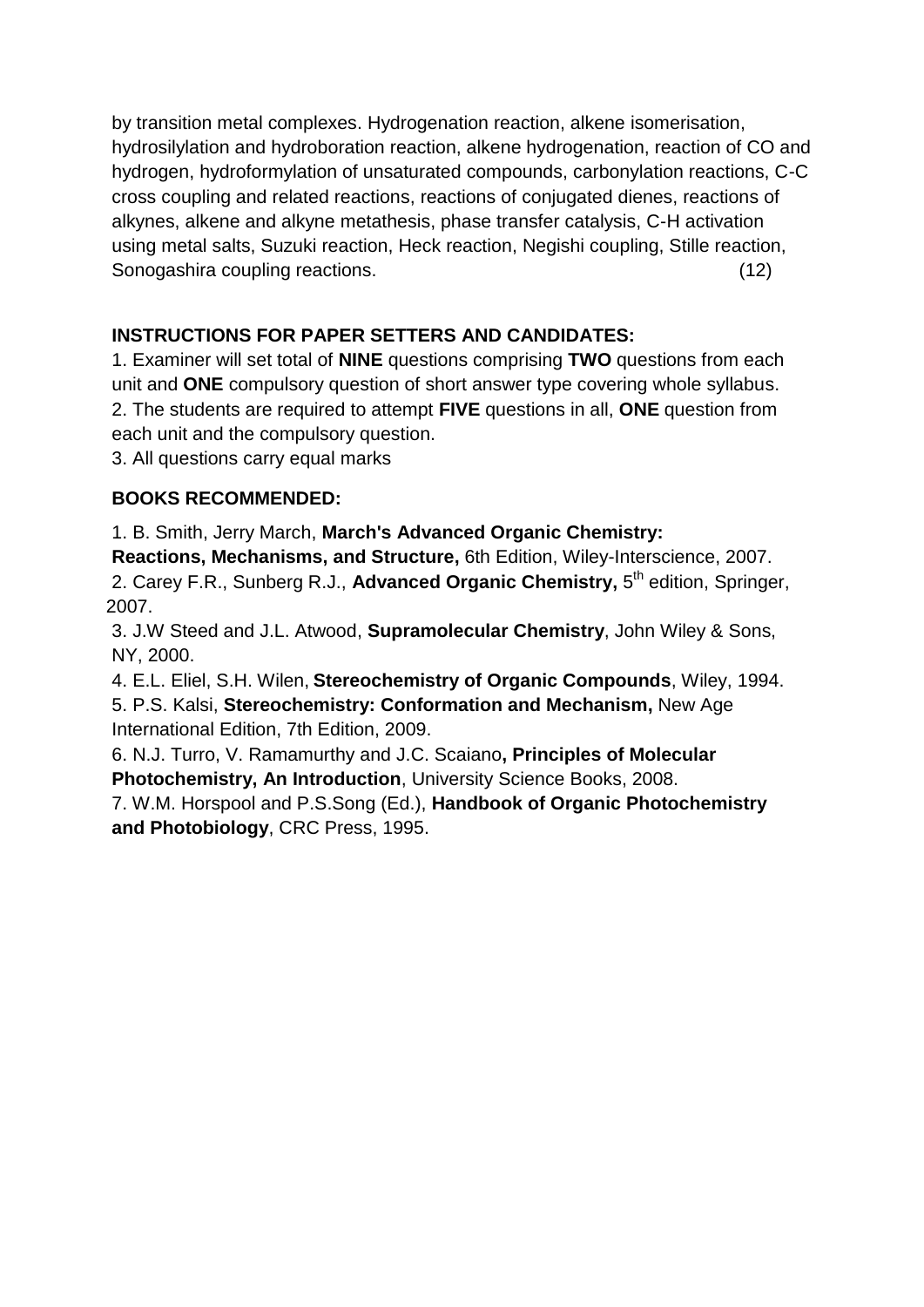#### **MSCH-202 SYMMETRY AND GROUP THEORY**

**M. Marks External Exam: 100 45 Hrs. (3L+1T Hrs./week)**

### **LEARNING OBJECTIVES:**

- 1. To educate students about the importance of symmetry elements and operations.
- 2. To acquaint students with character tables.
- 3. To develop an understanding of molecular orbital theory and ligand field theory with respect to symmetry properties.

#### **UNIT - I**

**1. SYMMETRY ELEMENTS AND OPERATIONS:** Symmetry planes and reflections, inversion centre, proper axes and proper rotations, improper axes and improper rotations. (05)

**2. RELATIONS AMONG SYMMETRY ELEMENTS:** Products of symmetry operations, equivalent symmetry elements and equivalent atoms, general relations among symmetry elements and operations, symmetry point groups, symmetry classification of molecules, virtual labs. (08)

#### **UNIT - II**

**3. REPRESENTATIONS OF GROUPS:** Important rules about irreducible representations and their characters, relationship between reducible and irreducible representations with examples. Construction of character tables. (08)

#### **UNIT - III**

**4. MOLECULAR ORBITAL THEORY AND ITS APPLICATIONS:** Symmetry based selection rules for cyclization reactions, dimerization of ethylene, Diels-Alder reactions. (06)

## **5. MOLECULAR ORBITAL THEORY FOR INORGANIC COMPOUNDS:**

Transformation properties of atomic orbitals, molecular orbitals for sigma bonding in tetrahedral and octahedral molecules. (10)

#### **UNIT - IV**

**6. LIGAND FIELD THEORY:** Introduction, Electronic structure of free atoms and ions, splitting of levels and terms in a chemical environment, construction of energy level diagram. (08)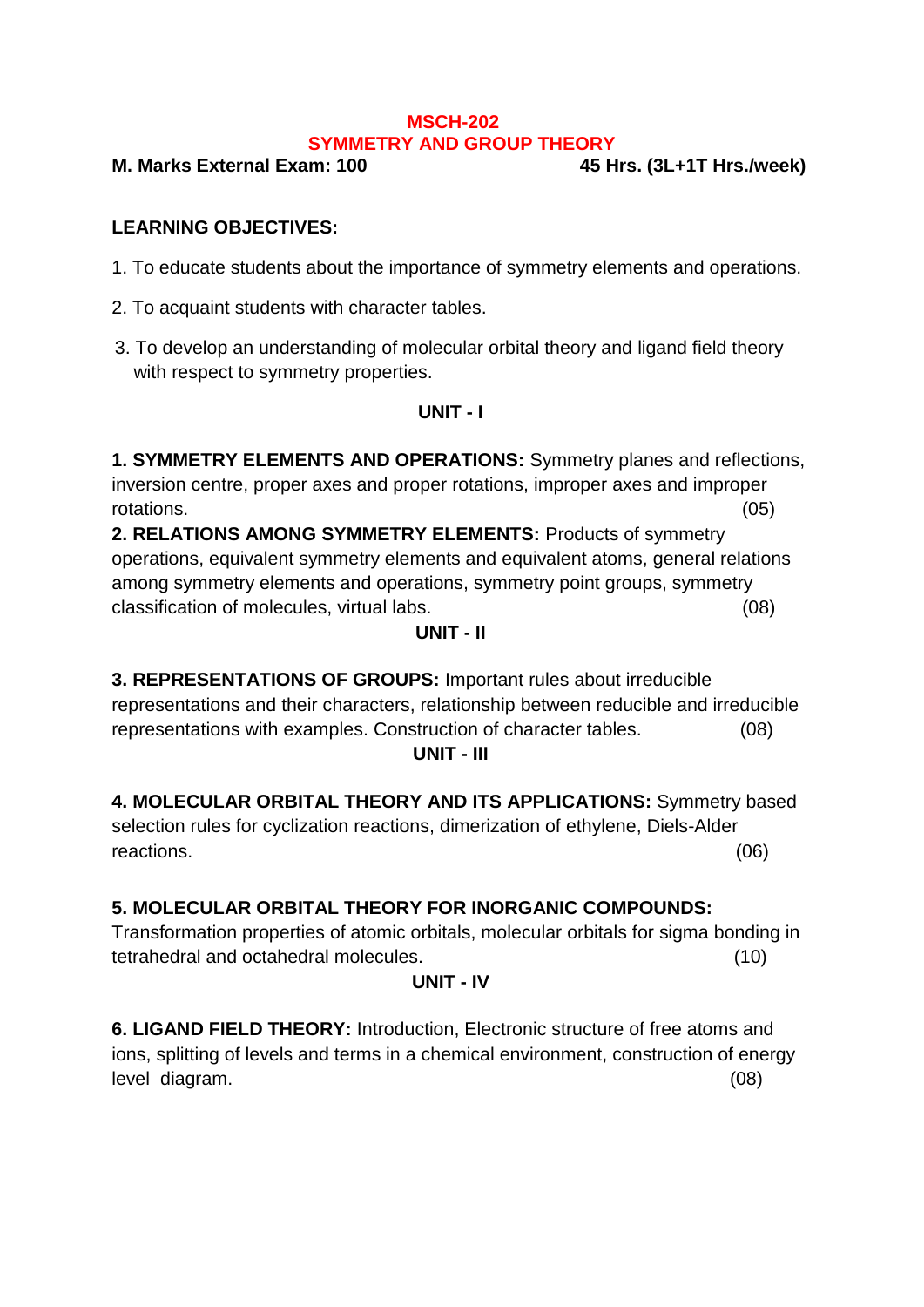## **INSTRUCTIONS FOR PAPER SETTERS AND CANDIDATES:**

1. Examiner will set total of **NINE** questions comprising **TWO** questions from each unit and **ONE** compulsory question of short answer type covering whole syllabus. 2. The students are required to attempt **FIVE** questions in all, **ONE** question from each unit and the compulsory question.

3. All questions carry equal marks

## **BOOKS RECOMMENDED:**

1. F. A. Cotton, **Chemical Applications of Group Theory,** Wiley, 3rd edition, 2004. *2.* [J.N. Murrell,](javascript:doAuthorSearch() [S.F.A. Kettle,](javascript:doAuthorSearch() [John M Tedder](javascript:doAuthorSearch(), **Valence Theory,** John Wiley, 1970**.** *3.* R. B. Woodward and R. Hoffmann, **Conservation of Orbital Symmetry,** Academic Press, 1970**.** *4.* B .N. Figgis, **Introduction to Ligand Fields,** John Wiley, 1996.

*5.* A. Salahuddin Kunju & G. Krishnan, **Group Theory and Its Applications in Chemistry,** PHI Learning Private Limited, New Delhi, 2010**.**

6. [http://vlab.co.in/ba\\_labs\\_all.php?id=9](http://vlab.co.in/ba_labs_all.php?id=9).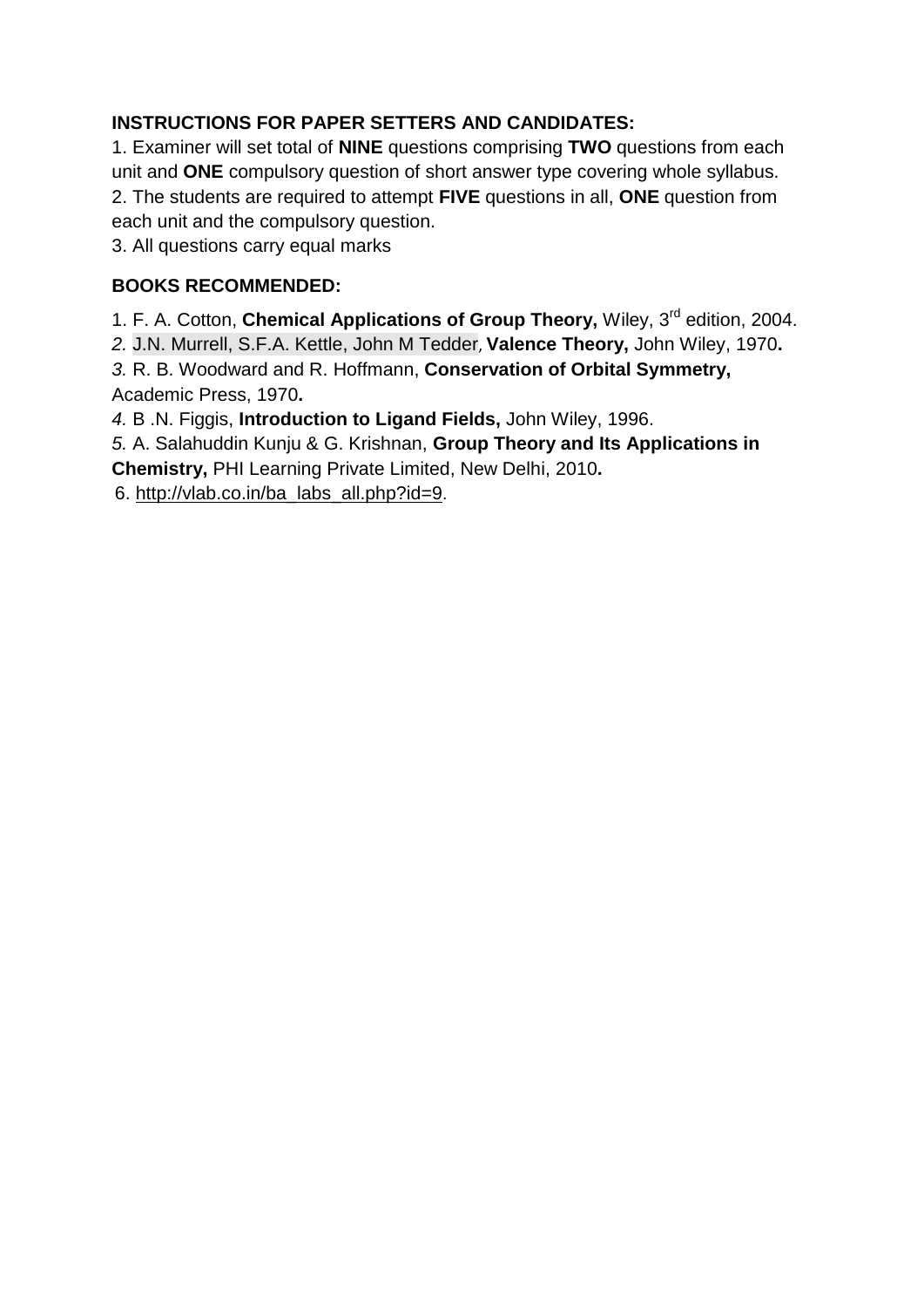#### **MSCH-203 SPECTROSCOPY- I**

#### **M. Marks External Exam: 100 45 Hrs. (3L+1T Hrs./week)**

#### **LEARNING OBJECTIVES:**

1. To educate students about molecular absorption and emission spectroscopy.

2. To understand how the interaction of electromagnetic waves with the matter leads to wonderful results

3. To educate students about atomic absorption and emission spectroscopy.

#### **UNIT - I**

**1. INTRODUCTION**: Characterization of electromagnetic radiation, the quantization of energy. Regions of the spectrum, representation of the spectrum. Basic elements of practical spectroscopy, Fourier transform spectroscopy, computer averaging, stimulated emission. (06)

**2. MICROWAVE SPECTROSCOPY:** The rotation of the molecules, rotational spectra, diatomic molecules, polyatomic molecules, techniques and instrumentation, chemical analysis by microwave spectroscopy. Microwave oven. (07)

#### **UNIT - II**

**3. INFRA-RED AND RAMAN SPECTROSCOPY**: Introduction, the vibrating diatomic molecule, the diatomic vibrating rotator. The vibration-rotation spectrum of carbon monoxide. Breakdown of the Born-Oppenheimer approximation: The interaction of rotations and vibrations. The vibrations of polyatomic molecules, The influence of rotation on the spectra of polyatomic molecules. Analysis by infrared techniques – identity by finger printing and functional groups, techniques and instrumentation. Pure rotational Raman spectra, vibrational Raman spectra. Polarization of light and the Raman effect, Structure Determination from Raman and infrared spectroscopy, techniques and instrumentation, near infrared FT-Raman spectroscopy. Comparison of infrared and Raman spectra. (10)

#### **UNIT - III**

**a4. ELECTRONIC SPECTROSCOPY:** Principles of absorption spectroscopy, the chromophore concept, solvent effects, Woodward-Fieser rules. Applications of electronic spectroscopy. Stereochemical factors. Absorption spectra for chargetransfer complexes, Electronic absorption spectroscopy for chemical analysis. (10)

#### **UNIT - IV**

**5. ATOMIC ABSORPTION AND EMISSION SPECTROSCOPY:** Introduction, elementary theory, instrumentation. Graphite furnace and cold vapour technique, interferences, background correction methods, Applications of AAS. Emission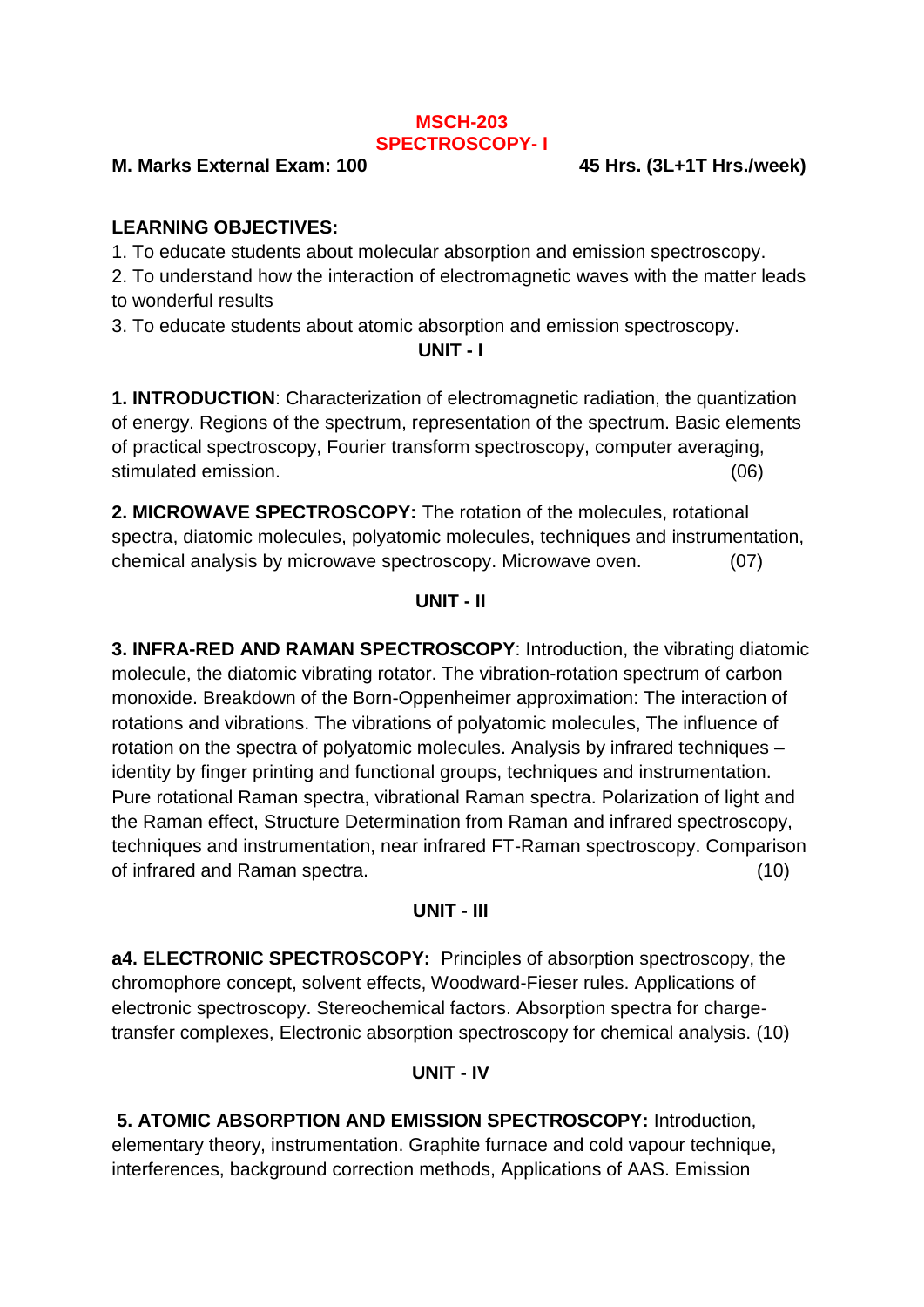spectra, flame emission spectroscopy, evaluation methods, plasma emission spectroscopy, ICP instrumentation. Applications of flame photometry. (09)

**6. LUMINESCENCE SPECTROSCOPY**: Principles of luminescence spectroscopy, applications for inorganic & organic compounds. (03)

## **INSTRUCTIONS FOR PAPER SETTERS AND CANDIDATES:**

1. Examiner will set total of **NINE** questions comprising **TWO** questions from each unit and **ONE** compulsory question of short answer type covering whole syllabus. 2. The students are required to attempt **FIVE** questions in all, **ONE** question from each unit and the compulsory question.

3. All questions carry equal marks.

## **BOOKS RECOMMENDED:**

1. C. N. Banewell, **Fundamentals of Molecular Spectroscopy,** 4 th Edition, Tata Mc Graw-Hill Publication, 1994**.**

2. G. N. Barrow, **Introduction to Molecular Spectroscopy**, International Mc.Grw Hill Edition, 4<sup>th</sup> edition, 1993, UNIT II.

3. D. H. Williams and I. Flemings, **Spectroscopic Methods in Organic Chemistry,** Tata Mc Graw-Hill Publication, 6<sup>th</sup> edition, 2007.

4. Drago R.S., **Physical Methods in Chemistry**, 3rd ed, Philadelphia, London, W.B. Saunders Company, 1992.

5. W. Kemp*,* **Organic Spectroscopy,** ELBS Mcmillan, 3 rd edition, 1991.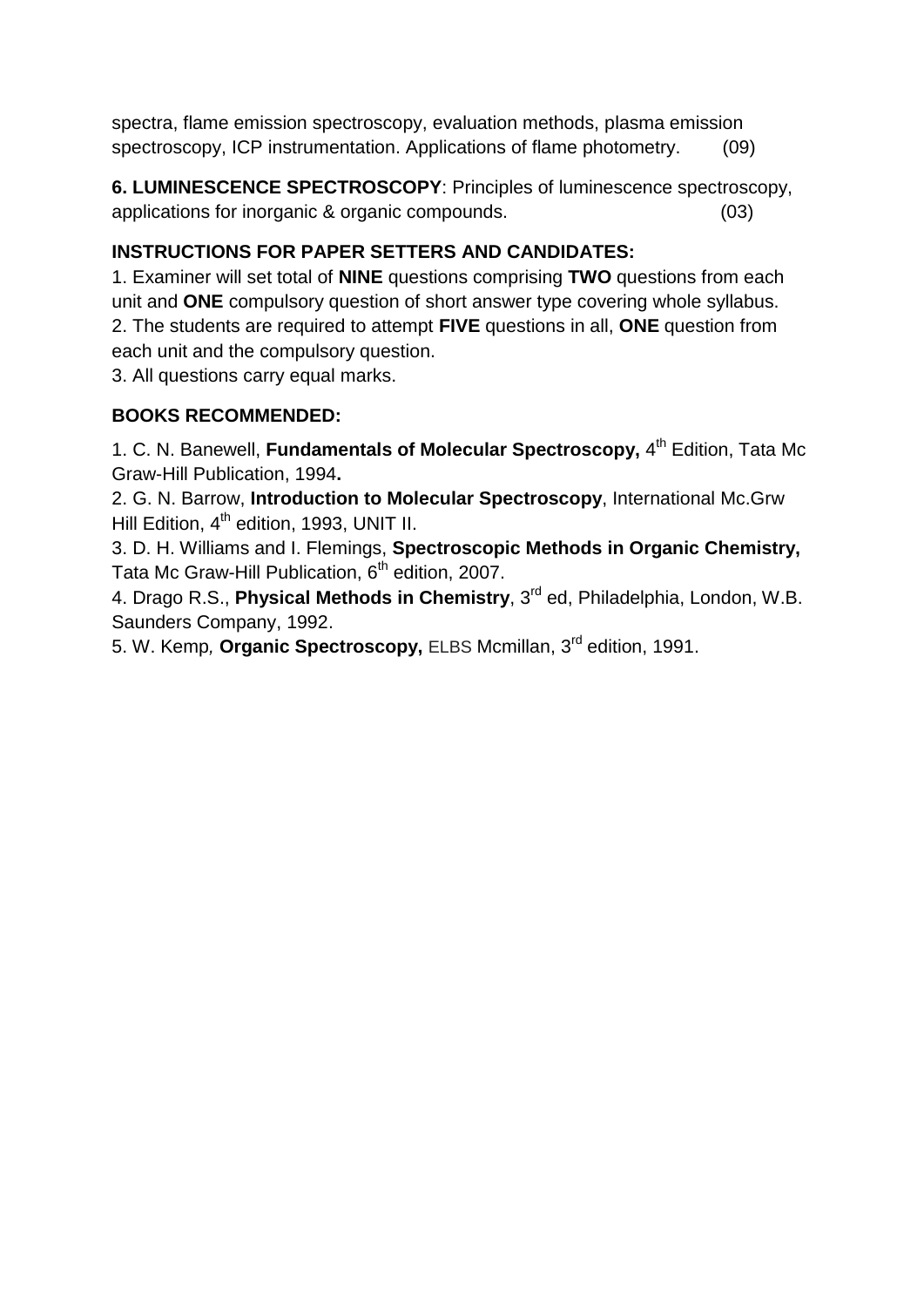#### **MSCH-204 QUANTUM CHEMISTRY**

**M. Marks External Exam: 100 45 Hrs. (3L+1T Hrs./week)**

#### **LEARNING OBJECTIVES:**

- 1. To learn basic mathematical concepts in quantum chemistry.
- 2. To understand valence-bond and molecular orbital approaches.
- 3. To understand and apply perturbation theory.

#### **UNIT - I**

**1. PREPARATION/REVISION OF BASIC MATHEMATICAL CONCEPTS:** Vectors, dot, cross and triple products etc, gradient, divergence and curl. Matrices – addition, multiplication, adjoint and transpose, special matrices (symmetric, skew-symmetric, hermitian, skew-hermitian, unit, diagonal, unitary etc.). Linear equations, eigen value problem, diagonalization, determinants. Calculus and elementary differential equations - all examples be taken from chemistry. Classical mechanics: Introduction, Lagrange's and Hamilton's equations of motion in classical mechanics, configuration space and phase space. Hermitian operators and their properties. Commutation relations. Postulates of quantum mechanics. Uncertainty principle. Schrodinger equation and its interpretation. (11)

#### **UNIT - II**

**2. LINEAR HARMONIC OSCILLATOR:** Linear harmonic oscillator and its solution in terms of ladder operators (factorization method). Selection rules, expectation values, virial theorem. Hydrogen atom and its complete solution (including solution of the radial equation using factorization method). Spherical harmonics as wave functions of a rigid rotor. Total wave function of the hydrogen like atoms, shapes of atomic orbitals, Radial distribution function. Virial theorem. Angular momentum, spin coupling of angular momenta; spin-orbit coupling. Term symbols from electronic configuration. (12)

#### **UNIT - III**

**3. APPROXIMATE METHODS:** Time-Independent (non-degenerate, degenerate states) perturbation theory. Applications of time-dependent perturbation theory. The variation method. LCAO-MO approximation. Comparison of perturbation and variation method. Hartree-Fock equations. configuration interaction. Applications to the electronic structure of many electron atoms, screening, Slater orbitals, Gaussian orbital. (11)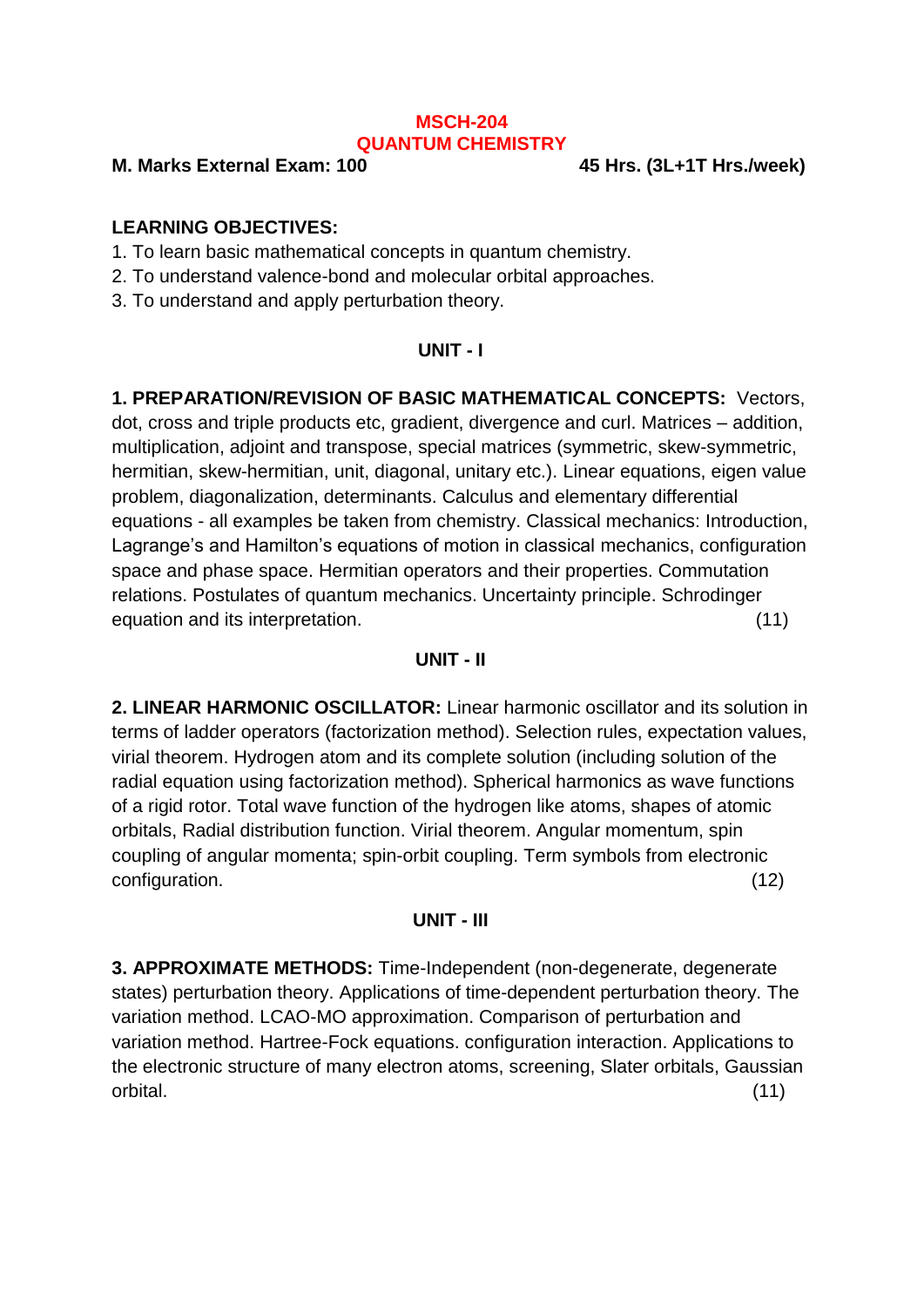#### **UNIT - IV**

**4. THE BORN-OPPENHEIMER APPROXIMATION:** Valence-bond and molecular orbital approaches, their comparison and equivalence limit. Electronic structure of an atomic and polyatomic molecules- an introductory treatment. General molecular orbital theory. The pi-electron approximation. Huckel theory of conjugated systems. Applications to ethylene, butadiene and benzene. (11)

### **INSTRUCTIONS FOR PAPER SETTERS AND CANDIDATES:**

1. Examiner will set total of **NINE** questions comprising **TWO** questions from each unit and **ONE** compulsory question of short answer type covering whole syllabus. 2. The students are required to attempt **FIVE** questions in all, **ONE** question from each unit and the compulsory question.

3. All questions carry equal marks.

### **BOOKS RECOMMENDED:**

1. Atkins P.W. and Friedman R.S., Molecular Quantum Mechanics, 4<sup>th</sup> edition, Oxford University Press, 2005.

2. McQuarrie D., Quantum Chemistry, 2<sup>nd</sup> edition, University Science Books, 2007.

3. Levine I.N., **Quantum Chemistry,** 6 th edition, Pubs: Prentice Hall, 2009.

4. Kreyszig E., Advanced Engineering Mathematics, 10<sup>th</sup> edition, John Wiley, 2012.

5. Ayres F. Jr., **Theory and Problems of Matrics, Schaum's Outline series**, McGraw Hill, New Delhi, part 2, 1974.

6. Spiegel M.R., **Vector Analysis, Schaum's Outline Series**, McGraw Hill, New Delhi, 1968.

7. Ayres F., Jr. and Mendelson E., **Schaum's Outline of Theory and Problems of**  Differential and Integral Calculus, McGraw hill, New Delhi, 3<sup>rd</sup> edition, 1990.

8. Pilar F.L., Elementary Quantum Chemistry, 2<sup>nd</sup> editilon, McGraw Hill, New York, 1990.

9. March N.H., **Self-Consistent Fields in Atoms,** Pubs: Pergamon Oxford Press, 1975.

10. Chandra A.K., **Introductory Quantum Chemistry,** Pubs: Tata-McGraw Hill, 4th edition, 2004.

11. Pople J.A. and Beveridge D.L., **Approximate Molecular-Orbital Theory,** Pubs: McGraw Hill, New York, 1970.

12. Lowe J.P., Peterson, K, **Quantum Chemistry,** 3<sup>rd</sup> edition, Academic Press, 2005.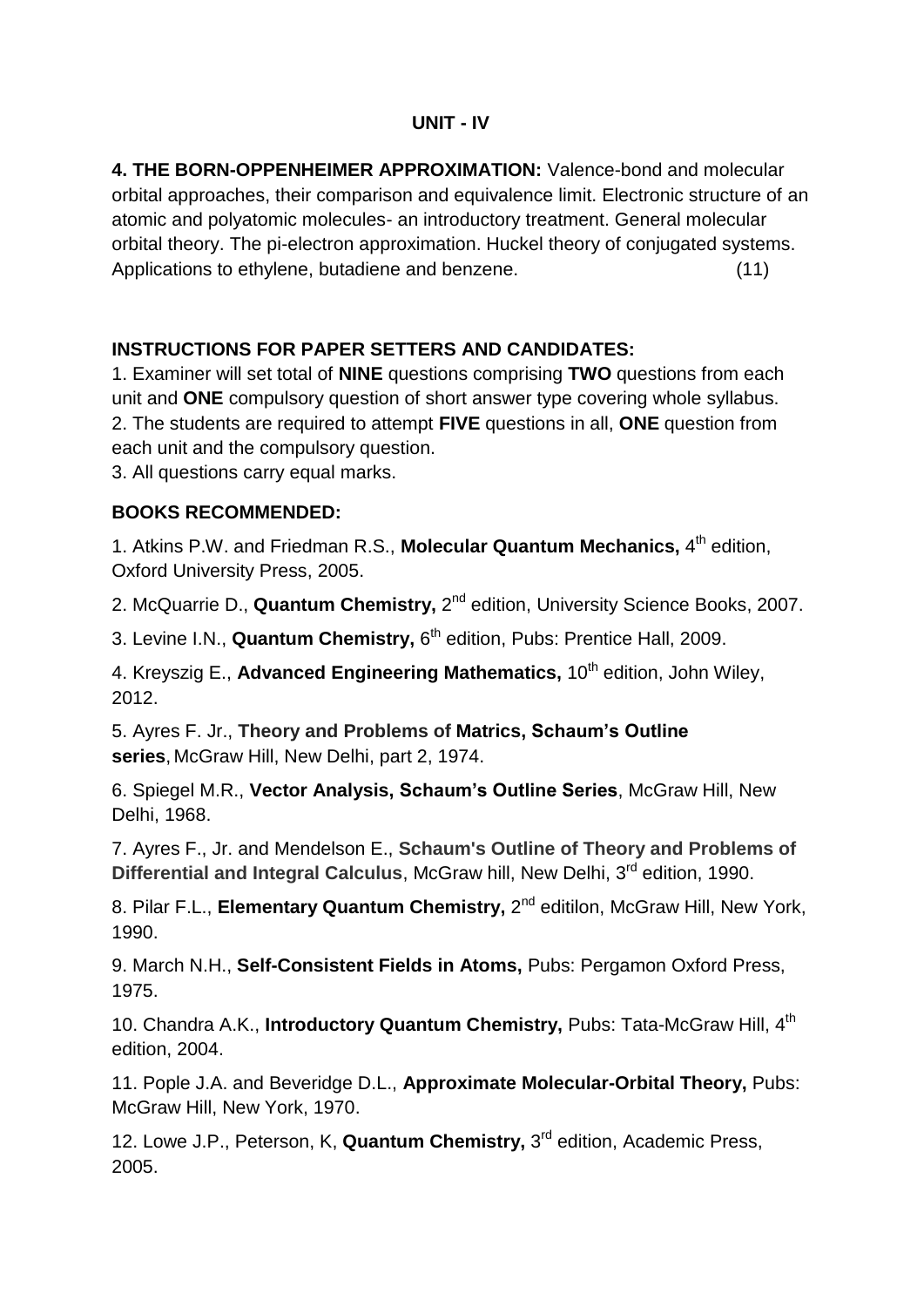#### **MSCH-205 PHYSICAL CHEMISTRY LAB**

#### **M. Marks External Exam: 100 (4 Hrs./week)**

(1) Determine the specific rotation of an optically active compound.

(2) Study the kinetics of inversion of cane sugar by polarimetry.

(3) Estimate the strength of the strong acid and the weak acid in a mixture by conductometric titration.

(4) Determine the rate constant of saponification of methyl acetate conductometrically at room temperature.

(5) Determine the ionization constant  $(K_a)$  of a weak acid by **conductometric** method at room temperature and find the equivalent conductance at infinite dilution  $(\Lambda_0)$  of a weak acid by graphical extrapolation (Verification of Ostwald's dilution law).

(6) Potentiometrically estimate the strength of Mohr's salt with the help of a standard potassium dichromate solution. Find the  $E^0$ , Fe<sup>3+</sup> / Fe<sup>2+</sup> using graphical methods.

(7) Potentiometrically estimate the strength of  $AgNO<sub>3</sub>$  solution with a standard KCI solution. Determine the solubility product  $(K_{\rm SD})$  of AgCl at room temperature.

(8) Estimate the strength of a weak acid (monobasic/dibasic)  $pH$ -metrically. Find  $pK_a$ of this acid at room temperature using a graphical procedure.

(9) Study the kinetics of the reaction  $(KI + K<sub>2</sub>S<sub>2</sub>O<sub>8</sub>)$  by **colorimetric** method and determine the rate constant of the reaction at room temperature.

(10) Test the validity of Lambert-Beer's law for  $KMnO<sub>4</sub>$  solution. Construct similarly the calibration curve for  $K_2Cr_2O_7$  solution and hence determine the concentration of an unknown  $K_2Cr_2O_7$  solution.

(11) Study the kinetics of iodination of acetone in presence of acid. Hence find out the order with respect to iodine/acetone/acid.

(12) Determine the critical solution temperature of phenol-water system.

(13) Determine the solubility product  $(K_{\rm{sn}})$  of PbI<sub>2</sub> and verification of Debye-Hückel limiting law.

(14) Determination of  $E^0$  of quinhydrone electrode.

#### **BOOKS RECOMMENDED:**

**1.** Berry, Rice and Ross, **Physical Chemistry (Topics in Physical Chemistry) ,** 2 nd edition, Oxford University Press, 2000.

2. Moore, Physical Chemistry, 5<sup>th</sup> edition, prentice hall, 1999.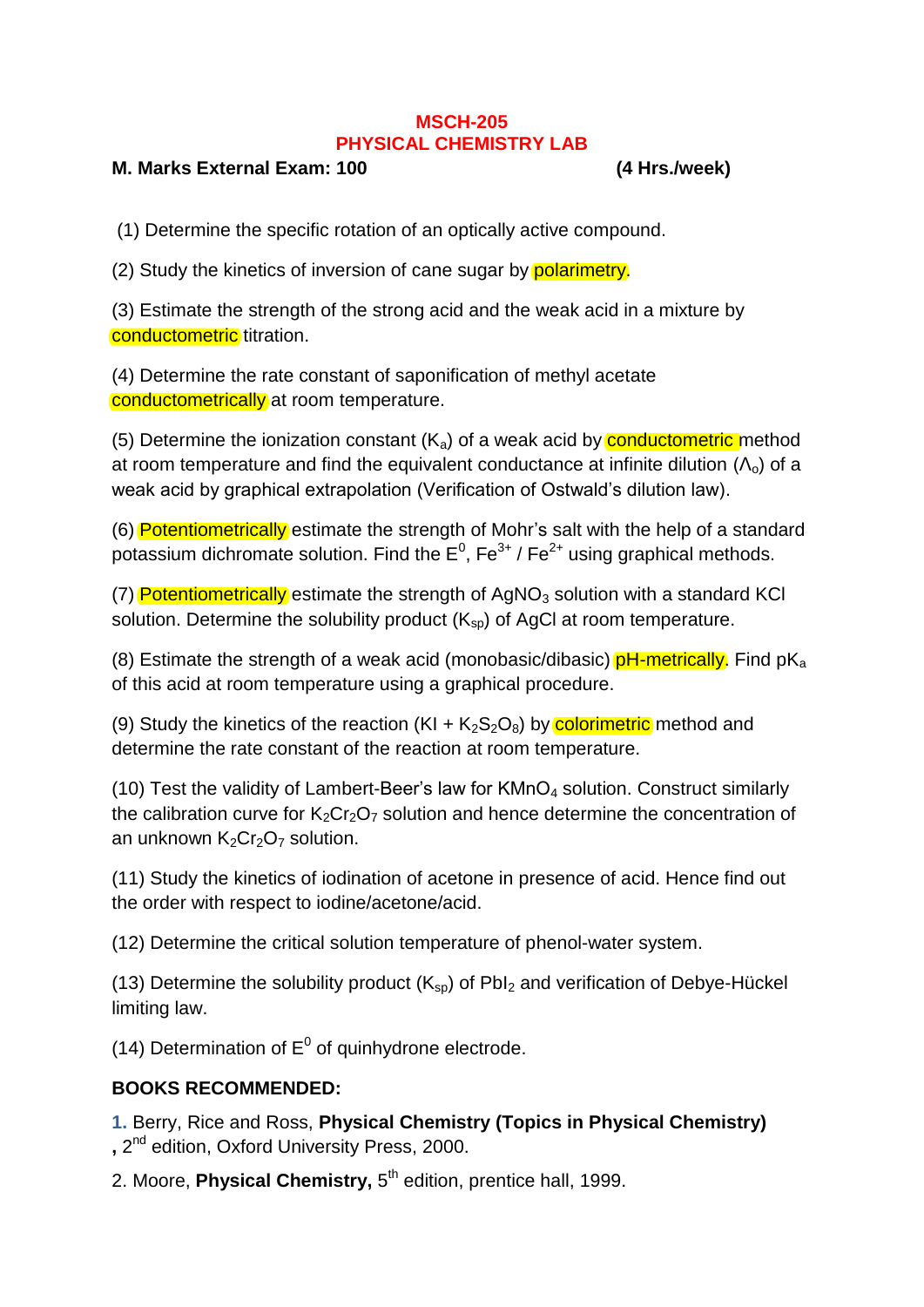3. Atkins, Physical Chemistry, 9<sup>th</sup> edition, W.H. Freeman & Co., 2010.

4. Levine, Physical Chemistry, 6<sup>th</sup> edition, McGraw-Hill, 2002.

5. K.J. Laidler, **Chemical Kinetics,** 3 rd edition, Pearson Education India, 1987.

6. Zemansky and Dittman, **Kinetics and Mechanism**;

7. Zemansky and Dittman, Heat and Thermodynamics, 7<sup>th</sup> edition, McGrawHill, 2006.

8. Saha and Srivastava, A Treatise on Heat, 3<sup>rd</sup> edition, The Indian Press, 1950.

9. Glasstone, **An Introduction to Electrochemistry,** [Affiliated East West Press](http://archive.org/search.php?query=publisher%3A%22Affiliated+East+West+Press+Private%2C+Limited%22)  [Private, Limited,](http://archive.org/search.php?query=publisher%3A%22Affiliated+East+West+Press+Private%2C+Limited%22) 1974.

10. Bockris and Reddy, **Modern Electrochemistry 2A & 2B,** Springer, 2000.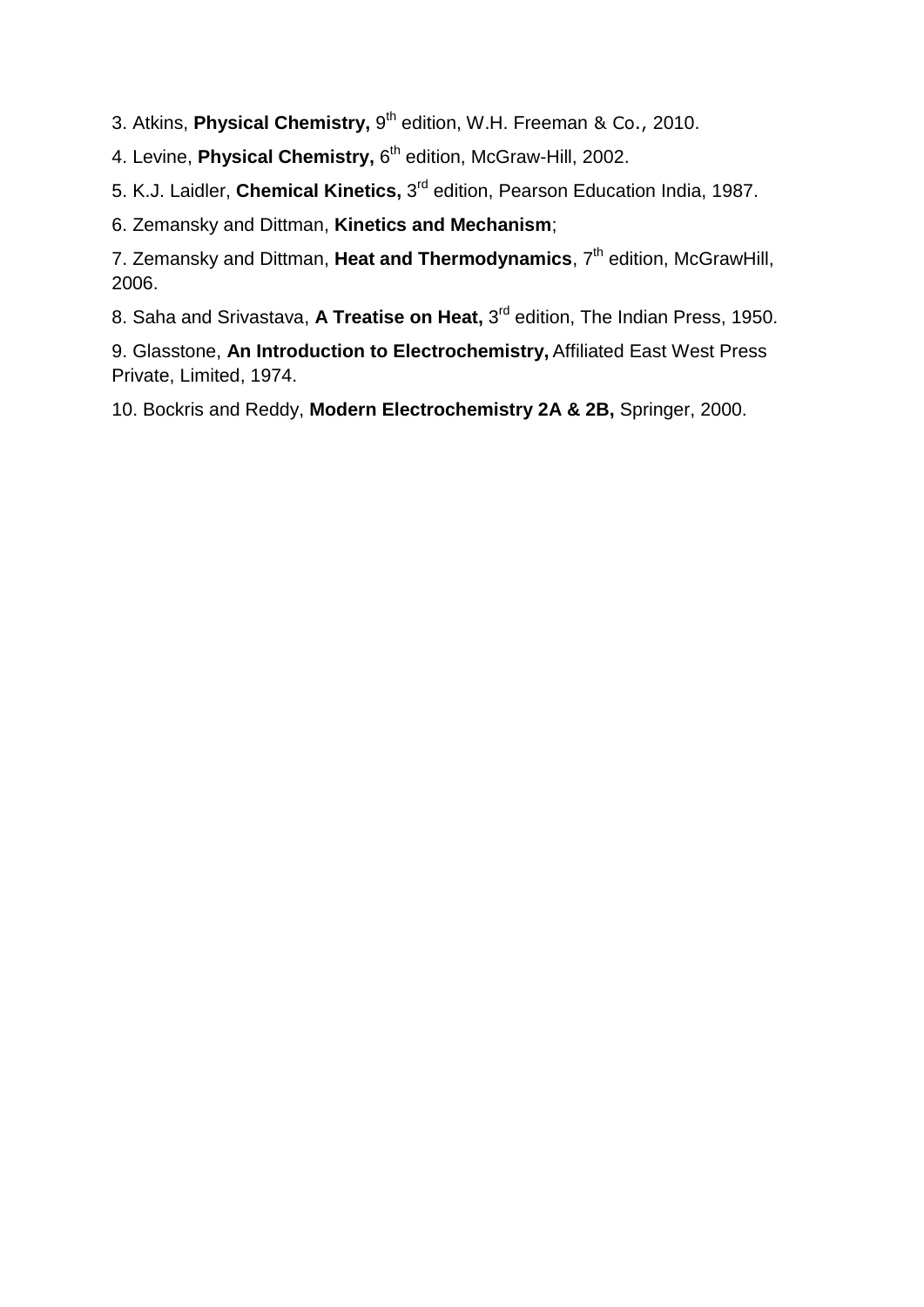#### **MSCH-206 ORGANIC CHEMISTRY LAB-II**

#### **M. Marks External Exam: 100 (4 Hrs./week)**

#### **1. Beckman Rearrangement**

- I. Benzene-Benzophenone Benzophenone Oxime Benzanilide
- II. Benzene Acetophenone Acetophenone Oxime-Acetanilide.
- III. Cyclohexanone Oxime-Caprolactam.

#### **2. Benzillic acid Rearrangement**

- I. Benzoin-Benzil-Benzillic-acid
- II. Benzoin-Benzil-Benzil monohydrazone

#### **3. Fischer Indole Synthesis**

- I. N-Arylmaleinilic acid N-aryl maleimide
- II. 1, 2, 3, 4- Tetrahydrocarbazole
- III. 2-Phenylindole from Phenylhydrazone

#### **BOOKS RECOMMENDED:**

1. Vogel's Text Book of Practical Organic Chemistry, 5<sup>th</sup> edition, Prentice Hall, 1996.

2. Julius B. Cohen, **Practical Organic Chemistry,** 1910.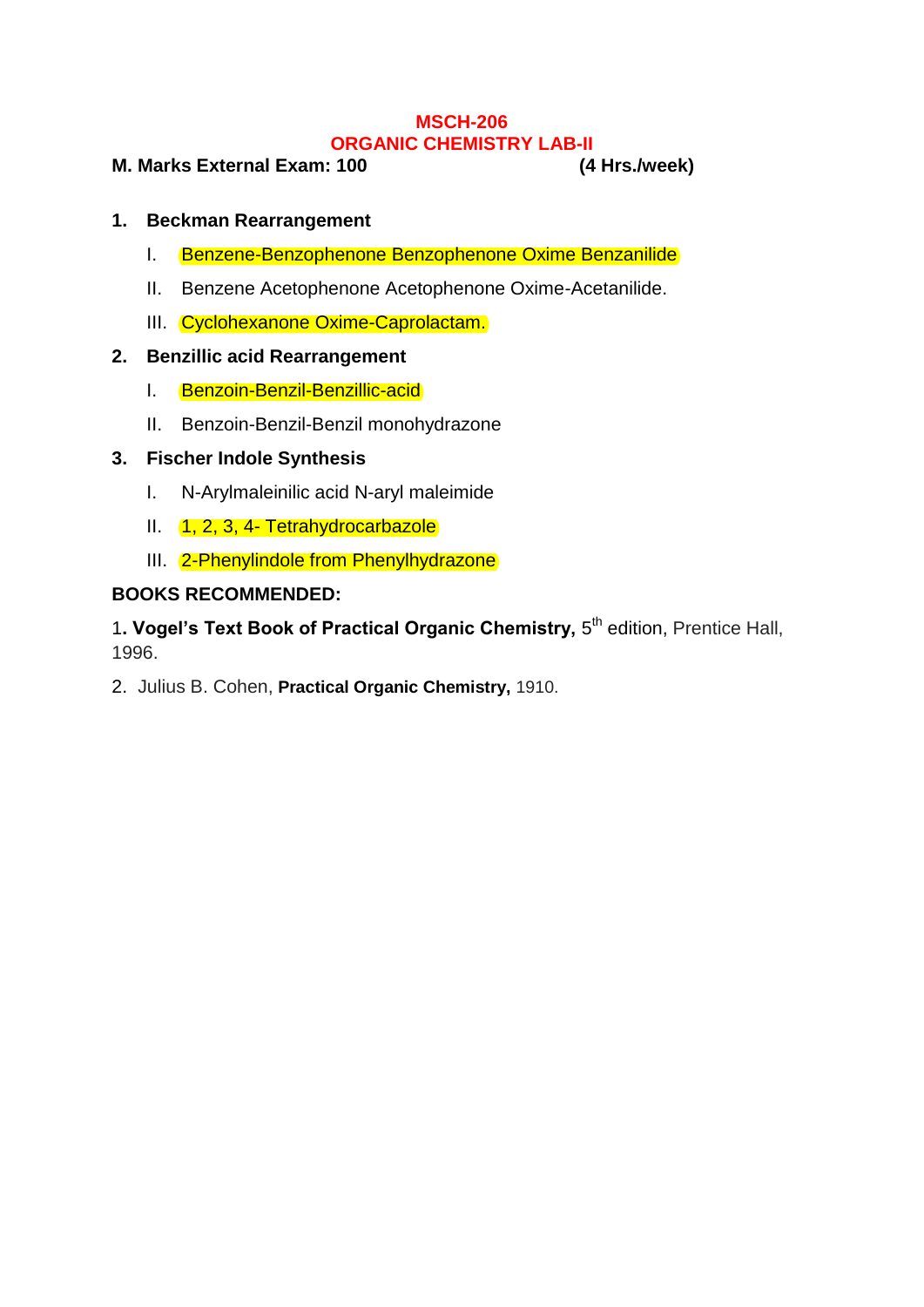#### **MSCH-301 INORGANIC CHEMISTRY – II**

**M. Marks External Exam: 100 45 Hrs. (3L+1T Hrs./week)**

## **LEARNING OBJECTIVES:**

1. To fully understand the chemistry of transition and inner transition elements.

2. To acquaint with organometallic chemistry**.**

3. To know the structures of ionic solids.

4. To know the advancement of inorganic chemistry in medicine and inorganic compounds in material science.

#### **UNIT - I**

**1. SURVEY OF TRANSITION METAL CHEMISTRY:** Electronic configuration, general characteristics, oxidation states, pi-acid ligands, metal complexes, metalmetal bond, quadruple bonds. Transition metal catalyzed reactions**:** Oxidative addition, Elimination reactions and migration reactions. Mechanism of inorganic reactions: Inner sphere, outer sphere, trans effect.

#### **UNIT - II**

**2. COORDINATION CHEMISTRY:** Coordination number and structures of coordination complexes. Theory of bonding- crystal field and molecule orbital theory. JT distortion, electronic spectra of coordination compounds. Tanabe-Sugano diagrams, stereochemistry of non-rigid and fluxional molecules. Thermodynamic aspects of coordination complexes: lrving William Series. Kinetic aspects: reactions and aquation rates, electron transfer reactions. Reaction mechanisms of inorganic reactions. Redox reactions.

**3. CHEMISTRY OF INNER TRANSITION ELEMENTS**: Electronic configuration, oxidation states, coordination numbers and stereochemistry, Magnetism and spectra, complexes and organometallic chemistry of lanthanides and actinides**.**

#### **UNIT - III**

**4. ORGANOMETALLIC CHEMISTRY:** Structure, bonding and reactivity studies of metal carbonyls, nitrosyls, dinitrogen complexes, metal alkyls, carbenes, carbines and carbides. Metallocenes and related chemistry. Homogeneous and heterogeneous catalysis. Organometallic complexes with metal-metal bonds.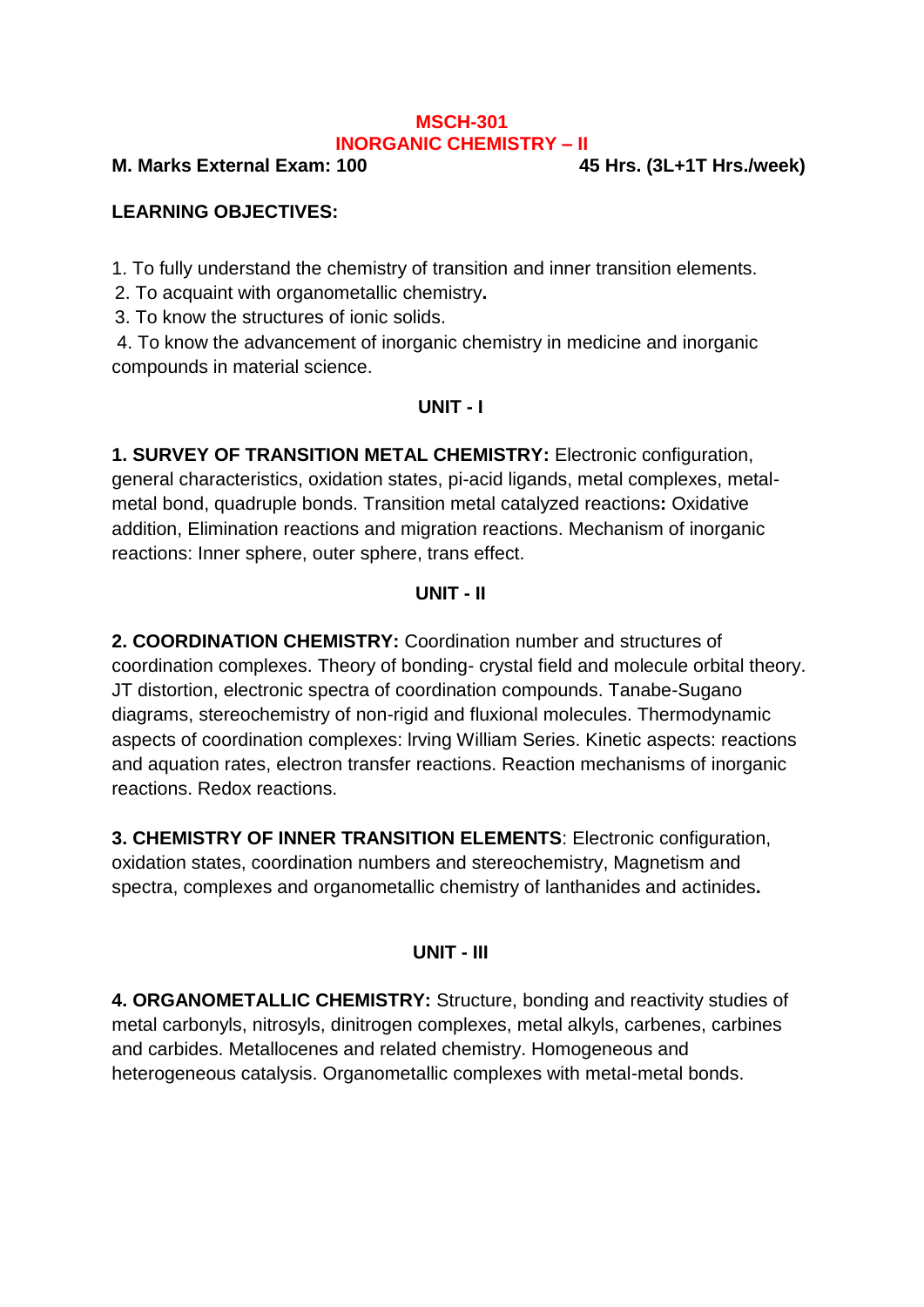#### **UNIT – IV**

## **5. INORGANIC COMPOUNDS IN MEDICINE AND MATERIALS:** Metal

complexes in organic reactions, cis-platin, gold complexes, technetium complexes, metal nano-particles in heterogeneous catalysis, metal embedded polymers as functional materials, metal complexes in display technologies. Inorganic vapochromic materials, molecule-based magnetic materials. DNA cleavage by transition metal complexes, anti-cancer drugs, therapeutic drugs, metal and non-metals in PFT

### **INSTRUCTIONS FOR PAPER SETTERS AND CANDIDATES:**

1. Examiner will set total of **NINE** questions comprising **TWO** questions from each unit and **ONE** compulsory question of short answer type covering whole syllabus. 2. The students are required to attempt **FIVE** questions in all, **ONE** question from each unit and the compulsory question.

3. All questions carry equal marks.

### **BOOKS RECOMMENDED:**

1. D. F. Shriver and P. W. Atkins, **Inorganic Chemistry,** 4<sup>th</sup> edition, Oxford University, Oxford, 2006.

*2.* B. N. Figgis, **Ligand Field Theory,** Wiley Eastern,1976.

3. F. A .Cotton and G .Wilkinson et a, **Advanced Inorganic Chemistry,** 6 t**h** edition, John Wiley & Sons, 2003.

4. J. E. Huheey et al, **Inorganic Chemistry,** 4 th edition, Pearson, 2005**.**

5. B. Douglas et. al, **Concepts & Model of Inorganic Chemistry,** John Wiley & Sons, New York, 3<sup>rd</sup> edition, 1994.

6. N. N. Greenwood, **Chemistry of Elements,** Pergamon Press, 2000**.**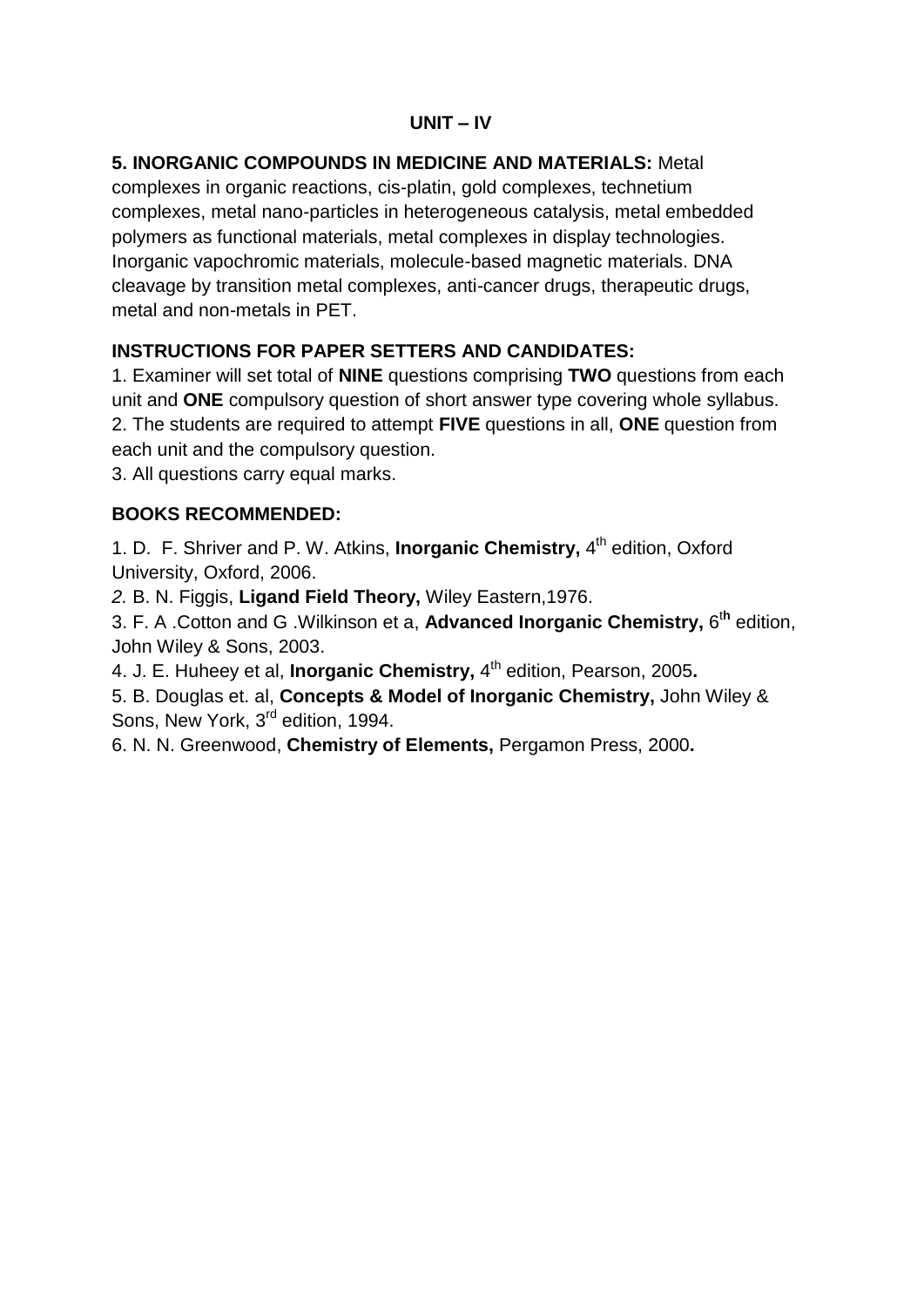#### **MSCH-302 SPECTROSCOPY-II**

#### **M. Marks External Exam: 100 45 Hrs. (3L+1T Hrs./week)**

## **LEARNING OBJECTIVES:**

1. To provide students knowledge of various resonance and ionization techniques.

2. To educate the students about the elucidation of structures based on these techniques.

3. To make them familiar with some advanced NMR techniques.

### **UNIT – I**

## **1. NUCLEAR MAGNETIC RESONANCE SPECTROSCOPY:**

**<sup>1</sup>H-NMR spectroscopy:** Introduction, chemical shift, shielding and equivalence, nuclear magnetic resonance spectrometer, spin- spin splitting rule, coupling constant, protons on oxygen, nitrogen and sulphur. Quadrupole broadening and decoupling. The effect of solvent on chemical shift, chemical shift reagent, chiral resolving agents. Determining absolute and relative configurations via NMR, nuclear overhauser effect difference spectra.

**<sup>13</sup>C NMR spectroscopy**: Introduction, proton-coupled and decoupled <sup>13</sup>C spectra, spin-spin splitting of carbon-13 signals, NOE, molecular relaxation process, DEPT, equivalent carbons, compounds with aromatic ring, carbon-13 NMR solvents, heterocoupling , coupling constant , magnetic equivalence, first-order and second order spectra, coupling in heteroaromatic system.

**Advanced NMR techniques:** Pulse Sequences and Field Gradients, DEPT experiment, two dimensional spectroscopic methods, correlation spectrometry, COSY, HETCOR, inverse detection method, NOESY experiment, magnetic resonance imaging. Solving a structural problem using combined 1-D and 2-D techniques. (14)

#### **UNIT – II**

**2. NUCLEAR QUADRUPLE RESONANCE SPECTROSCOPY:** Introduction, experimental considerations, fundamentals of NQR spectroscopy, origin of EFG. Measurement of energy differences between two spin states, the asymmetry parameter, effects of magnetic field. Interpretation of the spectra, applications of technique to halogen compounds, transition metals. Complications in spectra. (07)

**3. ELECTRON PARAMAGNETIC RESONANCE SPECTROSCOPY:** Introduction, principle, presentation of spectrum, hyperfine splitting in isotropic systems involving ore than one nucleus, esr spectrum of benzene radical anion, methyl radical,  $CH<sub>2</sub>OH$ , cyclopentadienyl radical, cyclopentatrienyl radical, pyrazine anion with  $^{23}$ Na and <sup>30</sup>K counter ion, nitrosyl nitroxide. Factors affecting magnitude of g values, zero field splitting and Krammer's degeneracy. Qualitative survey of EPR spectra of first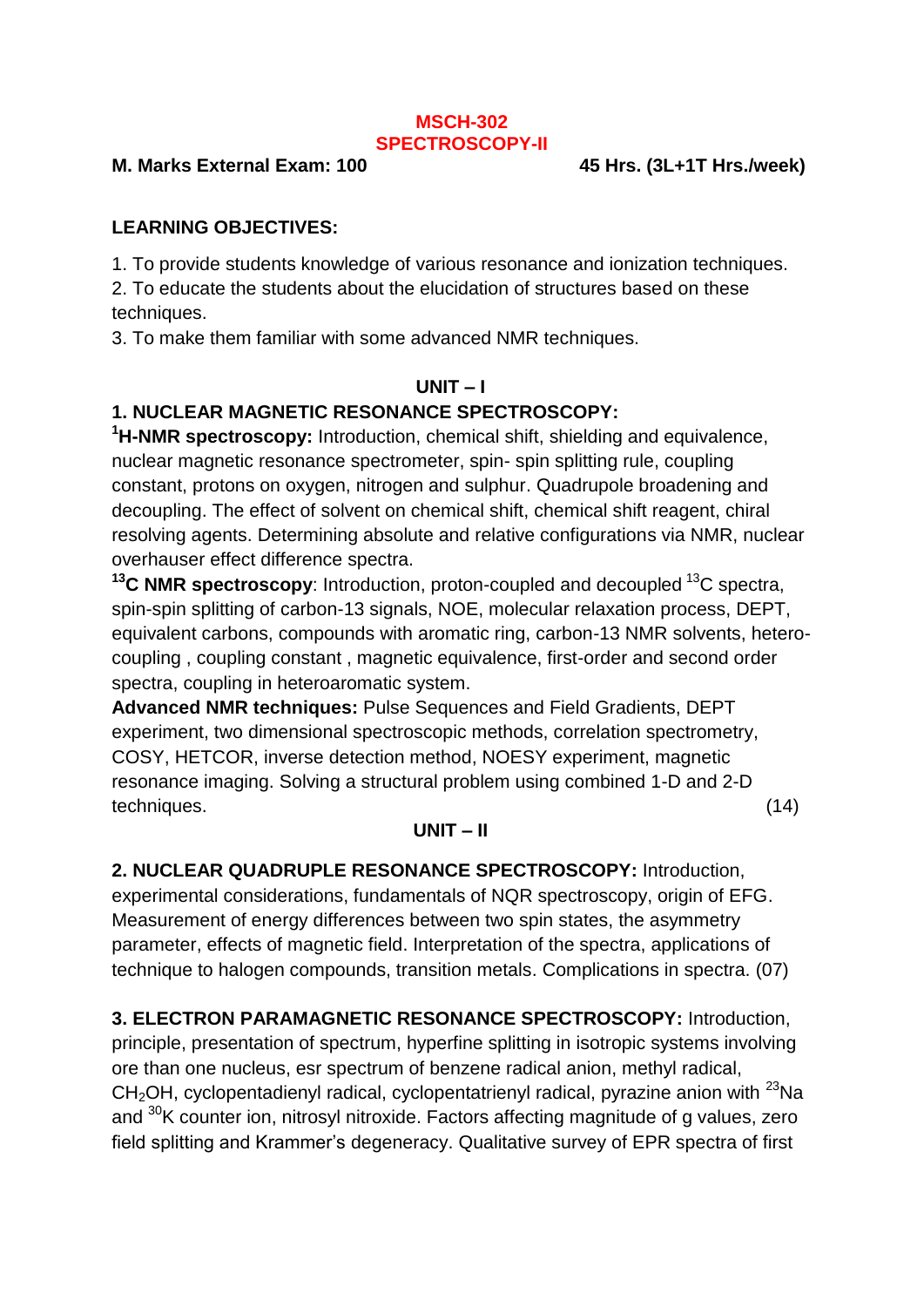row transition metal ion complexes (d<sup>1</sup>, d<sup>2</sup>, d<sup>3</sup>, low spin d<sup>5</sup>, d<sup>5</sup>, high spin d<sup>6</sup>, d<sup>7</sup>, d<sup>9</sup> system). (07)

#### **UNIT – III**

**4. MOSSBAUER SPECTROSCOPY**: Principles of Mossbauer spectroscopy, experimental considerations, the spectrum and its parameters. Simple spin states, higher spin states, chemical shift, quadrupole effects. Effects of a magnetic field, applications of Mossbauer spectroscopy – interpretation of Mossbauer spectra. (08)

#### **UNIT – IV**

**5. MASS SPECTROMETRY**: Overview of the mass spectrometer, Ionization methods, mass analysis, Determination of molecular weight and formulae. Structural analysis and fragmentation patterns, strategic approach. Computerized matching of spectra with spectral libraries. (09)

### **INSTRUCTIONS FOR PAPER SETTERS AND CANDIDATES:**

1. Examiner will set total of **NINE** questions comprising **TWO** questions from each unit and **ONE** compulsory question of short answer type covering whole syllabus. 2. The students are required to attempt **FIVE** questions in all, **ONE** question from each unit and the compulsory question.

3. All questions carry equal marks.

#### **BOOKS RECOMMENDED:**

1. R. M. Silverstein and F. X. Webster, **Spectroscopic Identification of Organic**  Compounds, 6<sup>th</sup> Ed., John Wiley & Sons, New York, 1998.

2. D.L. Pavia, G. M. Lampman, George S. Kriz, James R. Vyvyan, **Introduction to** Spectroscopy, 4<sup>th</sup> Ed., Brooks India, 2008.

3. C. N. Banewell, Fundamental of Molecular Spectroscopy, 4<sup>th</sup> Edition, Tata Mc Graw-Hill Publication, 1995.

4*.* G. N. Barrow, **Introduction to Molecular Spectroscopy**, Mc Graw Hill Publications, 1980**.**

5**.** D. H. Williams and I. Flemings, **Spectroscopic Methods in Organic Chemistry,** Tata Mc Graw-Hill Publication, 1994.

6**.** R.S. Drago**, Physical methods in Inorganic Chemistry,** Reinhold Publishing Corporation, 1965.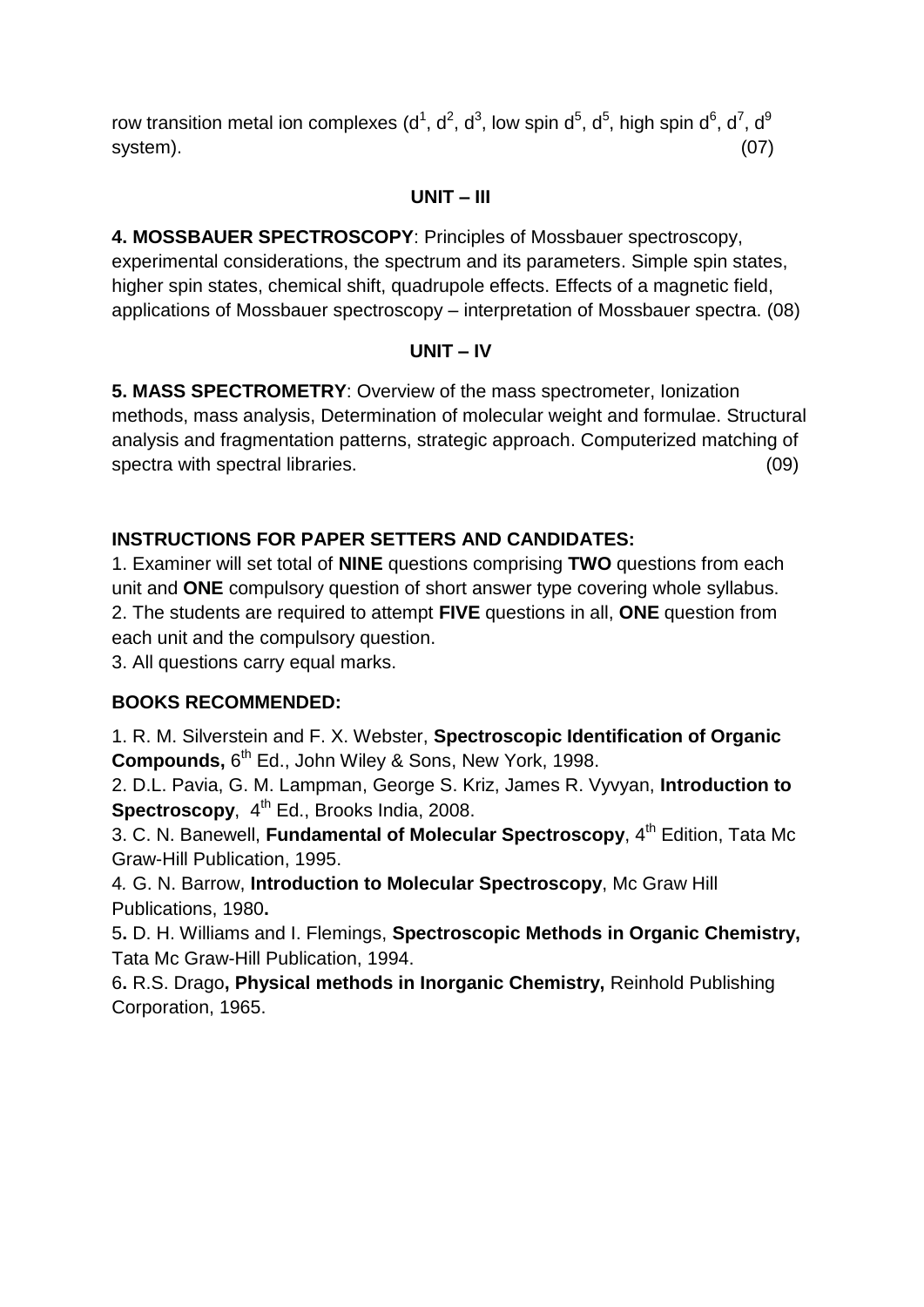#### **MSCH-303**

**COMPUTATIONAL SKILLS AND SIMULATIONS IN CHEMISTRY**

**M. Marks External Exam: 100 45 Hrs. (3L+1T Hrs./week)**

#### **LEARNING OBJECTIVES:**

1. To learn principles of computational chemistry and computer-based molecular design.

2. To familiarize with different software packages, including MOLDEN for general model building, GAMESS Gaussian for quantum chemical calculations, and BOSS for liquid simulations.

#### **UNIT – I**

**1. OVERVIEW OF THE COURSE:** Promises of computational chemistry, molecular mechanics of bond vibrations. Minimization methods, forces in polyatomic molecules, intermolecular forces, parameterization and testing of force fields, docking. (08)

**2. MONTE CARLO METHOD**: Principles, chemical & biochemical applications. (04)

#### **UNIT – II**

**3. MO THEORY:** Foundations, semi-empirical MO theory, Ab Initio MO Theory: Basis Sets; Hartree–Fock theory: Principles and applications (10)

#### **UNIT – III**

**4. TREATMENT OF ELECTRON CORRELATION:** MCSCF, CI methods, Treatment of electron correlation: MP and CC methods. (10)

#### **UNIT – IV**

**5. SPECTROSCOPY**: Vibrational spectroscopy and gas phase thermodynamics, description of electronically excited states. Description of solvent effects. (07)

**6. DENSITY FUNCTIONAL THEORY (DFT**): principles, applications in materials. Transition states in gas phase reactions. (06)

#### **INSTRUCTIONS FOR PAPER SETTERS AND CANDIDATES:**

1. Examiner will set total of **NINE** questions comprising **TWO** questions from each unit and **ONE** compulsory question of short answer type covering whole syllabus. 2. The students are required to attempt **FIVE** questions in all, **ONE** question from each unit and the compulsory question.

3. All questions carry equal marks.

#### **BOOKS RECOMMENDED:**

1. Peter Comba, Trevor W. Hambley, **Molecular Modelling of Inorganic Compounds,** John Wiley & Sons, 2009.

2. F. Jensen, **Introduction to Computational Chemistry,** John Wiley & Sons, 1998.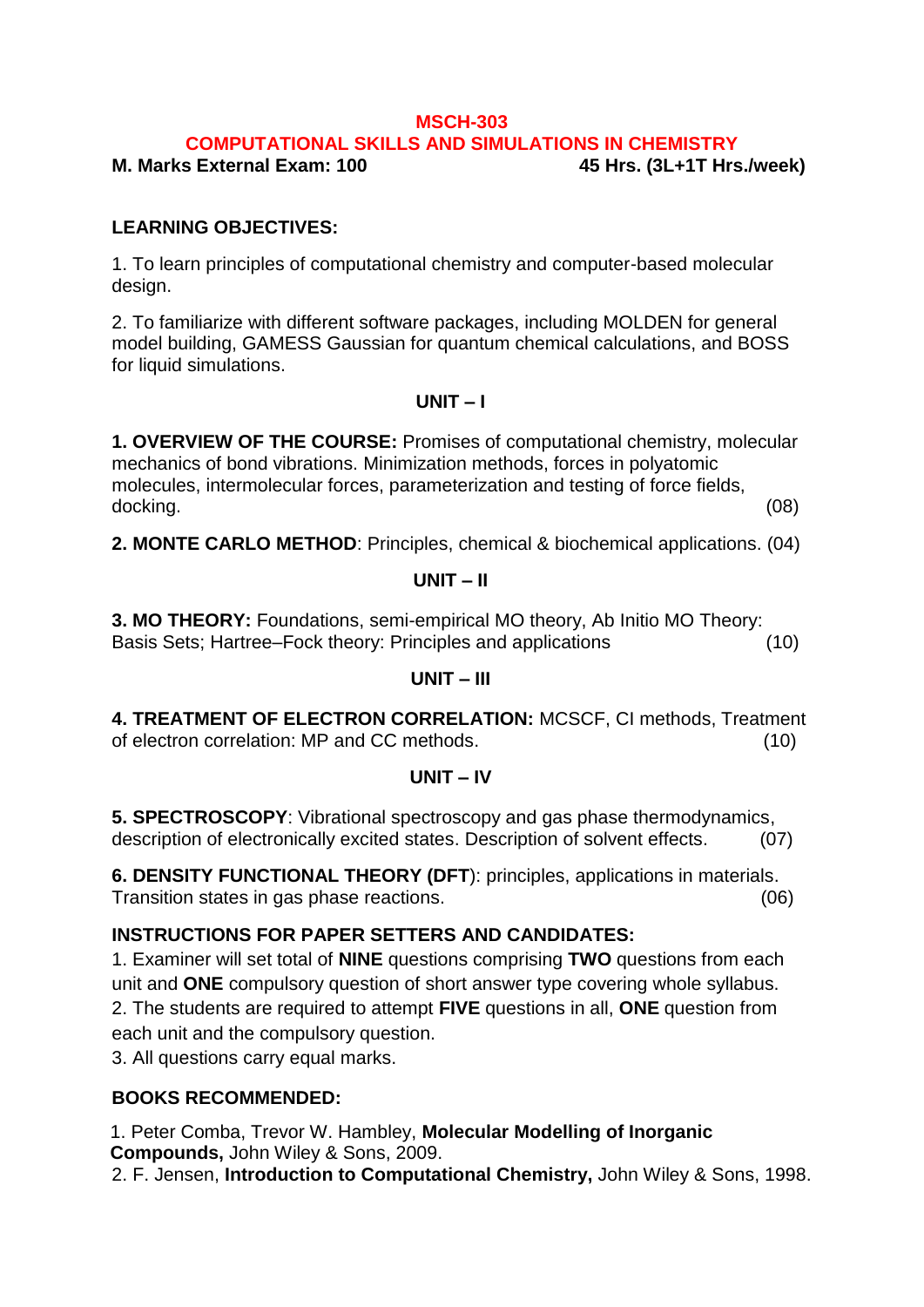3. Warren J. Hehre, **A Guide to Molecular Mechanics and Quantum Chemical Calculations,** 2003.

4*.* H. D. Holtje, W. Sippl, D. Rognan, G. Folkers, **Molecular Modeling: Basic Principles and Applications,** Wiley, 2008.

5. Christopher Cramer, **Essentials of Computational Chemistry***,* **Theories &**  Models, 2<sup>nd</sup> edition, Wiley, 2002.

Note: Freely available packages like GAMESS, MOLDEN, AVOGADOOS, MOPAC may be used for computational Lab.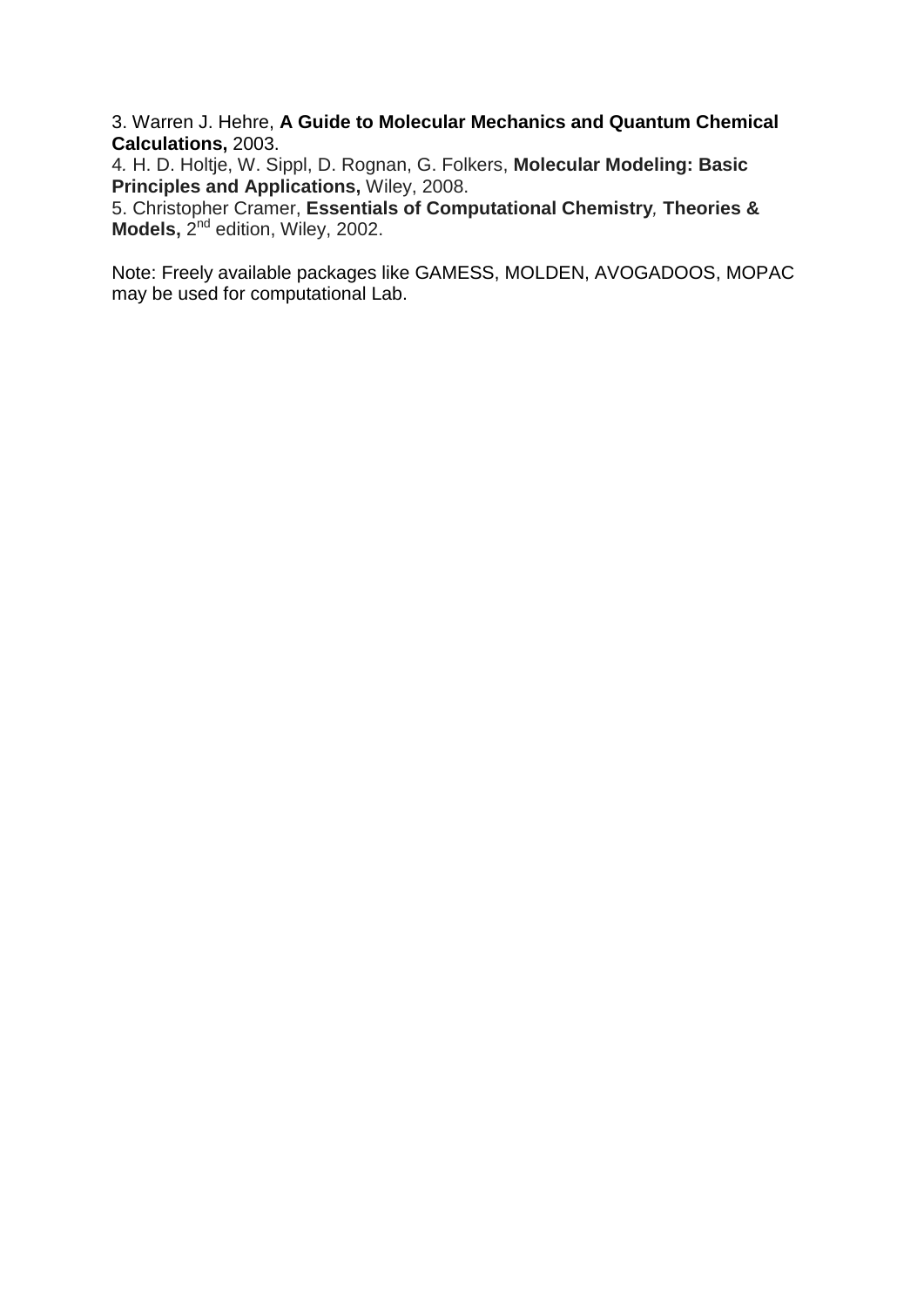#### **MSCH-311 POLYMER CHEMISTRY ELECTIVE-I**

#### **M. Marks External Exam: 100 45 Hrs. (3L+1T Hrs./week)**

#### **LEARNING OBJECTIVES:**

1. To understand various terms related to polymers.

2. To learn various types of polymer mechanisms and their kinetics.

3. To learn how to characterize polymer structures.

#### **UNIT-I**

**1. INTRODUCTION TO POLYMERS:** Polymer terminology-fatigue, tensile strength, impact strength, breaking load, crimp, denier, elongation at break, filament, yarn, filament yarn, porosity, resilience, staple fibre, bursting strength, tex, creep, tenacity. IUPAC nomenclature of vinyl, nonvinyl polymers, copolymers and end groups. Abbreviations for polymers. Introduction to industrial polymers-plastics (commonly used commodity- & engineering plastics, thermoplastic- & thermosetting plastics), fibres (commonly used natural & synthetic fibres), elastomers (commonly used natural & synthetic rubbers), coatings and adhesives. Comparison of properties of various types of polymers. Polymer recycling. (06)

**2. POLYMERIZATION MECHANISMS:** Mechanism of free radical chain polymerization & ionic chain polymerization-initiators, inhibitors & stereochemistry. Mechanism of coordination chain polymerization (Ziegler-Natta, Cossee), polycondensation step polymerization, polyaddition step polymerization & ring opening step polymerization. (06)

#### **UNIT-II**

**3. KINETICS OF POLYMERIZATION MECHANISMS:** Kinetics of free radical chain polymerization, ionic chain polymerization, catalysed and non catalysed polycondensation polymerization including kinetic chain length, chain transfer reactions. (05)

**4. AVERAGE MOLECULAR WEIGHT OF POLYMERS:** Number average molecular weight – its measurement by osmometry (membrane & vapour phase), end group analysis, mass spectrometry. Weight average molecular weight – its measurement by light scattering method (dissymmetry method & Zimm plot method). Viscosity average molecular weight – its measurement by viscometry. Determination of molecular weight distribution by gel permeation chromatography (size exclusion chromatography).(06)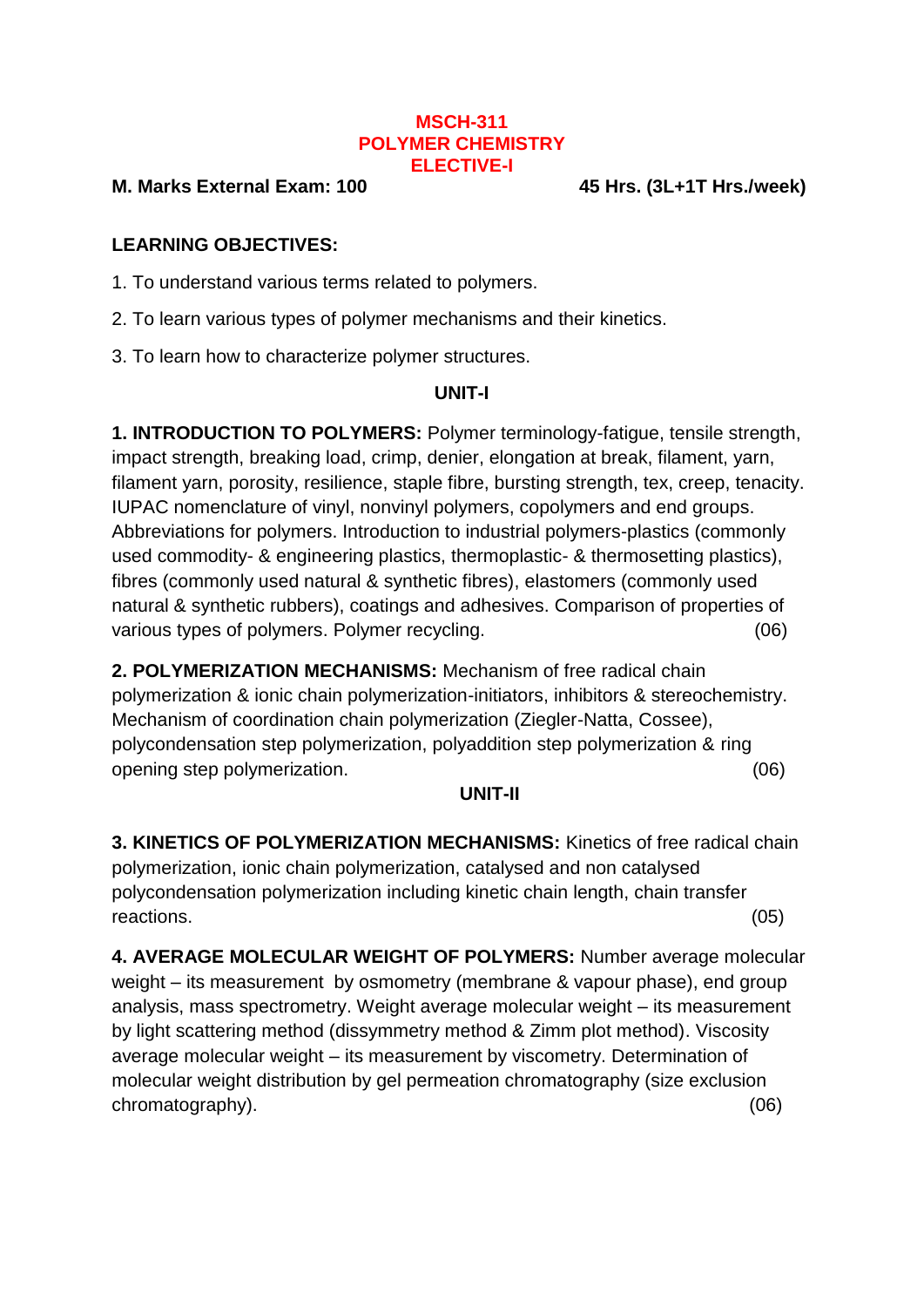#### **UNIT-III**

**5. CHEMICAL STRUCTURE & POLYMER MORPHOLOGY:** Macrostructure of polymers**.** Geometrical isomerism & optical isomerism, Tacticity, degree of crystallinity, liquid crystallinity, crystallizability, crystallites (bundles), spherulites, polymer single (ideal) crystals. Glass transition temperature- concept of glassy state, viscoelastic state, viscofluid state for amorphous and crystalline substances including polymers. Specific volume change vs temperature curves. (05)

**6. POLYMER PROPERTIES:** Mechanical properties - tensile strength, compressive strength, flexural strength, impact strength, toughness, fatigue, yield point, elongation at break, tensile modulus, relaxation & retardation (creep) phenomena. Thermal stability, flammability & flame resistance, chemical resistance, degradability, electrical conductivity, nonlinear optical properties. Polymer additives to modify mechanical, surface, chemical, aesthetic & processing properties. (06)

#### **UNIT-IV**

**7. FIBRES REINFORCED POLYMER COMPOSITES:** Introduction to composites. Polymer matrix materials & fibres reinforcement. Types of fibres- glass, metal, graphite, boron, alumina, silicon carbide, aramid, quartz & silica fibres. Advantages & disadvantages of polymer composites. (05)

**8. CHARACTERIZATION TECHNIQUES OF POLYMERS:** Infrared, Raman, NMR, ESR, UV-Vis, fluorescence studies. X-ray scattering, SEM, thermal- DSC, DTA, TMA, TGA studies. (06)

#### **INSTRUCTIONS FOR PAPER SETTERS AND CANDIDATES:**

1. Examiner will set total of **NINE** questions comprising **TWO** questions from each unit and **ONE** compulsory question of short answer type covering whole syllabus. 2. The students are required to attempt **FIVE** questions in all, **ONE** question from each unit and the compulsory question.

3. All questions carry equal marks.

#### **BOOKS RECOMMENDED:**

1. D. Campbell and J.R. White, **Polymer Characterization: physical Techniques,** Chapman and Hall, New York, 1989.

2. Malcolm P. Stevens, **Polymer Chemistry an Introduction,** Oxford University Press, 3<sup>rd</sup> edn, Indian Edition, reprint, 2011.

3. A.H. Fawcett, **Polymer Spectroscopy,** Wiley, New York, 1996.

4. R.J. Young, **Spectroscopy of Polymers,** Wiley, New York, 1996.

5. M. Lewin, S.M. Atlas, E.M. Pearce, **Flame Retardant Polymeric Materials,** Plenum Press, New York, 1975.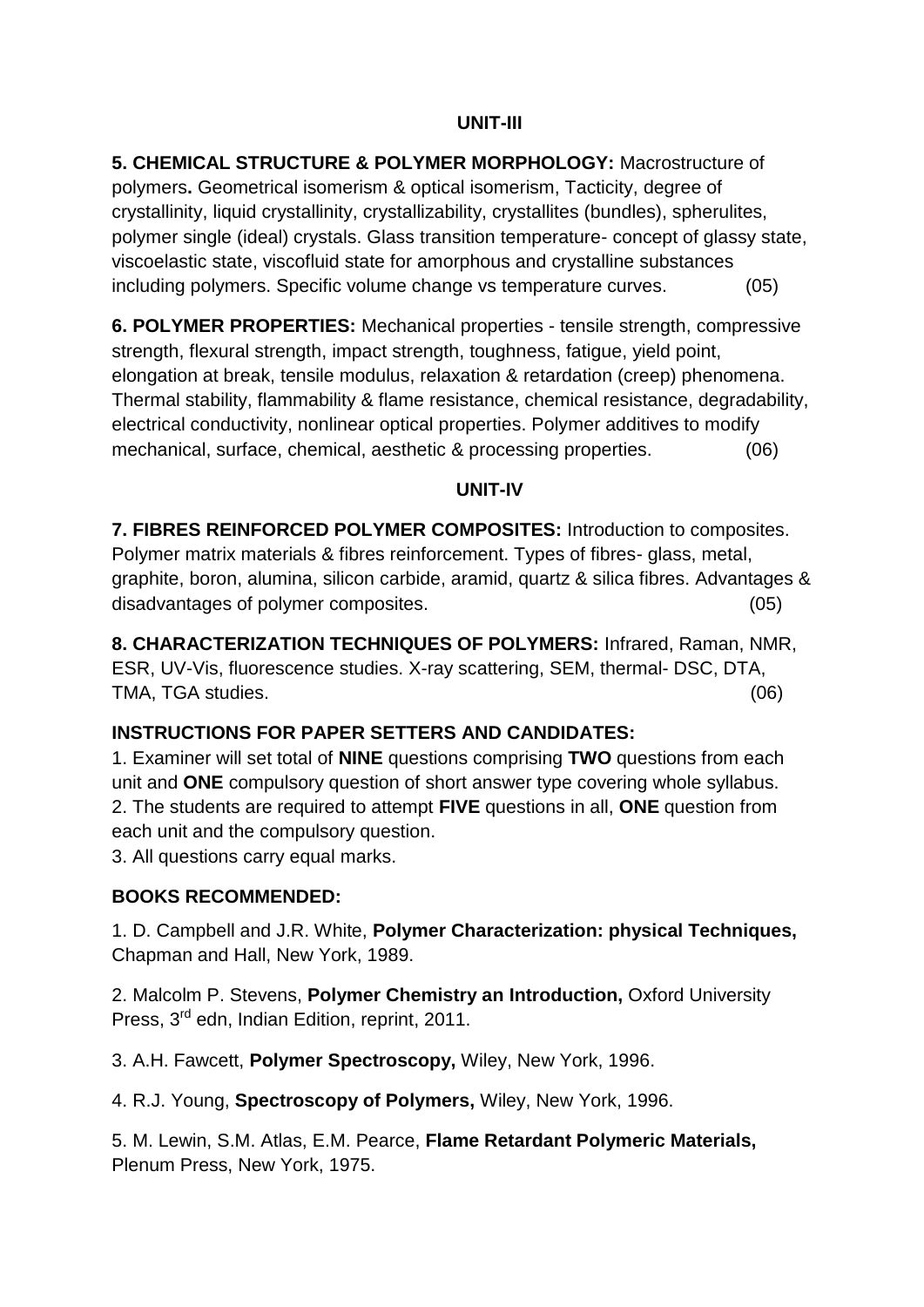6. E.M. Pearce, Y.P. Khanna, D. Raucher, **Thermal Characterization of Polymeric Materials,** Academic Press, New York, 1981.

7. I.M. Ward, **Mechanical Properties of Polymers,** Wiley Interscience, New York, 1971.

8. Jan M. Gooch, **Encyclopedic Dictionary of Polymers,** Springer, 2007.

9. Anita J. Brandolini, Deborah D. Hills, **NMR Spectra of Polymers & Polymer Additives,** Marcel Dekker, New York, 2000.

10. Fred W. Wilmeyer, **Text book of Polymer Science,** A. Wiley Intersciense Publication, 1994.

11. V. R. Gowariker, V. R. Gowariker, N.V. Viswanathan, J. Sreedhar; **Polymer Science,** New Age International, 1986.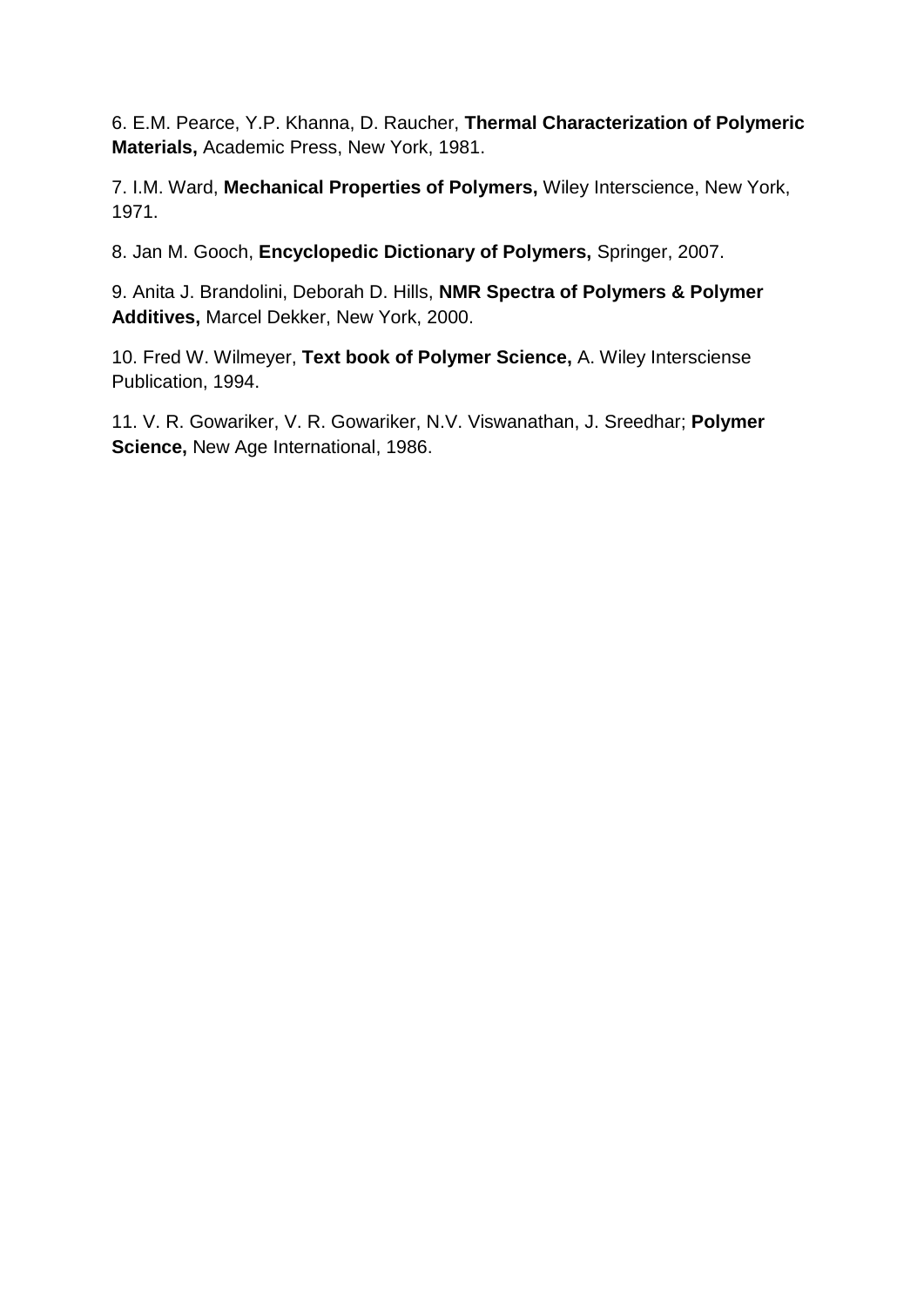#### **MSCH-312 MEDICINAL CHEMISTRY ELECTIVE-I**

**M. Marks External Exam: 100 45 Hrs. (3L+1T Hrs./week)**

#### **UNIT-I**

**1. ANTIBACTERIAL AND ANTIVIRAL AGENTS**: History of antibacterial drugs, types, classifications, structural activity relationship, fluoroquinolones. Mechanism of action of antibacterial, ß-lactams, bacterial resistance against antibacerial drugs. Target for anti HIV drugs, anti HIV agents, HIV-protease inhibitors, amprenavir, foseprenavir, alazanavir etc., antii-HIV nucleosides: lamivudine, retrovir, videx, hivid, zlarit, viread, carbovir, delavirdine, ziduvidine, etavirenz, calanolide, capravine, nevirapine. DNA polymerase inhibitors: acyclovir, ganciclovir, penciclovir, famicilovir, valaciclovir, valomaciclovir, codofvir

#### **UNIT-II**

**2. ANTIMALARIALS**: Cinchona alkaloids, 4-aminoquinolines, 8-aminoquinolines, pyramidines and sulfones, 9-aminoacridines, biguanides, mefloquine, sulfonamides. **COMMERCIAL SYNTHETIC ROUTES TO:** Chloroquine, pamaquine, primaquine, proguanil, amodiaquine, mefloquine, pyremethamine, sontoquine.

#### **UNIT-III**

#### **3. CNS ACTIVE DRUGS**: **CNS DEPRESSANTS: HYPNOTICS AND SEDATIVES**:

Barbiturates, non-barbiturates, amides and imides, glutethimide, benzodiazepines, aldehydes and derivatives, methaqualone and other miscellaneous agents. **ANTICONVULSANTS**: Barbiturates, hydanatoins, oxazolidinediones, succinimides, bezodiazepines, thenacemide, glutethimide.

**CNS-STIMULANTS & PSYCHOACTIVE DRUGS**: Analeptics, purines, psychomotor stimulants, sympathomimetics, monamine oxidase inhibitors, tricyclic antidepressants, miscellaneous psychomotor stimulants. Hallucinogens **(psychodelics, psychomimetics)**: Indolethylamines, R-phenylethylamines, butyrophenones and other miscellaneous drugs.

**COMMERCIAL SYNTHETIC ROUTES TO:** Thioridazine, haloperidol, chloropromazine, phenytoin, Phenobarital, Carbamazipine valproic acid, methaquolane, nitrazepam, oxazepam, diazepam, cholridazepoxide.

## **UNIT-IV**

**4. DIURETICS:** Osmotic agents, acidfying salts .Mercurials, purines and related heterocycles, sulfonamides, benzothiadiazene and related compounds, chlorothiazides and analogs, sulfamoylebenzoic acid and analogs, endocrine antagonists, miscellaneous diuretics.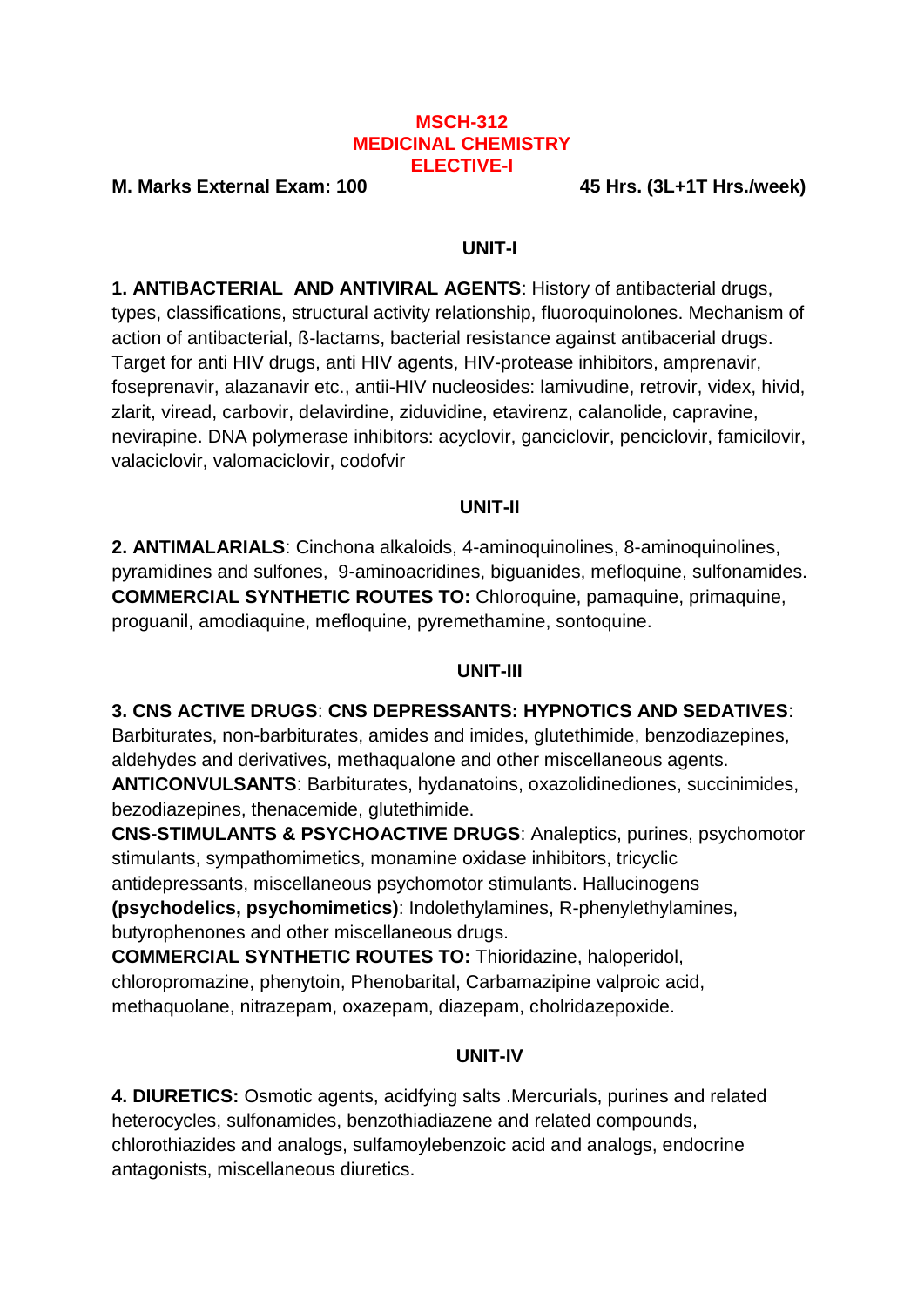**COMMERCIAL SYNTHETIC ROUTES** TO: Furosemide, methalthiazide methylchlothlazide: Chlorothiazide, triameterene, hydrochlothiazide, ameloride, chlorthalidone.

## **INSTRUCTIONS FOR PAPER SETTERS AND CANDIDATES:**

1. Examiner will set total of **NINE** questions comprising **TWO** questions from each unit and **ONE** compulsory question of short answer type covering whole syllabus. 2. The students are required to attempt **FIVE** questions in all, **ONE** question from each unit and the compulsory question.

3. All questions carry equal marks.

### **BOOKS RECOMMENDED**:

1. Wilson and Gisvolds Textbook of Organic Medicinal and Pharmaceuticals Chemistry, 8th edition,

edited by R.F. Deorge, J.B. Lippincott Company, Philadelphia, 1982.

2. Pharmaceutical Chemicals in Perspective. B.G. Reuben and H.A. Wittcoff, John Wiley & Sons, NewYork, 1989.

3. W.O. Foye, T.L. Lamke, D.A. Williams, Principles of Medicinal Chemistry, 5th Edition, Lippencott

Williams and Wilkins, 2002.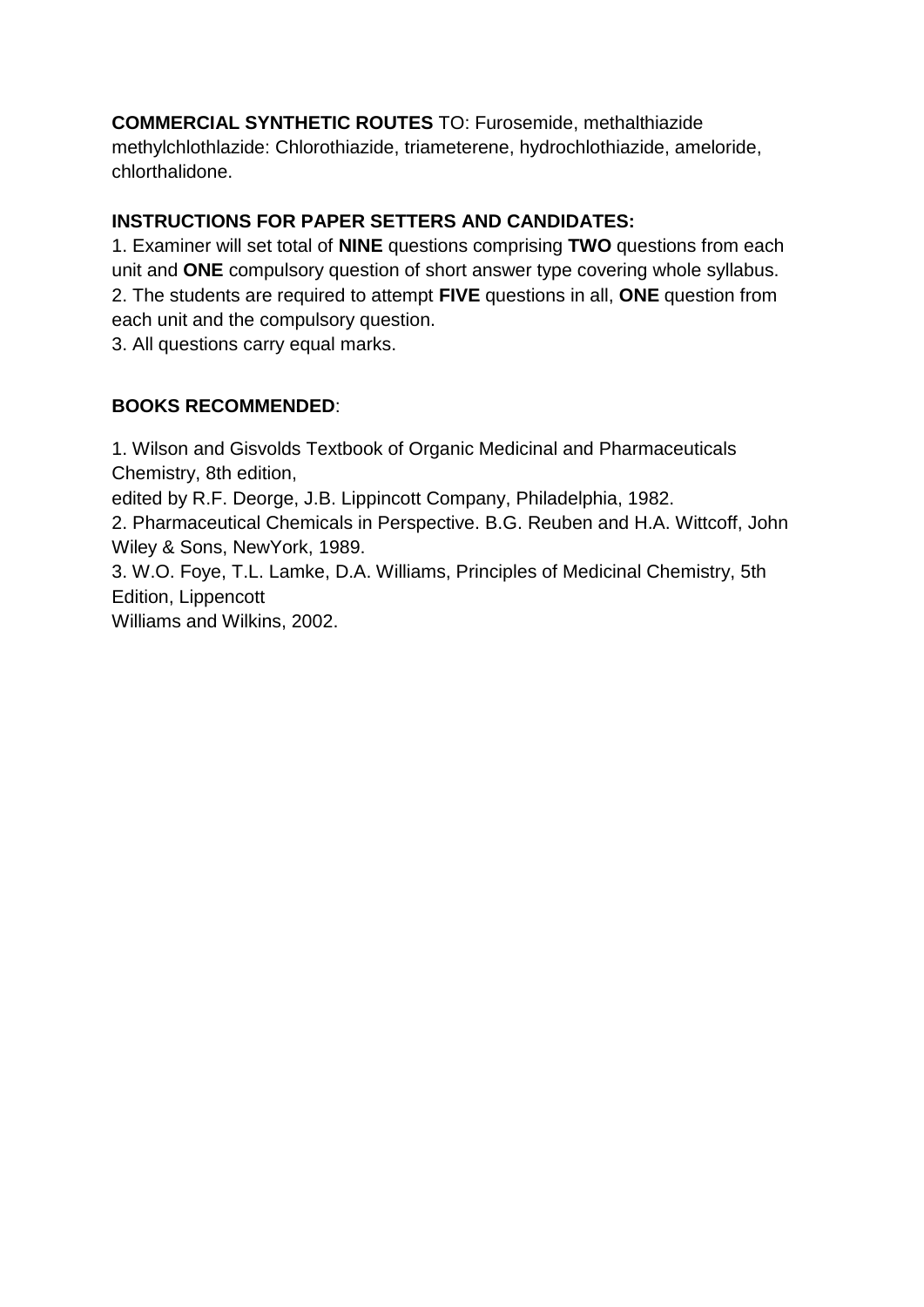#### **MSCH-304 INORGANIC LAB-II**

#### **M. Marks External Exam: 100 (4 h Hrs./week)**

### **LEARNING OBJECTIVES:**

1. To know the significant figures and various errors and to understand the principle of working of balances.

- 2. To become aware of handling of glass wares used in titrimetry.
- 3. To know the principles of various types of titrimetric analysis.
- 4. To learn the theory and importance of analytical chemistry.
- 5. To know the safe working in the Lab and Lab hygiene.

6. To know the methods of analyzing the chemicals by applying the electroanalytical techniques.

**1. INTRODUCTION TO QUANTITATIVE ANALYSIS:** Introduction – types of quantitative analyses – theory of significant figures – error analysis –principles of chemical balances (double-pan and single-pan) – apparatus used in titrimetric analysis – handling of chemical balances and other apparatus – concept of molecular weight, formula weight, equivalent weight – concentrations of solutions – molarity, formality, normality and weight percentage.

**2 . GENERAL PRINCIPLES OF TITRIMETRY:** Principle of titrimetry – primary and secondary standards – preparing standard solutions –standardising the secondary standard solutions – types of titrimetric analyses – principal reactions – concepts of acids, bases, oxidants, reductants – theory of indicators – calculations for strengths of solutions and the amounts of substances in solutions.

**3. LABORATORY HYGIENE AND SAFETY:** Storage and handling of corrosive, flammable, explosive, toxic, carcinogenic and poisonous chemicals. Simple first aid procedures for accidents involving acids, alkalies, bromine, burns and cut by glass. Threshold vapour concentration - safe limits. Waste disposal.

**4**. **COMPLEXOMETRIC TITRATIONS:** Determination of calcium in the presence of magnesium using EGTA as titrant. Determination of the total hardness (permanent and temporary) of water. Determination of calcium in the presence of barium using CDTA as titrant.

#### **5. REDOX TITRATION:**

- (a) Determination of chlorate, preparation of 0.1M cerium(IV) sulphate solution.
- (b) Determination of copper, determination of dissolved oxygen.
- (c) Determination of hydrogen sulphide.
- (d) Determination of antimony & arsenic.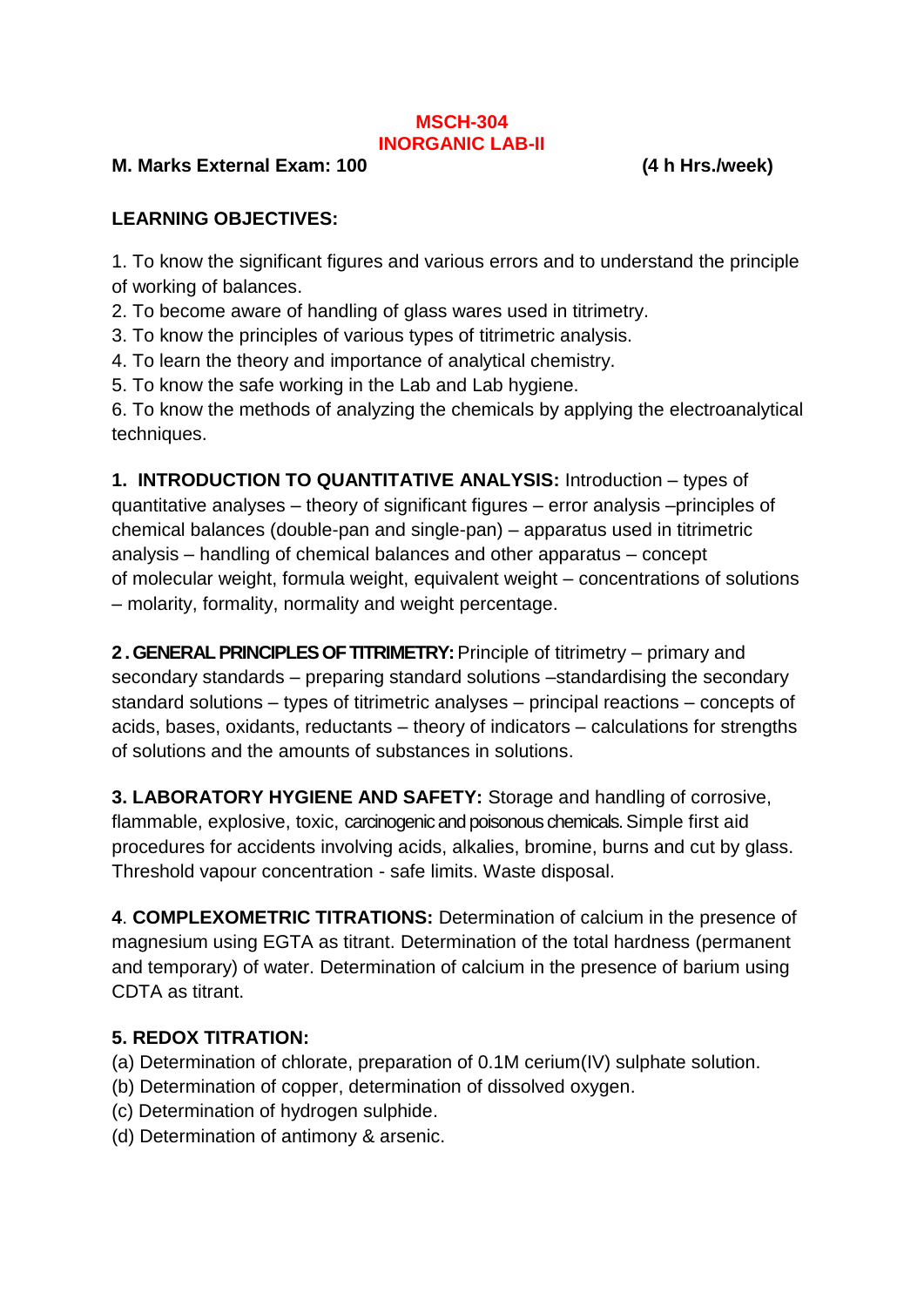## **6. ELECTRO ANALYTICAL TECHNIQUES-PH METRIC, CONDUCTOMETRIC**

**AND AMPEROMETRIC TITRATION:** Representative acid-base and redox titrations.

## **7. COLORIMETRY AND SPECTROPHOTOMETRY:**

- (a) Determination of  $\lambda_{\text{max}}$  the absorption curve and concentration of a substance.
- (b) Simultaneous spectrophotometric determination (chromium and manganese).
- (c) Spectrophotometric determination of pK value of an indicator.
- (d) Determination of copper(II) with EDTA
- (e) Determination of iron(III) with EDTA.

## **8. ATOMIC ABSORPTION SPECTROSCOPY:**

- (a) Determination of cations by AAS
- (b) Determination of magnesium and calcium in tap water
- (c) Determination of trace elements in contaminated soil

(d) Determination of vanadium in lubricating oil, determination of trace lead in a ferrous alloy.

### **BOOKS RECOMMENDED:**

1*.* J. Mendham, R.C. Denney, J.D. Barnes, and M. Thomas, **Vogel's Textbook**  of Quantitative Analysis, 6<sup>th</sup> Ed., Pearson Education, 2000, 3<sup>rd</sup> reprint.

2. R. Gopalan, P.S. Subramaniam and K. Rengarajan, **Elements of Analytical Chemistry,** 3 rd edition**,** Sultan Chand and Sons, New Delhi, 2003.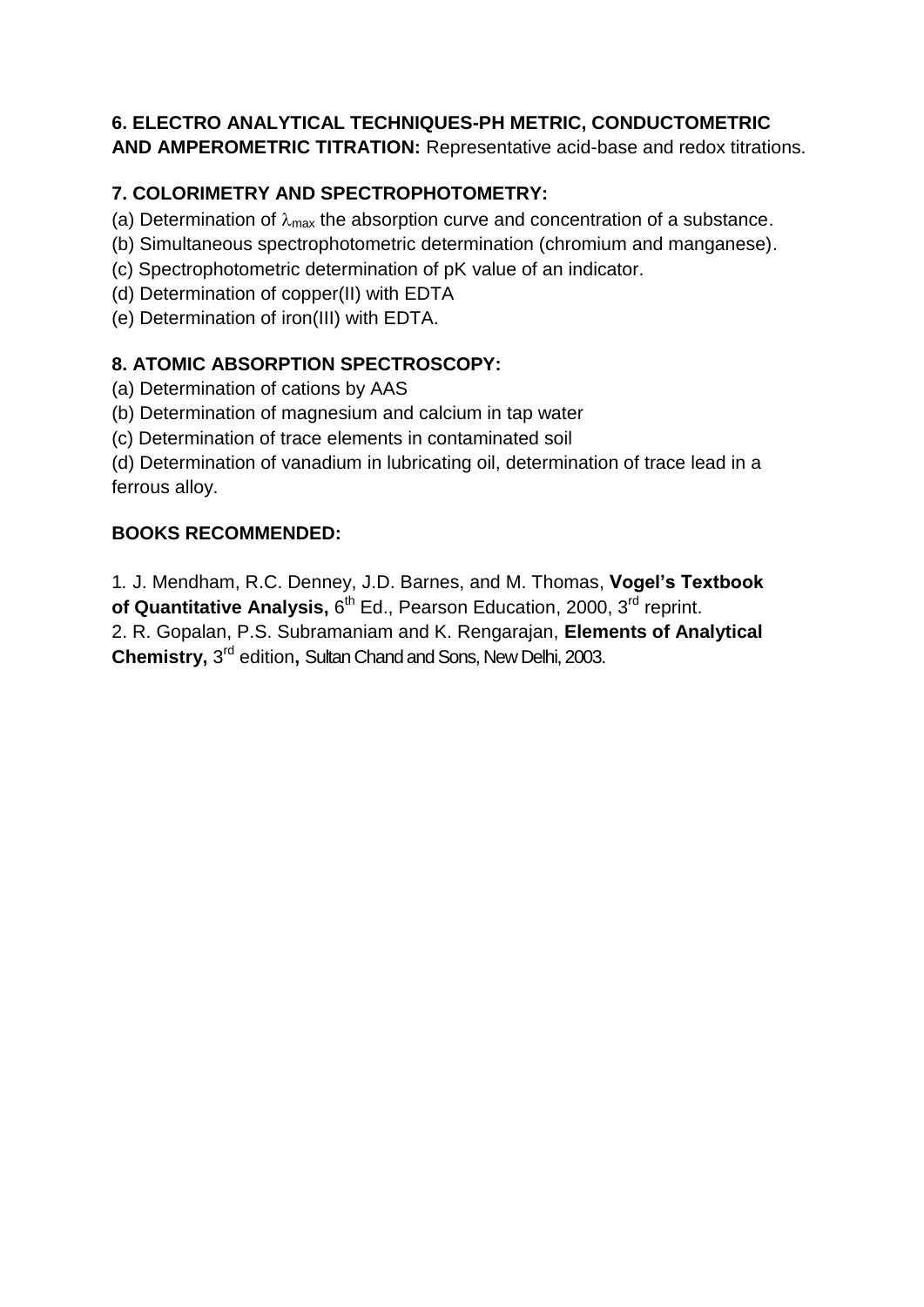#### **MSCH-305**

#### **COMPUTATIONAL SKILLS AND SIMULATIONS IN CHEMISTRY LAB M. Marks External Exam: 100 (4 h Hrs./week)**

#### **LEARNING OBJECTIVES:**

To learn a variety of commonly used techniques, such as geometry optimization, location of transition states, conformational analysis, practise on minimization algorithms.

1. Develop force fields and make conformational analysis of small and large molecules.

2. Optimize geometries of some molecules or complexes using Monte Carlo methods.

3. Use semi-empirical methods for optimization of some small or large molecules.

4. Describe electronic structures of molecules by using Hartree - Fock theory.

5. Practise on quantum mechanical harmonic oscillator.

6. Make some comparisons between experimental and calculated molecular vibrations.

7. Prediction of optical spectra after optimizing geometries of transition metal complexes and some porphyrins.

#### **BOOKS RECOMMENDED:**

1. Peter Comba, Trevor W. Hambley, **Molecular Modelling of Inorganic Compounds,** John Wiley & sons, 2009.

2. F. Jensen, **Introduction to Computational Chemistry,** 2<sup>nd</sup> edition, Wiley, 2006. 3,. Warren J. Hehre, **A Guide to Molecular Mechanics and Quantum Chemical Calculations,** Wavefunction, 2003.

4. H. D. Holtje, W. Sippl, D. Rognan, G. Folkers, **Molecular Modeling: Basic Principles and Applications,** Wiley, 2008.

5. Christopher Cramer, Essentials of Computational Chemistry, 2<sup>nd</sup> edition, Wiley, 2004.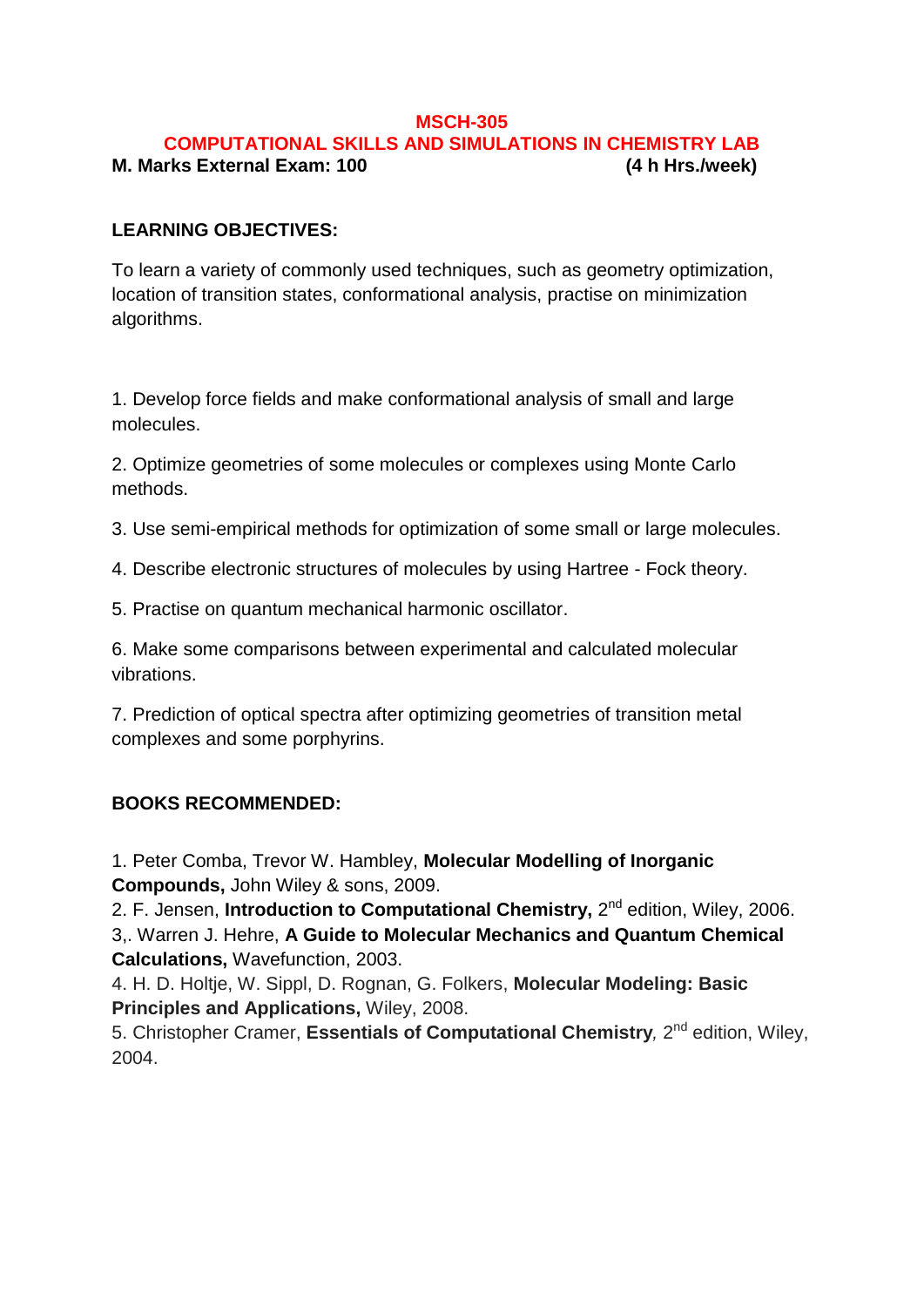#### **MSCH-411 NANOCHEMISTRY**

#### **ELECTIVE-II**

#### **M. Marks External Exam: 100 45 Hrs. (3L+1T Hrs./week)**

#### **LEARNING OBJECTIVES:**

1. To understand the concept of self assembly and its applications to various nano structures.

2. To understand synthesis of nano materials.

3. To learn characterization of nano materials.

### **UNIT-I**

**1. INTRODUCTION**: Introdution to nanochemistry and nanotechnology, definition & classification of nanomaterials. Properties & applications of nanomaterials.

**2. SELF ASSEMBLY AND NANOSTRUCTURES**: Types of self assemblies, self assembling materials. Use of self assembly in nano rod devices, nano wires, nano tubes, molecular logic gates, molecular storage devices, DNA, fullerenes, nano gas sensors.

### **UNIT-II**

**3. NANO MATERIAL SYNTHESIS:** Top down and bottom up approach, synthesis: Vapour phase synthesis by chemical routes; Nucleation & growth from solutions, stabilization against agglomeration. Processing of nano materials; Nano structured sol gel materials. Consolidation of nano crystalline materials by compaction and sintering, nanolithography.

#### **UNIT-III**

**4. CHARACTERIZATION TECHNIQUES**: Characterization of nano structured materials – by scattering techniques, proximal microscopy (AFM & STM).

## **UNIT-IV**

**5. SCOPE & OPPORTUNITIES**: Bionano composites, biometrics, nano technology enabled sensors, Microelectronics, drug delivery, bionano information.

## **INSTRUCTIONS FOR PAPER SETTERS AND CANDIDATES:**

1. Examiner will set total of **NINE** questions comprising **TWO** questions from each unit and **ONE** compulsory question of short answer type covering whole syllabus. 2. The students are required to attempt **FIVE** questions in all, **ONE** question from each unit and the compulsory question.

3. All questions carry equal marks.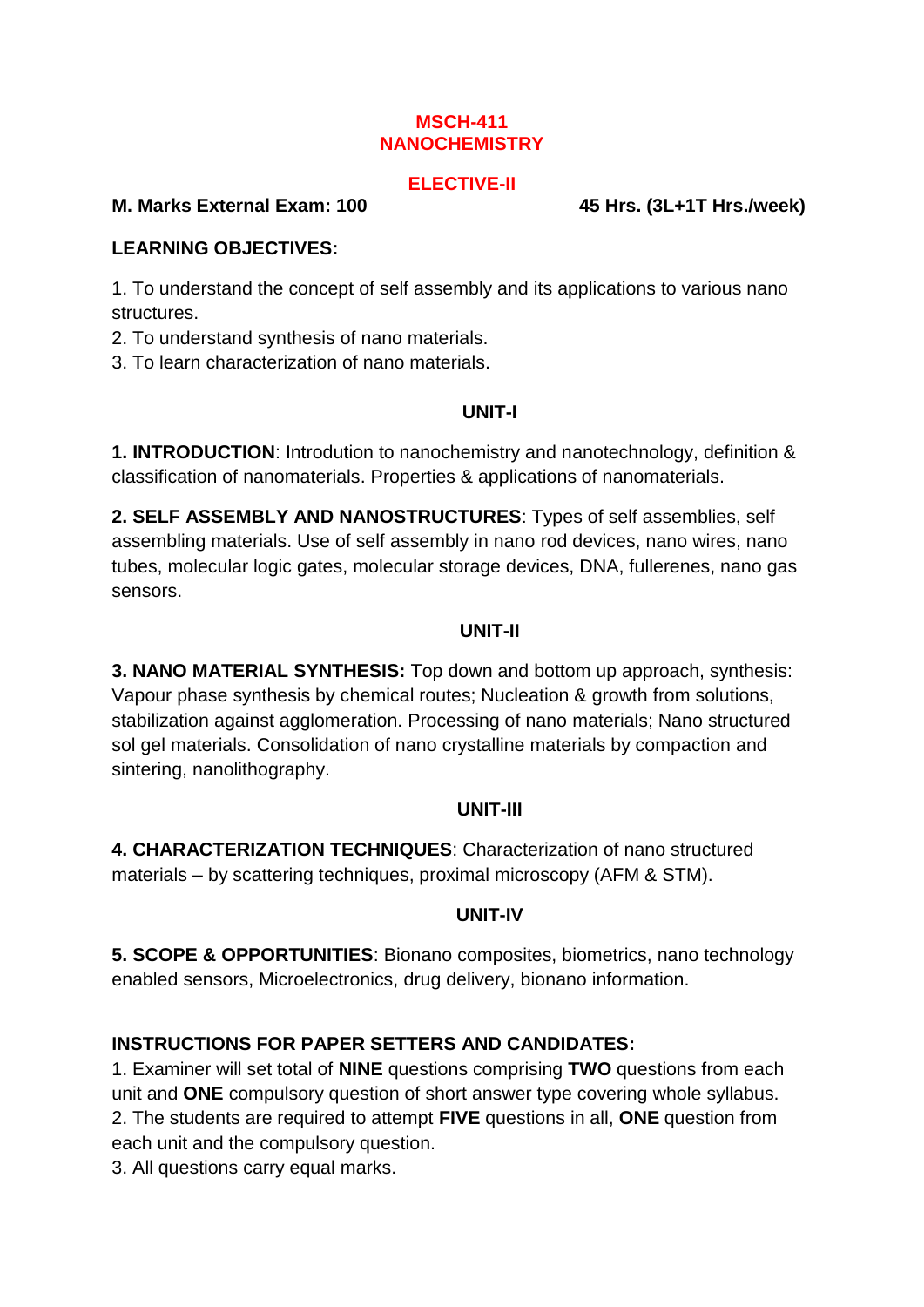#### **BOOKS RECOMMENDED:**

1. C.P. Poole & F.J. Owens, **Introduction to Nanotechnology**, Wiley, 2003.

2. M. Ratner & D. Ratner, **Nanotechnology,** Prentice Hall, 2003.

3. M. Wilson, K. Kannagara, G. Smith, M. Simmons & B. Raguse, **Nanotechnology,** CRC Press Boca Raton, 2002.

4. A. Ozin Geoffery & C. Andre, **Nanochemistry, A Chemical Approach to Nanomaterials,** Arsenault Royal Society of Chemists, 2005.

5. E. Foster Lynn, **Nanotechnology, Science Innovation & Opportunity**, Pearson Education, 2007.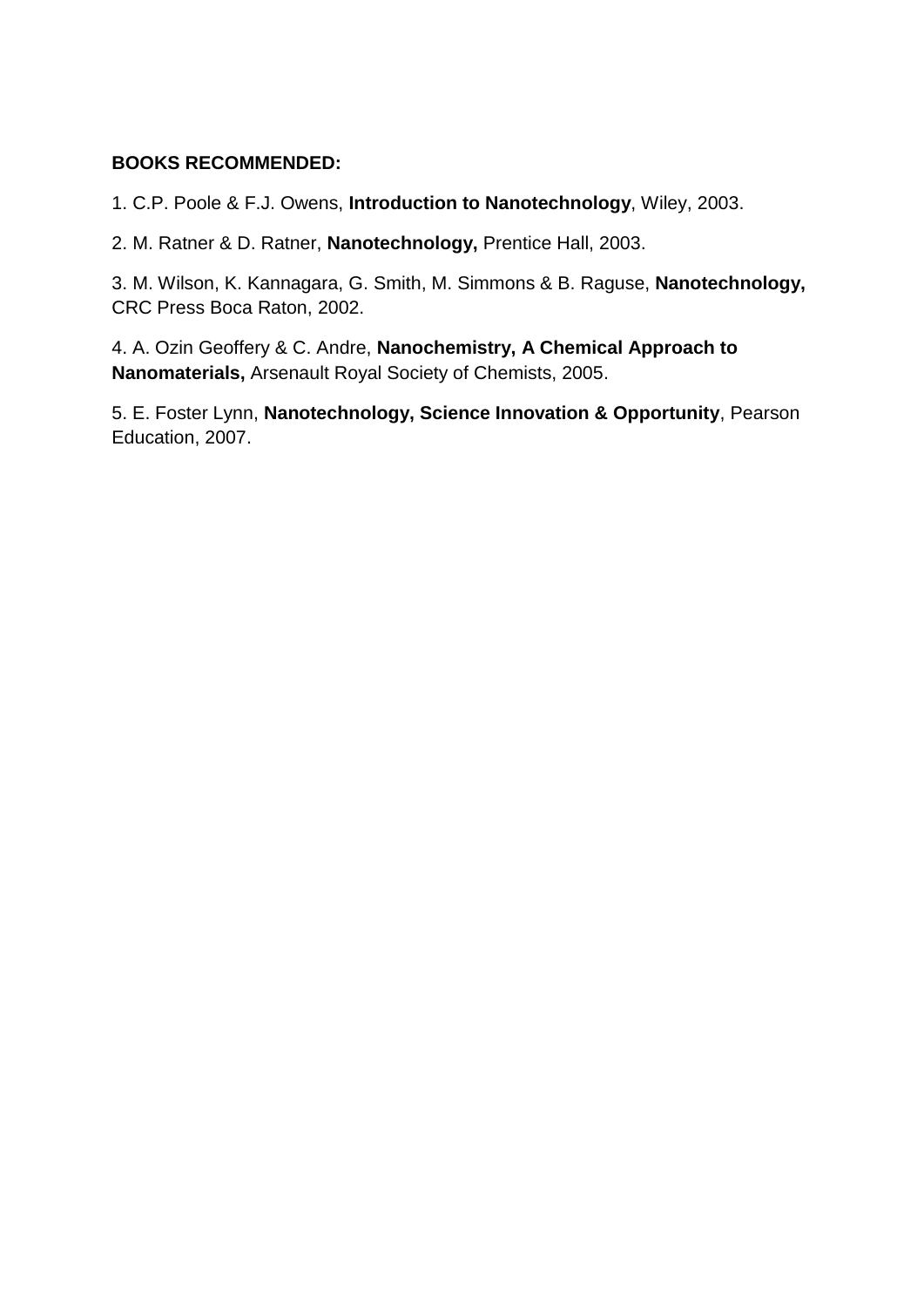#### **MSCH-412 PHOTOCHEMISTRY**

#### **ELECTIVE-II**

#### **M. Marks External Exam: 100 45 Hrs. (3L+1T Hrs./week)**

#### **LEARNING OBJECTIVES:**

1. To understand various types of photo reactions.

2. To learn photochemical reactions in inorganic chemistry.

3. To study kinetics of photochemical reactions.

### **UNIT - I**

**1. ORGANIC PHOTOCHEMISTRY:** Organic photochemistry: Photochemical reactions, fate of excited molecules, Jablonski diagram, Norish type I and Norish II reactions, photoreduction (of ketones), photoaddition reactions, Paterno-Buchi reactions, di-pi methane rearrangement, photo oxidation (formation of peroxy compounds), photo-iIsomerization (cis-trans isomerisation), photo-addition of olefin and amines to aromatic compounds, photo-rearrangements; Photo-Fries rearrangement. (11)

#### **UNIT - II**

**2. INORGANIC PHOTOCHEMISTRY:** Photo-substitution, -redox, -isomerization, and -rearrangement reactions in inorganic complexes, photovoltaic and photo-galvanic cells- photo-electrochemical cells- photo assisted electrolysis of water, application of metal complexes in solar energy conversions. (11)

#### **UNIT - III**

**3. PHYSICAL PHOTOCHEMISTRY:** Absorption and emission of radiation-Frank Condon principle, spin allowed and spin forbidden transitions. Radiative processesfluorescence and phosphorescence (factors affecting fluorescence and phosphorescence and theory) prompt and delayed fluorescence and quenching of fluorencence- static and dynamic quenching-Stern Volmer equation, Non-radiative processes, theory of radiationless transition, internal conversion and intersystem crossing. (11)

#### **UNIT - IV**

**4. TECHNIQUE AND APPLICATIONS OF PHOTO-CHEMSITRY:** Techniques and applications of photochemistry – quantum yields- experimental determination of quantum yield, actinometry- chemical actinometry, steady state treatment of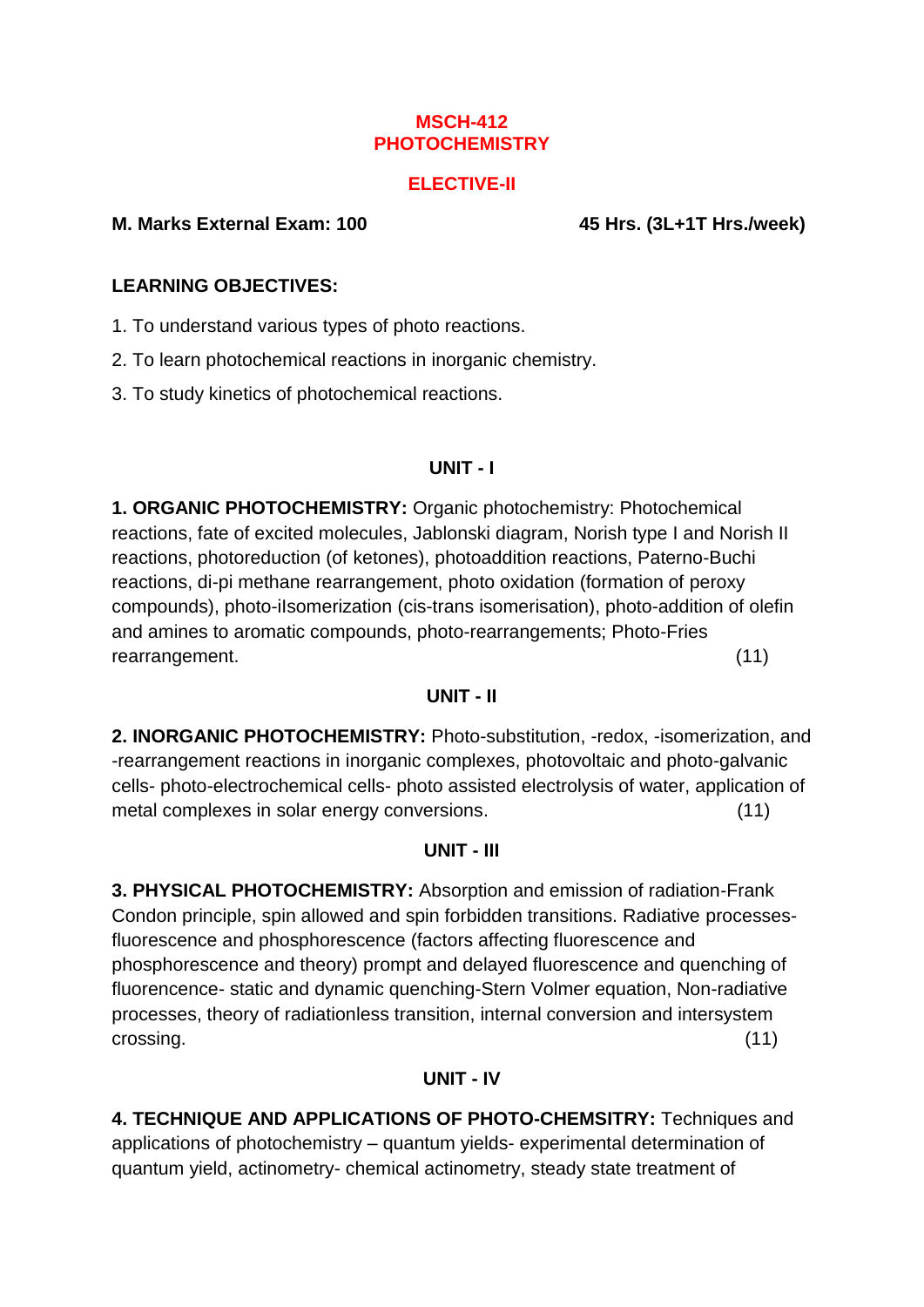quantum yield- reasons for low and high quantum yield- life time measurementrelative and non-relative lifetime measurement- kinetics of photochemical reactions, photosenstized reactions. (12)

## **INSTRUCTIONS FOR PAPER SETTERS AND CANDIDATES:**

1. Examiner will set total of **NINE** questions comprising **TWO** questions from each unit and **ONE** compulsory question of short answer type covering whole syllabus. 2. The students are required to attempt **FIVE** questions in all, **ONE** question from each unit and the compulsory question.

3. All questions carry equal marks.

#### **BOOKS RECOMMENDED:**

1. **Principles of Molecular [Photochemistry: An Introduction.](http://www.google.co.in/url?sa=t&rct=j&q=books+on+photochemistry+authors&source=web&cd=2&ved=0CGwQFjAB&url=http%3A%2F%2Fwww.amazon.com%2FPrinciples-Molecular-Photochemistry-An-Introduction%2Fdp%2F1891389572&ei=q2HCT4eTD4rtrQfj4PX2AQ&usg=AFQjCNHt545xPTbOlmgYATnWy7qNZ5_tTA)**

**2***.* [Nicholas J. Turro](http://www.google.co.in/url?sa=t&rct=j&q=books+on+photochemistry+authors&source=web&cd=2&ved=0CGwQFjAB&url=http%3A%2F%2Fwww.amazon.com%2FPrinciples-Molecular-Photochemistry-An-Introduction%2Fdp%2F1891389572&ei=q2HCT4eTD4rtrQfj4PX2AQ&usg=AFQjCNHt545xPTbOlmgYATnWy7qNZ5_tTA), **[Modern Molecular](http://www.google.co.in/url?sa=t&rct=j&q=books+on+photochemistry+authors&source=web&cd=2&ved=0CGwQFjAB&url=http%3A%2F%2Fwww.amazon.com%2FPrinciples-Molecular-Photochemistry-An-Introduction%2Fdp%2F1891389572&ei=q2HCT4eTD4rtrQfj4PX2AQ&usg=AFQjCNHt545xPTbOlmgYATnWy7qNZ5_tTA) Photochemistry.**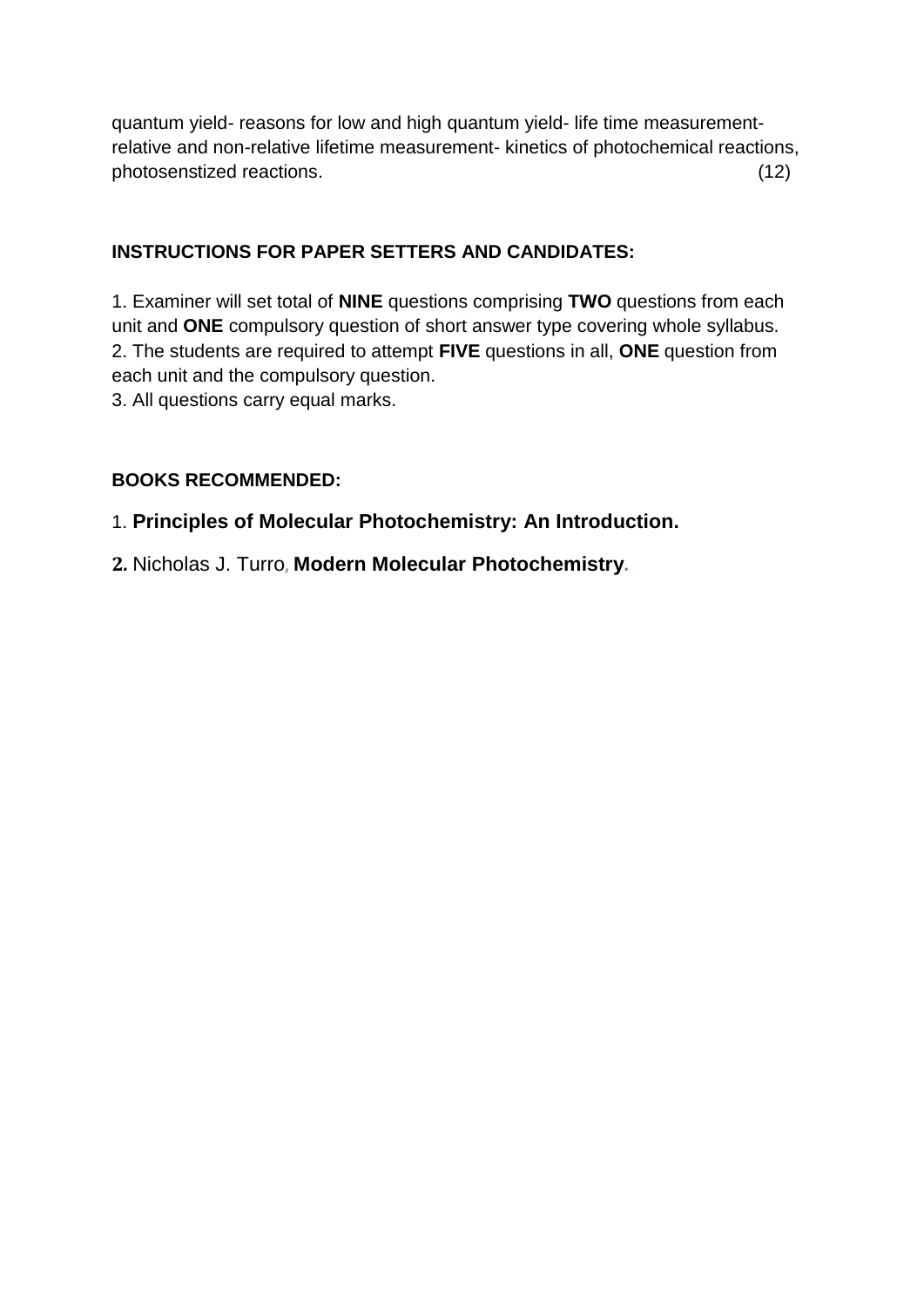#### **MSCH-402 ENVIRONMENTAL CHEMISTRY**

#### **M. Marks External Exam: 100 45 Hrs. (3L+1T Hrs./week)**

#### **LEARNING OBJECTIVES:**

- 1. To understand how tio analyse various constituents of water.
- 2. To have detailed study of air pollutants.
- 3. To have knowledge of toxicology of various organic compounds.

#### **UNIT - I**

Commonly used terms, environmental segments, **n**atural cycles of environment, environmental chemistry of water, water pollution, water treatment operations, advanced waste water treatment.

#### **UNIT - II**

Analysis of major constituents in water, analysis of common ions at low concentration in water, analysis of trace pollutants in water.

#### **Unit - III**

The atmosphere and atmospheric chemistry, air pollutants, organic air pollutants, atmospheric analysis of gases, atmospheric analysis of particulates, soil formation, soil properties, analysis of soil sediments and biological specifications.

#### **Unit - IV**

Toxicological chemistry, toxicology of some organic compounds, reactions and rate of hazardous wastes, hazardous waste reduction and minimization and physical methods of treatment of hazardous waste, chemical methods of treatment of hazardous waste.

## **INSTRUCTIONS FOR PAPER SETTERS AND CANDIDATES:**

1. Examiner will set total of **NINE** questions comprising **TWO** questions from each unit and **ONE** compulsory question of short answer type covering whole syllabus. 2. The students are required to attempt **FIVE** questions in all, **ONE** question from each unit and the compulsory question.

3. All questions carry equal marks.

#### **BOOKS RECOMMENDED:**

1. De., A.K., **Environmental Chemistry**, 5<sup>th</sup> Ed., New Age International (P) Limited, New Delhi, 2003.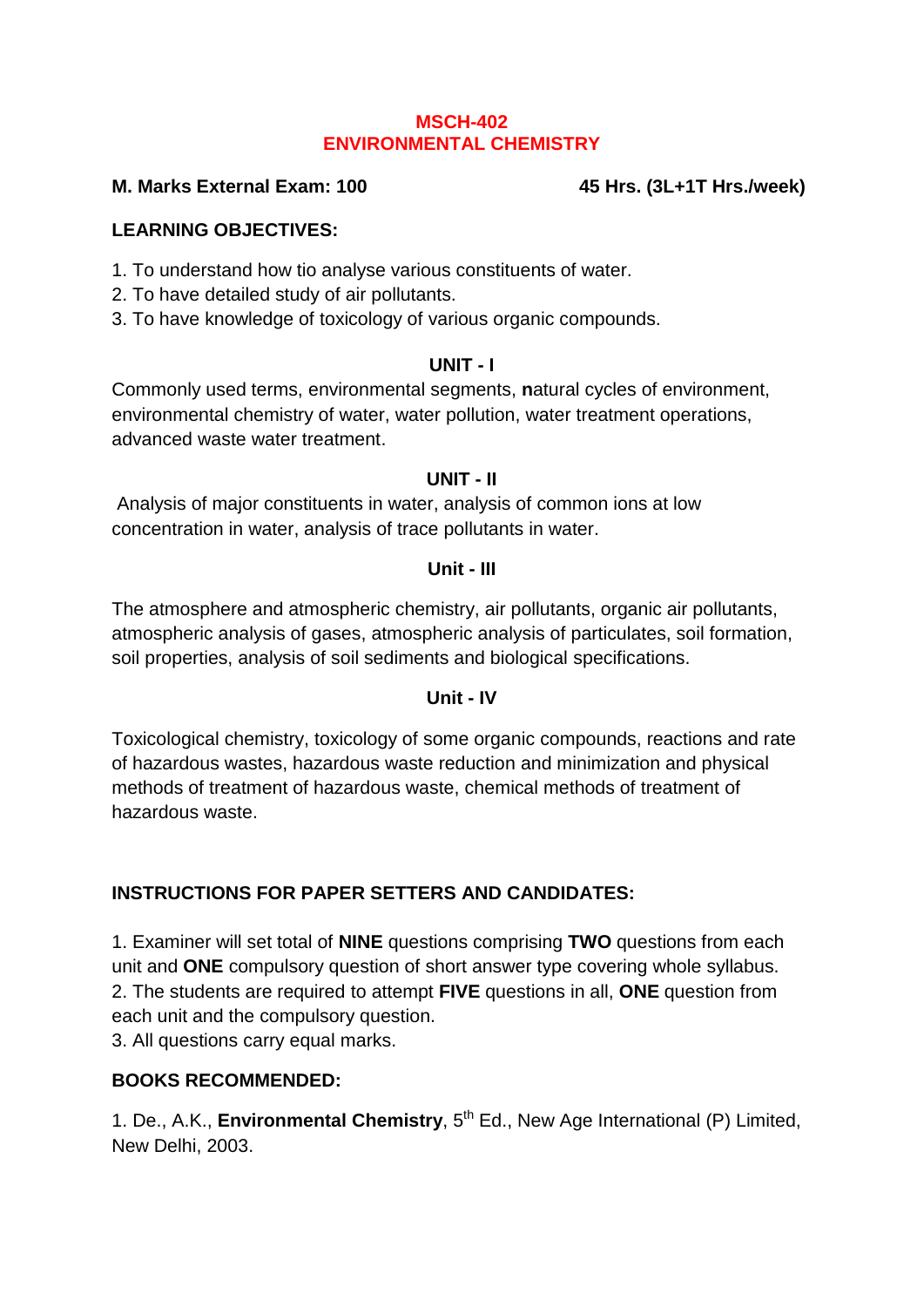2. Fifield F.W. and P.J. Hains, **Environmental Analytical Chemistry,** Blackie Academic and professional , Glasgow, UK, 1995.

3. Gary, W. Vanloon. Stephen J. Duffy**, Environmental Chemistry, A global Prospective**, Oxford University Press, 2010.

4. John P. Hager, Barry J Hansen, John F. Pusateri, William P. Imrie, V. Ramachandran, **Extraction and Processing for Treatment and Minimization of Waste, the Mineral, Metal and Material Society,** Pannsylvania, 1994.

5. Rao. C.S., **Environmental Pollution Control Engineering**, New Age International, New Delhi, 2007.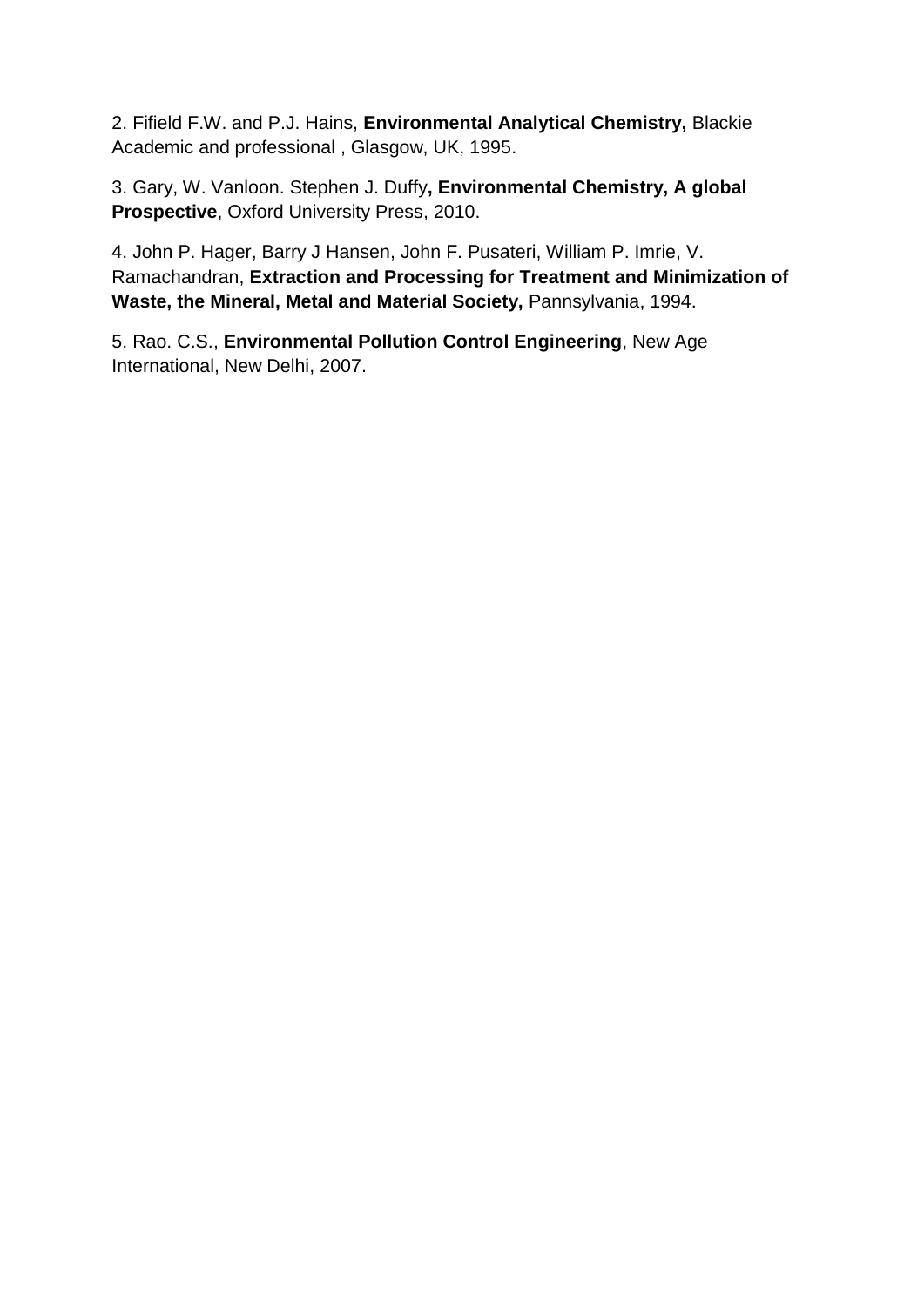#### **MSCH-403 ANALYTICAL, MICROSCOPIC AND DIFFRACTION METHODS OF ANALYSIS**

**M. Marks External Exam: 100 45 Hrs. (3L+1T Hrs./week)**

## **LEARNING OBJECTIVES:**

1. To learn the theory and importance of analytical chemistry.

2. To acquire knowledge about various methods of quantitative estimations.

3. To know the methods of analyzing the chemicals applying the electroanalytical and thermogravimetric instruments.

4.To know the methods of separating the mixture of compounds by chromatographic techniques.

5. To get familiar with various microscopic and diffraction methods of analysis.

## **UNIT - I**

## **1. INTRODUCTION TO ANALYTICAL CHEMISTRY:**Types of analytical methods:

Importance of analytical methods in qualitative and quantitative analysis: chemical andinstrumental methods- advantages and limitations of chemical and instrumental methods. Data handling: Introduction, sensitivity and detection limit, noise and sources, Uncertainties, errors, calibrations, mean, standard deviations. Least square fit, computer aided analysis.

**2. THERMOANALYTICAL TECHNIQUES**: Principle of thermo grarvimetry,

differential thermal analysis, differential scanning caloimetry - instrumentation for TGA, DTA and DSC-characteristics of TGA and DTA curves - factors affecting TGA and DTA curves. Applications of thermal analysis.

## **UNIT - II**

**3. ELECTROCHEMICAL TECHNIQUES**: Basic principle, instrumentation and applications of cyclic voltametry and coulometry, potentiometery, voltametry**, p**olarography.

**4. HIGH PERFORMANCE LIQUID CHROMATOGRAPHY:** Principle,

instrumentation, supports in HPLC. Applications of HPLC systems, supercritical fluid chromatography(SFC). Recent developments in SFC and applications.

## **UNIT - III**

**5. MICROSCOPY TECHNIQUES**: Basic principle, instrumentation and applications of electron microscopy - SEM, TEM, scanning probe microscopy – AFM.

**6. X- RAY DIFFRACTION:** Crystal shapes and point groups, reciprocal lattices, unit cells, Miller indices, Bragg's law in reciprocal space, Diffraction pattern assignments, dimensions and contents of the unit cell, X- ray intensities and atomic positions, Fourier synthesis.